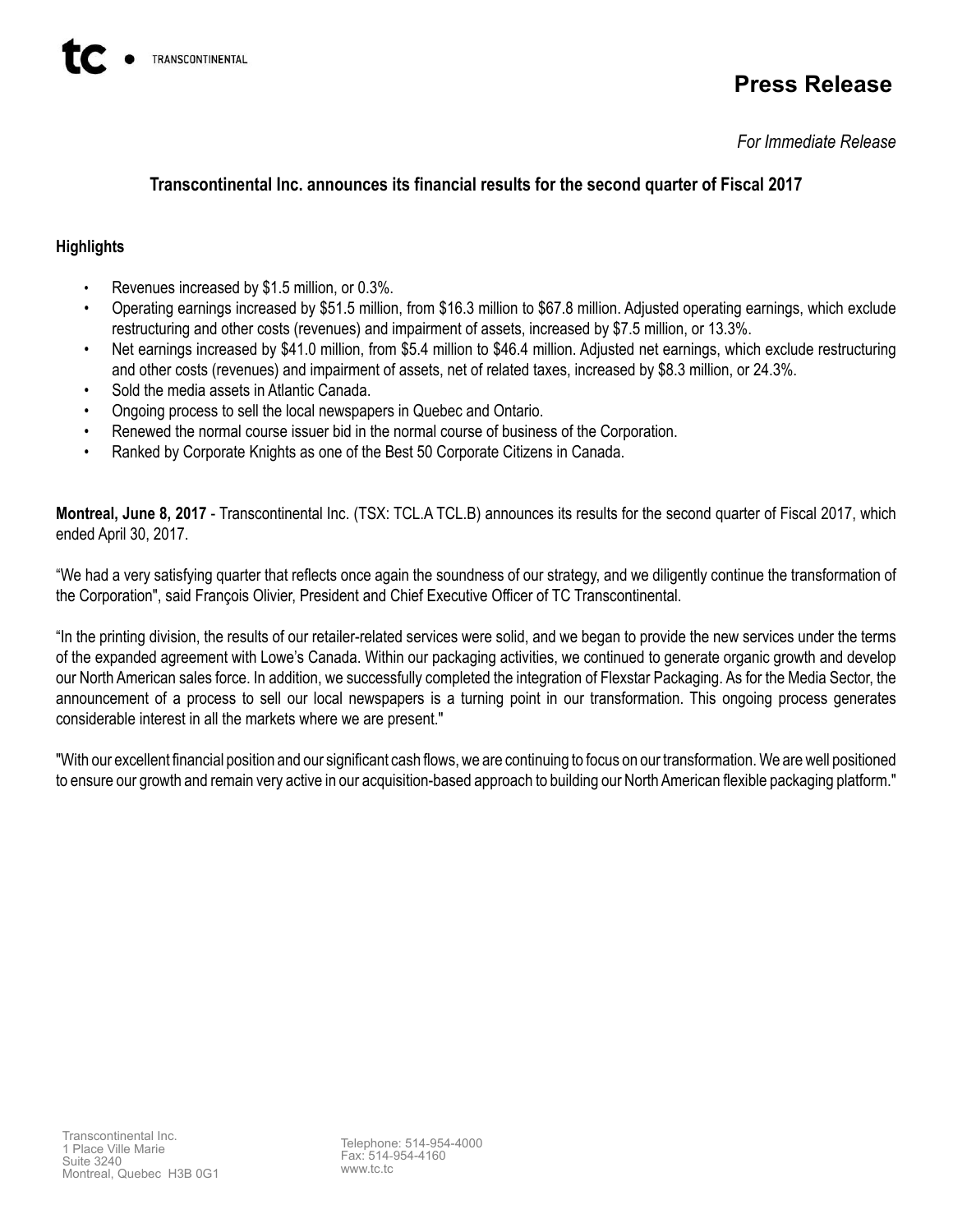# **Financial Highlights**

| (in millions of dollars, except per share amounts)                                           | Q2-2017     | Q2-2016     | <b>Variation</b><br>in $%$ | <b>SIX</b><br><b>MONTHS</b><br>2017 | <b>SIX</b><br><b>MONTHS</b><br>2016 | Variation<br>in $%$ |
|----------------------------------------------------------------------------------------------|-------------|-------------|----------------------------|-------------------------------------|-------------------------------------|---------------------|
| <b>Revenues</b>                                                                              | \$<br>498.7 | \$<br>497.2 | 0.3                        | $%$ \$ 1,002.3                      | \$<br>996.1                         | 0.6%                |
| Operating earnings before depreciation and<br>amortization (EBITDA)                          | 94.2        | 43.2        | N.M.                       | 183.2                               | 121.6                               | 50.7                |
| Adjusted operating earnings before<br>depreciation and amortization<br>(Adjusted EBITDA) (1) | 90.1        | 83.1        | 8.4                        | 178.0                               | 167.0                               | 6.6                 |
| <b>Operating earnings (EBIT)</b>                                                             | 67.8        | 16.3        | N.M.                       | 130.2                               | 67.9                                | 91.8                |
| Adjusted operating earnings (Adjusted EBIT) (1)                                              | 63.7        | 56.2        | 13.3                       | 125.0                               | 113.3                               | 10.3                |
| Net earnings                                                                                 | 46.4        | 5.4         | N.M.                       | 89.1                                | 42.7                                | <b>N.M.</b>         |
| Net earnings per share                                                                       | 0.60        | 0.07        | N.M.                       | 1.15                                | 0.55                                | <b>N.M.</b>         |
| Adjusted net earnings (1)                                                                    | 42.5        | 34.2        | 24.3                       | 83.8                                | 75.6                                | 10.8                |
| Adjusted net earnings per share (1)                                                          | 0.55        | 0.44        | 25.0                       | 1.08                                | 0.97                                | 11.3                |

(1) Please refer to the table "Reconciliation of Non-IFRS financial measures" in this press release for adjusted data presented above.

## **2017 Second Quarter Results**

Revenues went from \$497.2 million in the second quarter of 2016 to \$498.7 million in the second quarter of 2017, an increase of 0.3%. The contribution from acquisitions, in particular in the packaging division, more than offset the loss of revenues related to disposals and closures in the Media Sector, as well as the organic decline in revenues. In the printing division, the organic decline in revenues was mitigated by an increase in demand from Canadian retailers for printed flyers, premedia services and in-store marketing printing services, as well as the stable volume for door-to-door distribution services. The additional volume associated with the new expanded agreement with Lowe's Canada was integrated into our platform only at the end of the second quarter of 2017. In addition, the agreement to print the *Toronto Star* mitigated the organic decline by partially offsetting the lower volume in several niches caused by the decline in advertising spending and the completion of the agreement to print Canada's Census forms in 2016. The packaging division, once again, recorded an organic increase in revenues. In the Media Sector, the decline in advertising revenues continued to contribute to the organic decline in revenues of the local newspaper publishing activities.

Operating earnings increased by \$51.5 million, from \$16.3 million in the second quarter of 2016 to \$67.8 million in the second quarter of 2017. Adjusted operating earnings went from \$56.2 million in the second quarter of 2016 to \$63.7 million in the second quarter of 2017, an increase of 13.3%. This increase is attributable to the contribution from acquisitions, the favourable exchange rate effect and the organic growth in adjusted operating earnings. This organic growth is mostly attributable to the increase in demand from Canadian retailers for above-mentioned services and the agreement to print the *Toronto Star*, the organic growth in revenues from the packaging division, as well as the favourable impact of Corporation-wide cost reduction initiatives. However, the contribution from these items was partially offset by the above-mentioned decrease in revenues and investments made to develop the packaging division's platform and strengthen this division's sales force.

Net earnings increased by \$41.0 million, from \$5.4 million in the second quarter of 2016 to \$46.4 million in the second quarter of 2017. This increase is mostly attributable to a decrease in the asset impairment charge and in restructuring and other costs (revenues) and, to a lesser extent, an increase in adjusted operating earnings, partially offset by the increase in income taxes. On a per share basis, net earnings increased from \$0.07 to \$0.60. Excluding restructuring and other costs (revenues) and impairment of assets, net of related income taxes, adjusted net earnings increased by \$8.3 million, or 24.3%, from \$34.2 million in the second quarter of 2016 to \$42.5 million in the second quarter of 2017. On a per share basis, adjusted net earnings increased from \$0.44 to \$0.55.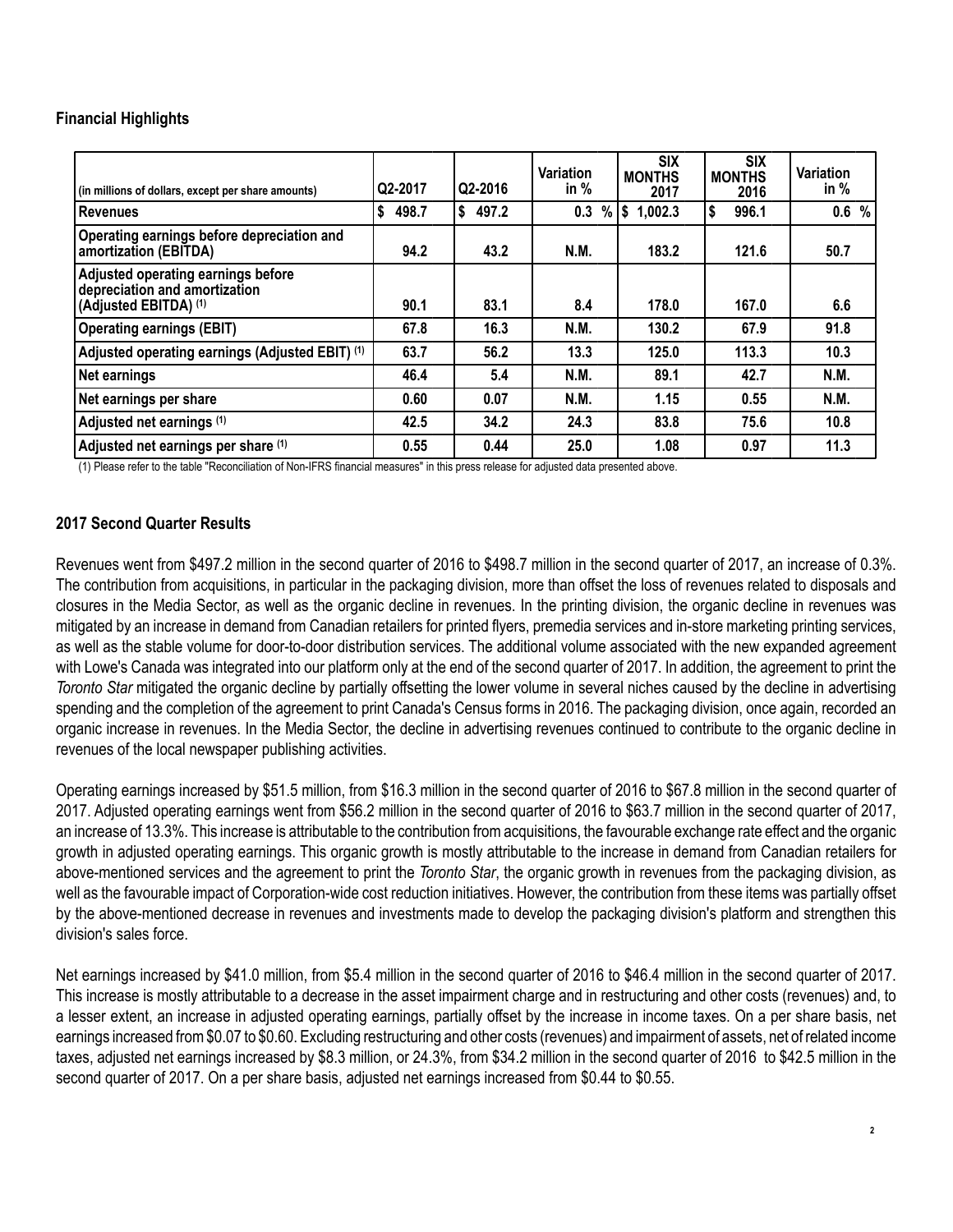# **2017 First Six Months Results**

Revenues went from \$996.1 million in the first six months of 2016 to \$1,002.3 million in the first six months of 2017, an increase of 0.6%. The contribution from acquisitions, in particular in the packaging division, and the favourable exchange rate effect more than offset the loss of revenues related to disposals and closures in the Media Sector, as well as the organic decline in revenues. In the printing division, the organic decline in revenues was mitigated by an increase in demand from Canadian retailers for printed flyers, premedia services and in-store marketing printing services, as well as the stable volume for door-to-door distribution services. In addition, the agreement to print the *Toronto Star* mitigated the organic decline by partially offsetting the lower volume in several niches caused by the decline in advertising spending and the completion of the agreement to print Canada's Census forms in 2016. The packaging division recorded an organic increase in revenues. In the Media Sector, the decline in advertising revenues continued to contribute to the organic decline in revenues of the local newspaper publishing activities.

Operating earnings increased \$62.3 million, from \$67.9 million in the first six months of 2016 to \$130.2 million in the corresponding period in 2017. Adjusted operating earnings went from \$113.3 million in the first six months of 2016 to \$125.0 million in the first six months of 2017, an increase of 10.3%. Excluding the \$9.0 million unfavourable effect of the stock-based compensation expense as a result of the change in the share price in the first six months of 2017 compared to the same period in 2016, adjusted operating earnings increased 18.3%. The contribution from acquisitions, the favourable exchange rate effect and the organic growth in adjusted operating earnings sustained this increase. This organic growth is attributable to the increase in demand from Canadian retailers for above-mentioned services and the agreement to print the *Toronto Star*, the organic growth in revenues from the packaging division, as well as the favourable impact of Corporation-wide cost reduction initiatives. However, the contribution from these items was partially offset by the above-mentioned decrease in revenues and investments made to develop the packaging division's platform and strengthen this division's sales force.

Net earnings increased by \$46.4 million, from \$42.7 million in the first six months of 2016 to \$89.1 million in the corresponding period in 2017. This increase is mostly attributable to a decrease in the asset impairment charge and in restructuring and other costs (revenues) and, to a lesser extent, an increase in adjusted operating earnings, partially offset by the increase in income taxes. On a per share basis, net earnings increased from \$0.55 to \$1.15. Excluding restructuring and other costs (revenues) and impairment of assets, net of related income taxes, adjusted net earnings increased by \$8.2 million, or 10.8%, from \$75.6 million in the first six months of 2016 to \$83.8 million in the corresponding period in 2017. On a per share basis, adjusted net earnings increased from \$0.97 to \$1.08.

For more detailed financial information, please see the *Management's Discussion and Analysis for the second quarter ended April 30, 2017* as well as the financial statements in the "Investors" section of our website at www.tc.tc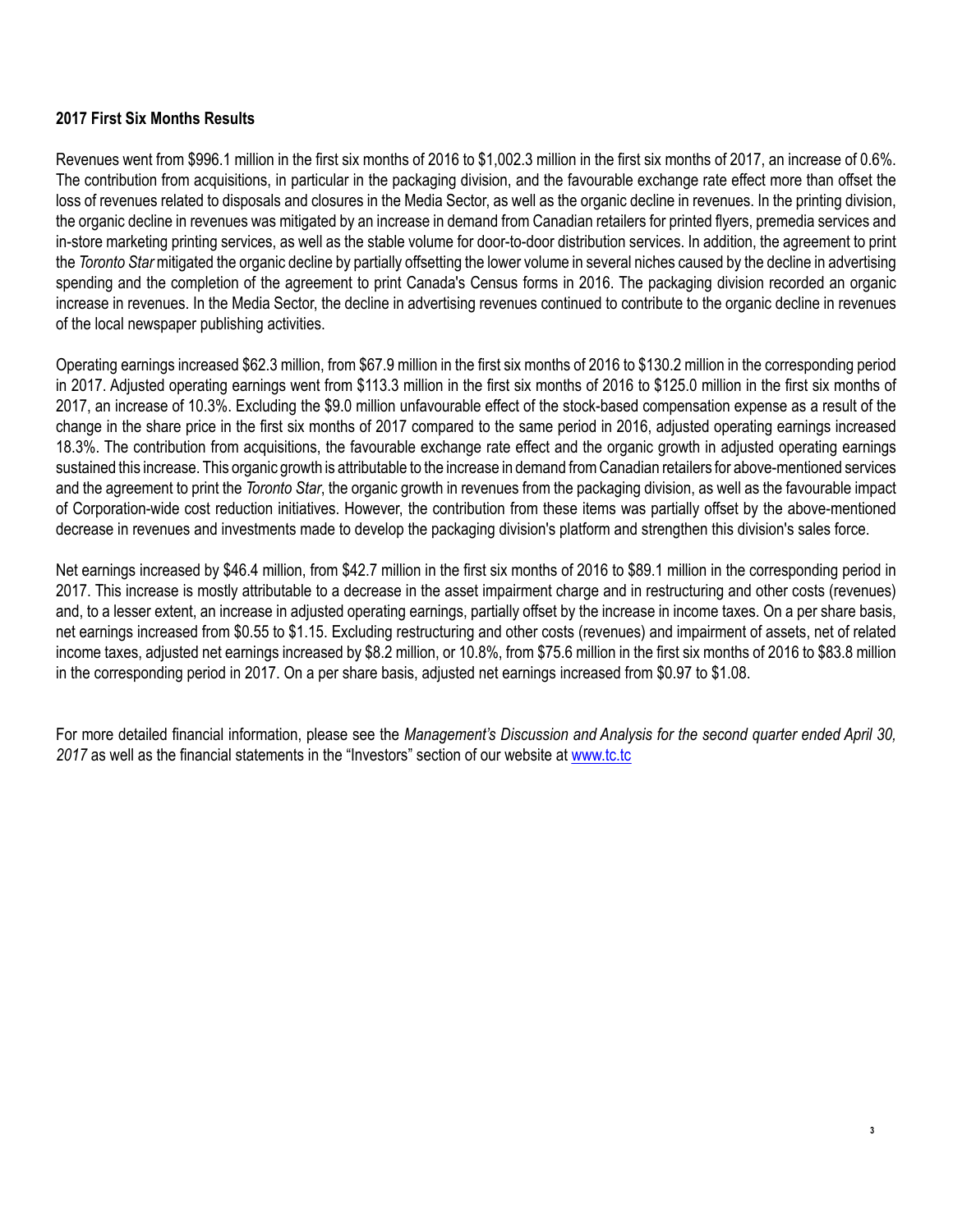# **Outlook for 2017**

In the printing division, considering the additional contribution from the expanded agreement with Lowe's Canada, we expect a slight increase in revenues from our services to retailers, in particular flyer and in-store marketing printing, and door-to-door distribution and premedia services. We will also benefit, in part, from the contribution from the agreement to print the *Toronto Star*, which started in July 2016, and we are pursuing, as part of our long-term strategy, our initiatives to secure new newspaper printing outsourcing contracts. Our newspaper and magazine printing revenues will continue to be affected by a decrease in volume resulting from the decrease in circulation and number of printed pages for the publications of several publishers. Furthermore, our commercial printing activities will continue to be affected by the reduction in print advertising. To offset these decreases, we will benefit, in the short term, from the impact of the closure of the Saskatoon and Dartmouth printing plants, which occurred in May and July 2016 respectively, and we will continue our operational efficiency initiatives.

In our packaging division, we will benefit from the contribution from the acquisition of Robbie Manufacturing, which was completed at the end of June 2016, and from the acquisition of Flexstar Packaging, completed in mid-October of last year. Furthermore, once fully integrated, these acquisitions will also generate synergies. We also expect that the investments we made to develop our platform and strengthen our sales force will further contribute to organic growth. Lastly, we will maintain our disciplined acquisition approach in this promising market in order to invest in quality assets that meet our strategic criteria.

In the Media Sector, the sale of our media assets in Atlantic Canada and the continuation of the process to sell our local newspapers in Quebec and Ontario will result in the decrease of the share of our local newspaper publishing activities in our business portfolio. However, we believe that the negative impact of the transformation of the advertising market on our portfolio of publications unsold by the end of the fiscal year will continue, but will be partially offset by changes that would be made to the organizational structure. With respect to the Business and Education group, we will benefit from our acquisition of financial brands and we expect that the organic growth in revenues and adjusted operating earnings of this group will remain strong.

To conclude, we expect to generate significant cash flows and maintain our excellent financial position, which should enable us to continue investing to support our transformation into flexible packaging.

## **Reconciliation of Non-IFRS Financial Measures**

The financial information has been prepared in accordance with IFRS. However, financial measures used, namely the adjusted operating earnings, the adjusted operating earnings before depreciation and amortization, the adjusted net earnings, the adjusted net earnings per share, the net indebtedness and the net indebtedness ratio, for which a complete definition is presented in the *Management's Discussion and Analysis for the second quarter ended April 30, 2017*, and for which a reconciliation is presented in the following table, do not have any standardized meaning under IFRS and could be calculated differently by other companies. We believe that many of our readers analyze the financial performance of the Corporation's activities based on these non-IFRS financial measures as such measures may allow for easier comparisons between periods. These measures should be considered as a complement to financial performance measures in accordance with IFRS. They do not substitute and are not superior to them.

We also believe that the adjusted operating earnings before depreciation and amortization, the adjusted operating earnings, that takes into account the impact of past investments in property, plant and equipment and intangible assets, and the adjusted net earnings are useful indicators of the performance of our operations. Furthermore, management also uses some of these non-IFRS financial measures to assess the performance of its activities and managers.

Regarding the net indebtedness and net indebtedness ratio, we believe that these indicators are useful to measure the Corporation's financial leverage and ability to meet its financial obligations.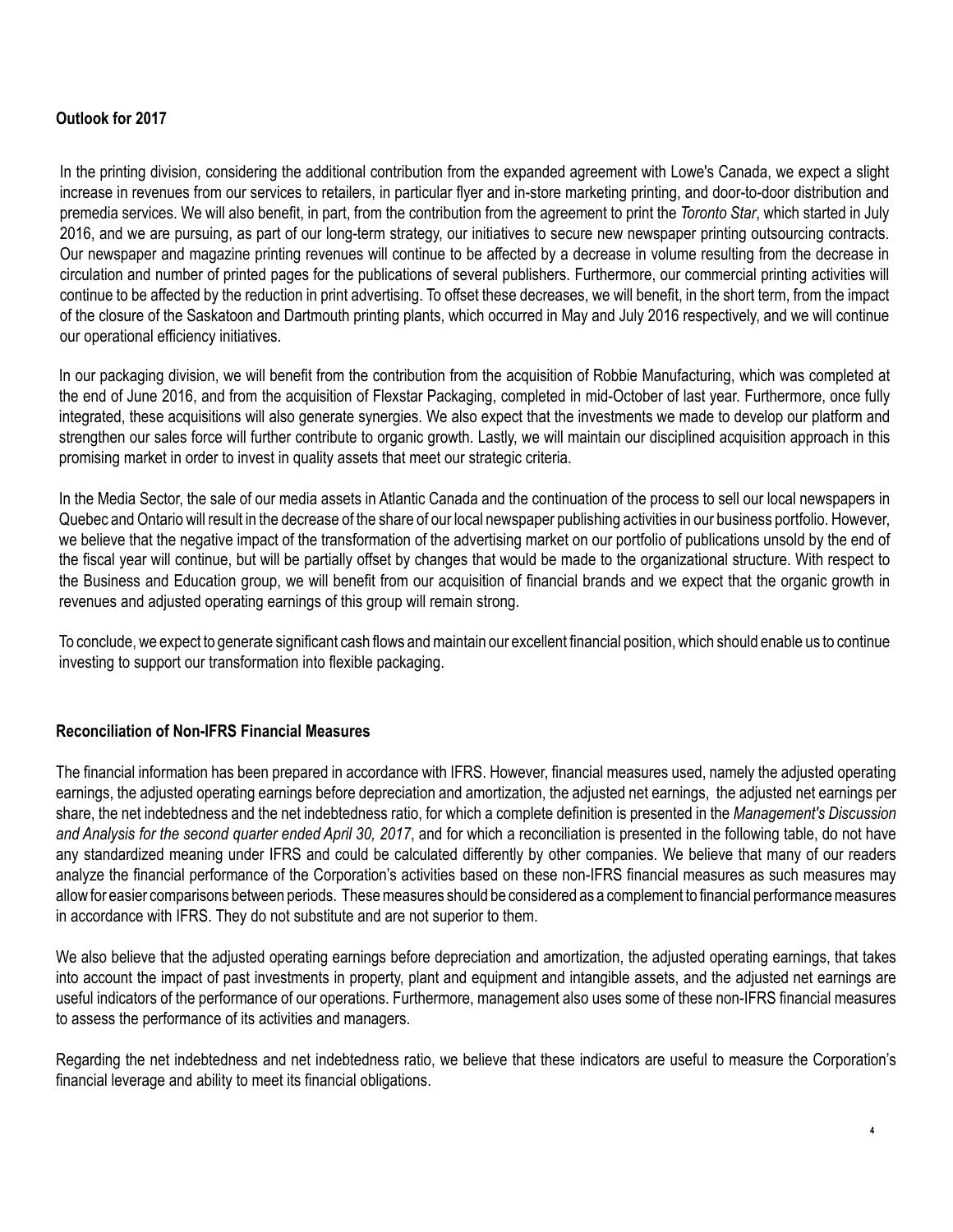#### **Reconciliation of operating earnings - Second quarter and cumulative**

|                                                                  |       | Three months ended April 30 | Six months ended April 30 |       |  |       |  |  |
|------------------------------------------------------------------|-------|-----------------------------|---------------------------|-------|--|-------|--|--|
| (in millions of dollars)                                         | 2017  | 2016                        |                           | 2017  |  | 2016  |  |  |
| <b>Operating earnings</b>                                        | 67.8  | 16.3                        |                           | 130.2 |  | 67.9  |  |  |
| Restructuring and other costs (revenues)                         | (4.1) | 9.6                         |                           | (6.4) |  | 15.1  |  |  |
| Impairment of assets                                             |       | 30.3                        |                           | 1.2   |  | 30.3  |  |  |
| Adjusted operating earnings                                      | 63.7  | 56.2                        |                           | 125.0 |  | 113.3 |  |  |
| Depreciation and amortization                                    | 26.4  | 26.9                        |                           | 53.0  |  | 53.7  |  |  |
| Adjusted operating earnings before depreciation and amortization | 90.1  | 83.1                        |                           | 178.0 |  | 167.0 |  |  |

#### **Reconciliation of net earnings - Second quarter**

|                                                                | Three months ended April 30 |                    |      |        |      |           |  |      |  |  |
|----------------------------------------------------------------|-----------------------------|--------------------|------|--------|------|-----------|--|------|--|--|
|                                                                |                             |                    | 2017 |        | 2016 |           |  |      |  |  |
| (in millions of dollars, except per share amounts)             |                             | Total<br>Per share |      | Total  |      | Per share |  |      |  |  |
| Net earnings                                                   |                             | 46.4               |      | 0.60   |      | 5.4       |  | 0.07 |  |  |
| Restructuring and other costs (revenues), net of related taxes |                             | (3.9)              |      | (0.05) |      | 6.9       |  | 0.09 |  |  |
| Impairment of assets, net of related taxes                     |                             | -                  |      |        |      | 21.9      |  | 0.28 |  |  |
| <b>Adjusted net earnings</b>                                   |                             | 42.5               |      | 0.55   |      | 34.2      |  | 0.44 |  |  |

#### **Reconciliation of net earnings - Cumulative**

|                                                                | Six months ended April 30 |       |      |           |  |       |  |           |  |  |  |
|----------------------------------------------------------------|---------------------------|-------|------|-----------|--|-------|--|-----------|--|--|--|
|                                                                |                           |       | 2017 | 2016      |  |       |  |           |  |  |  |
| (in millions of dollars, except per share amounts)             |                           | Total |      | Per share |  | Total |  | Per share |  |  |  |
| Net earnings                                                   |                           | 89.1  |      | 1.15      |  | 42.7  |  | 0.55      |  |  |  |
| Restructuring and other costs (revenues), net of related taxes |                           | (6.2) |      | (0.08)    |  | 11.0  |  | 0.14      |  |  |  |
| Impairment of assets, net of related taxes                     |                           | 0.9   |      | 0.01      |  | 21.9  |  | 0.28      |  |  |  |
| <b>Adjusted net earnings</b>                                   |                           | 83.8  |      | 1.08      |  | 75.6  |  | 0.97      |  |  |  |

#### **Reconciliation of net indebtedness**

| (in millions of dollars, except ratios)                                              |    | As at April<br>30.2017 |              | As at October<br>31, 2016 |
|--------------------------------------------------------------------------------------|----|------------------------|--------------|---------------------------|
| Long-term debt                                                                       | S. | 348.0                  | S.           | 347.9                     |
| Current portion of long-term debt                                                    |    |                        |              | 0.2                       |
| Cash                                                                                 |    | (113.4)                |              | (16.7)                    |
| Net indebtedness                                                                     |    | 234.6                  |              | 331.4                     |
| Adjusted operating earnings before depreciation and amortization<br>(last 12 months) | S. | 401.1                  |              | 390.1                     |
| Net indebtedness ratio                                                               |    | 0.6                    | $\mathbf{x}$ | $0.8 \times$              |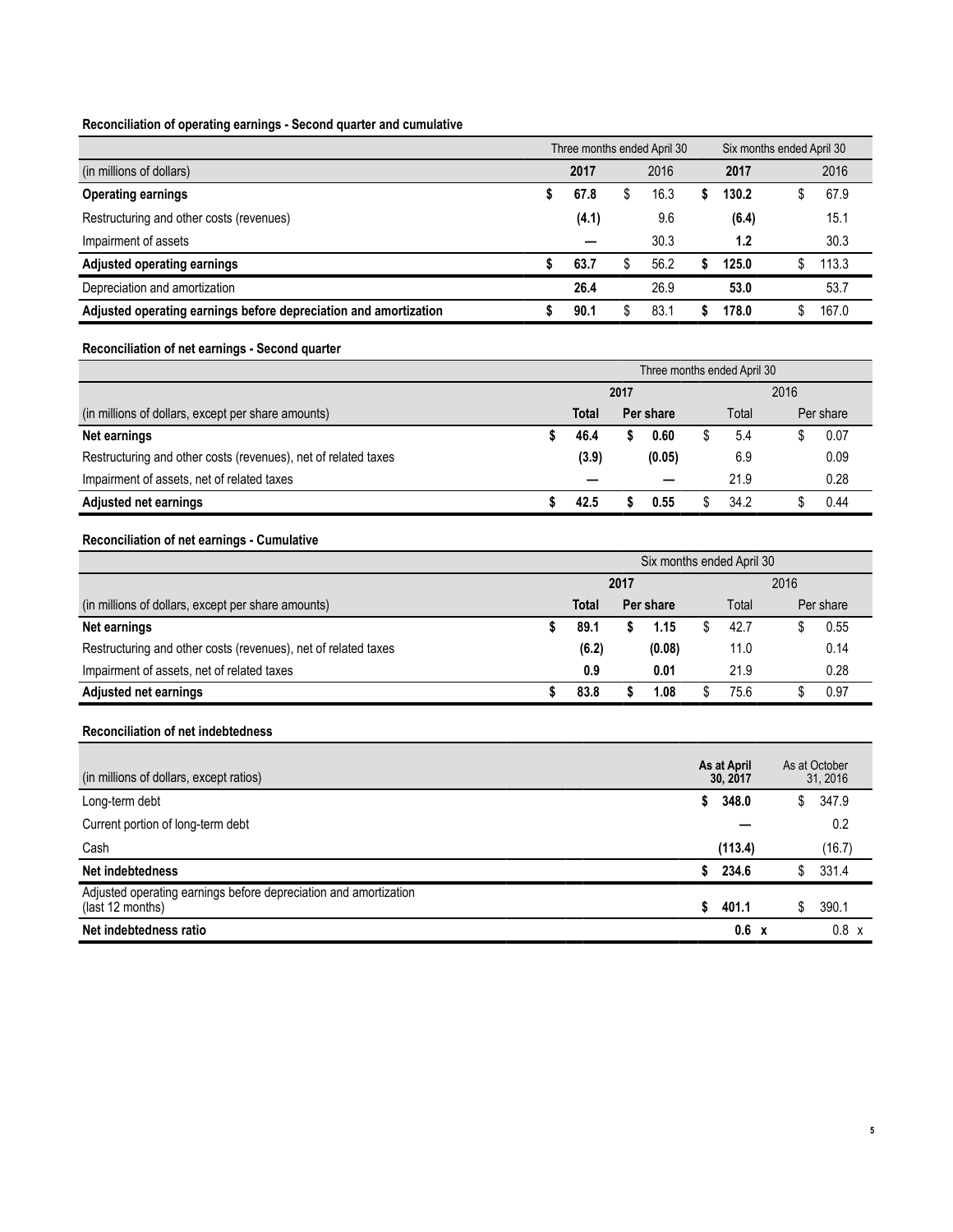# **Dividend**

The Corporation's Board of Directors declared a quarterly dividend of \$0.20 per share on Class A Subordinate Voting Shares and Class B Shares. This dividend is payable on July 19, 2017 to shareholders of record at the close of business on July 3, 2017.

# **Conference Call**

Upon releasing its second quarter 2017 results, the Corporation will hold a conference call for the financial community today at 4:15 p.m. The dial-in numbers are 1 647 788-4922 or 1 877 223-4471. Media may hear the call in listen-in only mode or tune in to the simultaneous audio broadcast on the Corporation's website, which will then be archived for 30 days. For media requests or interviews, please contact Nathalie St-Jean, Senior Advisor, Communications of TC Transcontinental, at 514 954-3581.

# **Profile**

Canada's largest printer with operations in print, flexible packaging, publishing and digital media, TC Transcontinental's mission is to create products and services that allow businesses to attract, reach and retain their target customers.

Respect, teamwork, performance and innovation are strong values held by the Corporation and its employees. The Corporation's commitment to its stakeholders is to pursue its business and philanthropic activities in a responsible manner.

Transcontinental Inc. (TSX: TCL.A TCL.B), known as TC Transcontinental, has more than 7,000 employees in Canada and the United States, and revenues of C\$2.0 billion in 2016. Website www.tc.tc

# **Forward-looking Statements**

Our public communications often contain oral or written forward-looking statements which are based on the expectations of management and inherently subject to a certain number of risks and uncertainties, known and unknown. By their very nature, forward-looking statements are derived from both general and specific assumptions. The Corporation cautions against undue reliance on such statements since actual results or events may differ materially from the expectations expressed or implied in them. Forward-looking statements may include observations concerning the Corporation's objectives, strategy, anticipated financial results and business outlook. The Corporation's future performance may also be affected by a number of factors, many of which are beyond the Corporation's will or control. These factors include, but are not limited to, the economic situation in the world and particularly in Canada and the United States, structural changes in the industries in which the Corporation operates, the exchange rate, availability of capital, energy costs, competition, the Corporation's capacity to engage in strategic transactions and integrate acquisitions into its activities, the regulatory environment, the safety of its packaging products used in the food industry, innovation of its offering and concentration of its sales in certain segments. The main risks, uncertainties and factors that could influence actual results are described in *Management's Discussion and Analysis (MD&A) for the fiscal year ended October 31, 2016,* in the latest *Annual Information Form* and have been updated in the *MD&A for the second quarter ended April 30, 2017*.

Unless otherwise indicated by the Corporation, forward-looking statements do not take into account the potential impact of nonrecurring or other unusual items, nor of divestitures, business combinations, mergers or acquisitions which may be announced after the date of June 8, 2017.

The forward-looking statements in this press release are made pursuant to the "safe harbour" provisions of applicable Canadian securities legislation.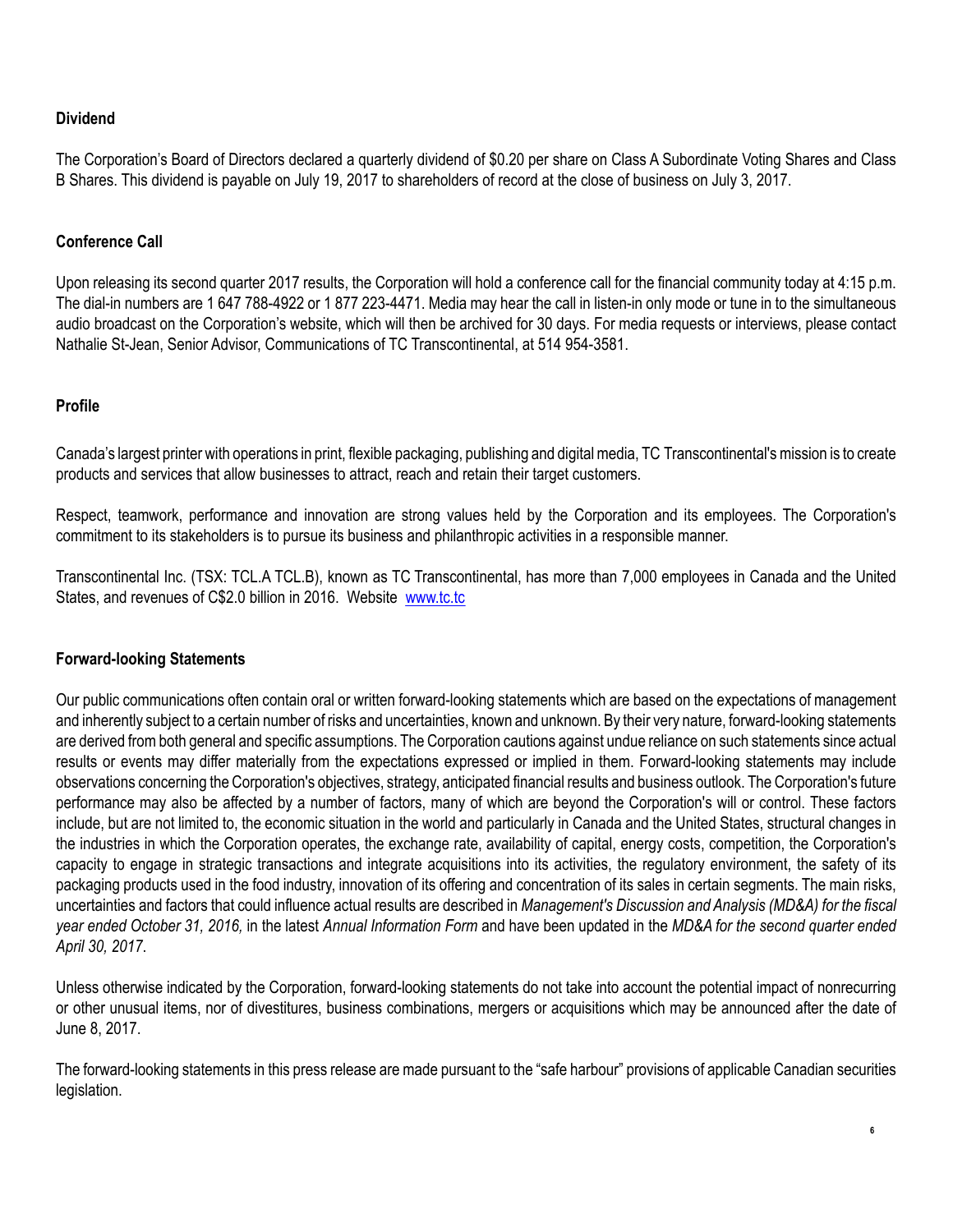The forward-looking statements in this release are based on current expectations and information available as at June 8, 2017. Such forward-looking information may also be found in other documents filed with Canadian securities regulators or in other communications. The Corporation's management disclaims any intention or obligation to update or revise these statements unless otherwise required by the securities authorities.

- 30 -

For information:

Media

Nathalie St-Jean Senior Advisor, Communications TC Transcontinental Telephone: 514-954-3581 nathalie.st-jean@tc.tc www.tc.tc

Financial Community

Shirley Chenny Advisor, Investor Relations TC Transcontinental Telephone: 514-954-4166 shirley.chenny@tc.tc www.tc.tc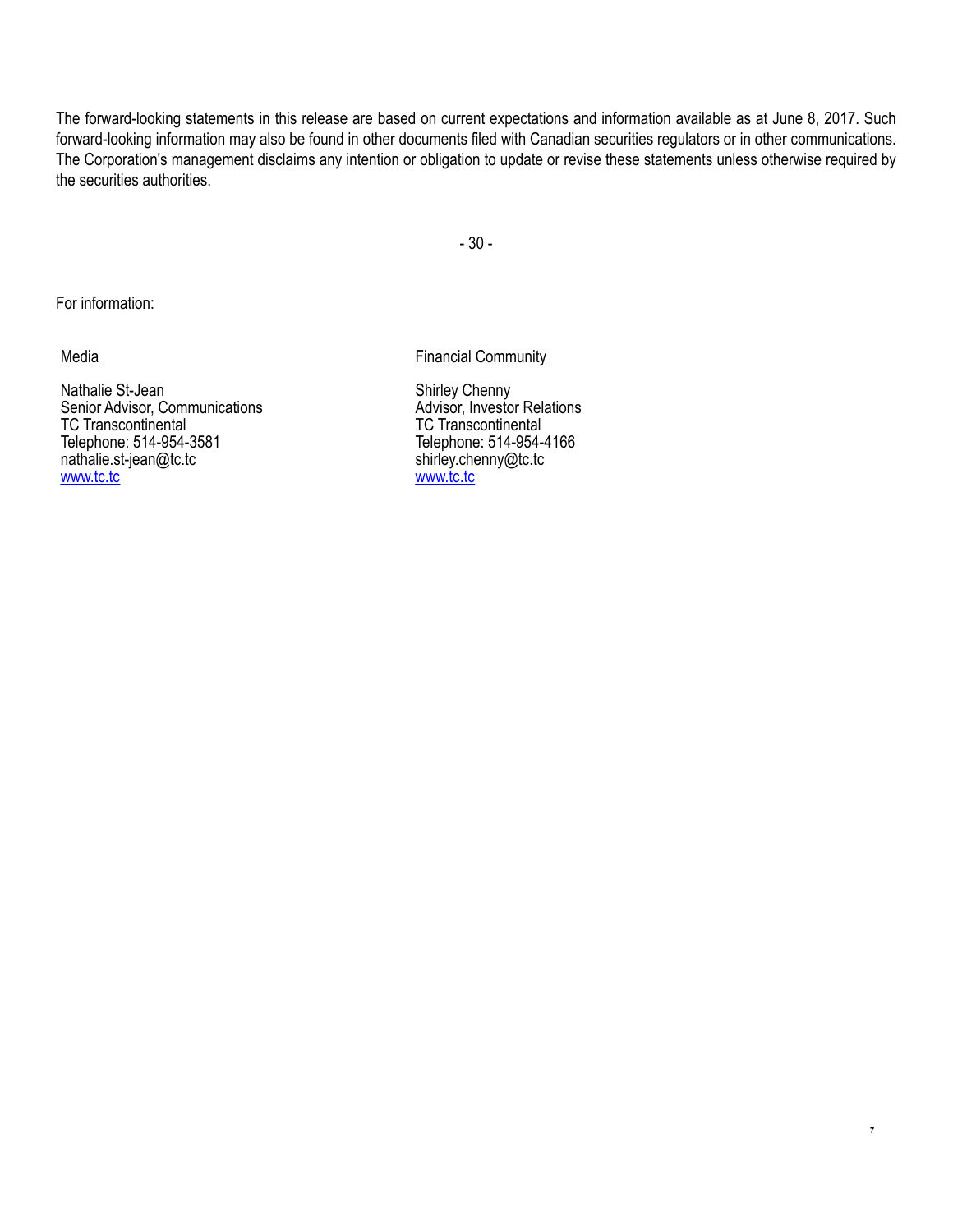

## **MANAGEMENT'S DISCUSSION AND ANALYSIS**

For the second quarter ended April 30, 2017

The purpose of this Management's Discussion and Analysis is to help the reader better understand the business, development strategy and future prospects of Transcontinental Inc., as well as to analyze the Corporation's results and financial position for the second quarter ended April 30, 2017. It should be read in conjunction with the information in the unaudited condensed interim consolidated financial statements and the accompanying notes included in this report. Additional information relating to the Corporation, including its Annual Report and Annual Information Form, may also be obtained on SEDAR at www.sedar.com.

In this document, unless otherwise indicated, all financial data are prepared in accordance with International Financial Reporting Standards (IFRS) and the term "dollar," as well as the symbol "\$" designate Canadian dollars.

In addition, in this Management's Discussion and Analysis we also use non-IFRS financial measures for which a complete definition is presented below and for which a reconciliation to financial information in accordance with IFRS is presented in table #2 entitled "Reconciliation of Non-IFRS Financial Measures". These measures should be considered as a complement to financial performance measures in accordance with IFRS. They do not substitute and are not superior to them.

| <b>Terms Used</b>                                                        | <b>Definitions</b>                                                                                                                                                                                                                                                                                                                        |
|--------------------------------------------------------------------------|-------------------------------------------------------------------------------------------------------------------------------------------------------------------------------------------------------------------------------------------------------------------------------------------------------------------------------------------|
| Net indebtedness                                                         | Total of long-term debt plus current portion of long-term debt less cash                                                                                                                                                                                                                                                                  |
| Net indebtedness ratio                                                   | Net indebtedness divided by the last 12 months' adjusted operating earnings before depreciation and<br>amortization                                                                                                                                                                                                                       |
| Net earnings attributable to shareholders of<br>the Corporation          | Net earnings less non-controlling interests                                                                                                                                                                                                                                                                                               |
| Adjusted net earnings attributable to<br>shareholders of the Corporation | Net earnings attributable to shareholders of the Corporation, before restructuring and other costs<br>(revenues) and impairment of assets, net of related income taxes, adjustment to deferred income tax<br>assets, reversal of financial expenses resulting from notices of assessment and net earnings from<br>discontinued operations |
| Adjusted operating earnings                                              | Operating earnings before restructuring and other costs (revenues) and impairment of assets                                                                                                                                                                                                                                               |
| Adjusted operating earnings before<br>depreciation and amortization      | Operating earnings before depreciation and amortization as well as restructuring and other costs<br>(revenues) and impairment of assets                                                                                                                                                                                                   |
| Adjusted income taxes                                                    | Income taxes before income taxes on restructuring and other costs (revenues) and income taxes on<br>impairment of assets                                                                                                                                                                                                                  |

Finally, to facilitate the reading of this report, the terms "TC Transcontinental," "Corporation," "we," "our" and "us" all refer to Transcontinental Inc. together with its subsidiaries and joint ventures.

## **CAUTION REGARDING FORWARD-LOOKING STATEMENTS**

Our public communications often contain oral or written forward-looking statements which are based on the expectations of Management and inherently subject to a certain number of risks and uncertainties, known and unknown. By their very nature, forward-looking statements are derived from both general and specific assumptions. The Corporation cautions against undue reliance on such statements since actual results or events may differ materially from the expectations expressed or implied in them. These forward-looking statements include, among others, statements with respect to our medium-term objectives, our outlook, our strategies to achieve these objectives, as well as statements with respect to our beliefs, plans, expectations, anticipations, estimates and intentions. The words "may", "could", "should", "would", "assumptions", "strategy", "outlook", "believe", "plan", "anticipate", "estimate", "expect", "intend", "objective", the use of the future and conditional tenses, and words and expressions of similar nature are intended to identify forward-looking statements. Such forward-looking statements may also include observations concerning the Corporation's anticipated financial results and business outlooks and the economies in which it operates. The Corporation's future performance may also be affected by a number of factors, many of which are beyond the Corporation's will or control. The main risks, uncertainties and factors that could influence actual results are described in the Management's Discussion and Analysis for the fiscal year ended October 31, 2016 and in the Annual Information Form.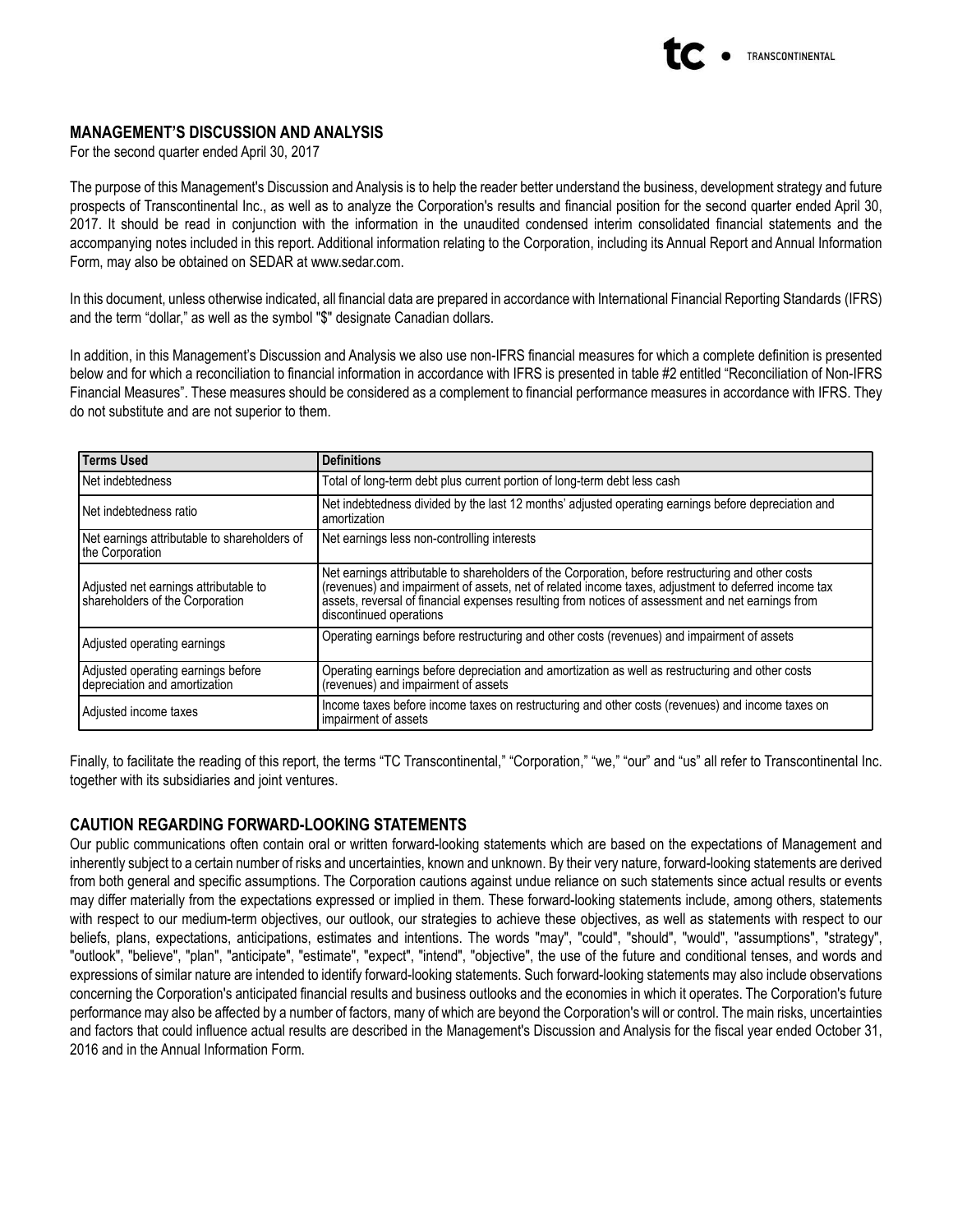Unless otherwise indicated by the Corporation, forward-looking statements do not take into account the potential impact of non-recurring or other unusual items, nor of disposals, business combinations, mergers or acquisitions which may be announced or concluded after the date of June 8, 2017.

These forward-looking statements are made pursuant to the "safe harbour" provisions of applicable Canadian securities legislation.

The forward-looking statements in this Management's Discussion and Analysis are based on current expectations and information available as at June 8, 2017. Such forward-looking statements may also be found in other documents filed with Canadian securities regulators or in other communications. The Corporation's Management disclaims any intention or obligation to update or revise these statements unless otherwise required by the securities authorities.

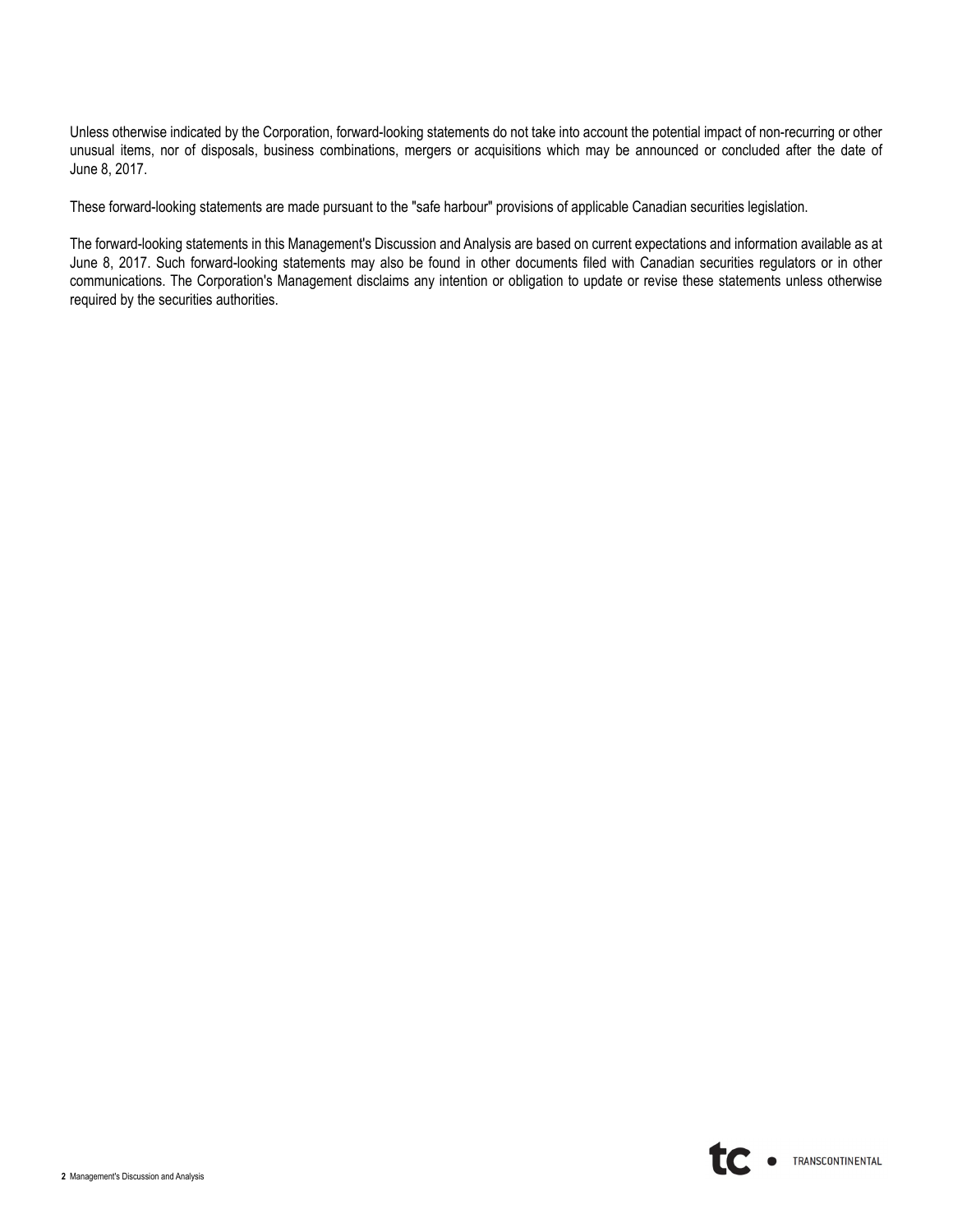# **PROFILE OF TC TRANSCONTINENTAL**

Canada's largest printer with operations in print, flexible packaging, publishing and digital media, TC Transcontinental's mission is to create products and services that allow businesses to attract, reach and retain their target customers.

Respect, teamwork, performance and innovation are strong values held by the Corporation and its employees. The Corporation's commitment to all stakeholders is to pursue its business and philanthropic activities in a responsible manner.

Transcontinental Inc. (TSX: TCL.A, TCL.B), known as TC Transcontinental, has more than 7,000 employees in Canada and the United States, and revenues of C\$2.0 billion in 2016. Website www.tc.tc.

# **HIGHLIGHTS**

## **Table #1:**

| (in millions of dollars, except per share amounts) | Q2-2017 | Q2-2016 |             | Variation<br>in $$$ | Variation<br>in $%$ |      |
|----------------------------------------------------|---------|---------|-------------|---------------------|---------------------|------|
| Revenues                                           |         | 498.7   | \$<br>497.2 | Œ.                  | 1.5                 | 0.3% |
| <b>Operating earnings</b>                          |         | 67.8    | 16.3        |                     | 51.5                | N.M. |
| Adjusted operating earnings (1)                    |         | 63.7    | 56.2        |                     | 7.5                 | 13.3 |
| Net earnings                                       |         | 46.4    | 5.4         |                     | 41.0                | N.M. |
| Net earnings per share                             |         | 0.60    | 0.07        |                     | 0.53                | N.M. |
| Adjusted net earnings (1)                          |         | 42.5    | 34.2        |                     | 8.3                 | 24.3 |
| Adjusted net earnings per share (1)                |         | 0.55    | 0.44        |                     | 0.11                | 25.0 |

(1) Please refer to table #2 " Reconciliation of Non-IFRS Financial Measures " in this Management's Discussion and Analysis for adjusted data presented above.

- Revenues increased by \$1.5 million, or 0.3%.
- Operating earnings increased by \$51.5million, from \$16.3million to \$67.8million. Adjusted operating earnings, which exclude restructuring and other costs (revenues) and impairment of assets, increased by \$7.5 million, or 13.3%.
- Net earnings increased by \$41.0 million, from \$5.4 million to \$46.4 million. Adjusted net earnings, which exclude restructuring and other costs (revenues) and impairment of assets, net of related taxes, increased by \$8.3 million, or 24.3%.
- On April 11, 2017, the Corporation announced the renewal of its normal course issuer bid for one year as of April 17, 2017.
- On April 12, 2017, the Corporation sold its media assets in Atlantic Canada.
- On April 18, 2017, the Corporation announced the launch of a process for the sale of its local newspapers in Quebec and Ontario.

# **RECONCILIATION OF NON-IFRS FINANCIAL MEASURES**

(unaudited)

The financial information has been prepared in accordance with IFRS. However, financial measures used, namely the adjusted operating earnings, the adjusted operating earnings before depreciation and amortization, the adjusted net earnings, the adjusted net earnings per share, the net indebtedness and the net indebtedness ratio, for which a reconciliation is presented in the following table, do not have any standardized meaning under IFRS and could be calculated differently by other companies. We believe that many of our readers analyze the financial performance of the Corporation's activities based on these non-IFRS financial measures as such measures may allow for easier comparisons between periods. These measures should be considered as a complement to financial performance measures in accordance with IFRS. They do not substitute and are not superior to them.

We also believe that the adjusted operating earnings before depreciation and amortization, the adjusted operating earnings, that takes into account the impact of past investments in property, plant and equipment and intangible assets, and the adjusted net earnings are useful indicators of the performance of our operations. Furthermore, management also uses some of these non-IFRS financial measures to assess the performance of its activities and managers.

Regarding the net indebtedness and net indebtedness ratio, we believe that these indicators are useful to measure the Corporation's financial leverage and ability to meet its financial obligations.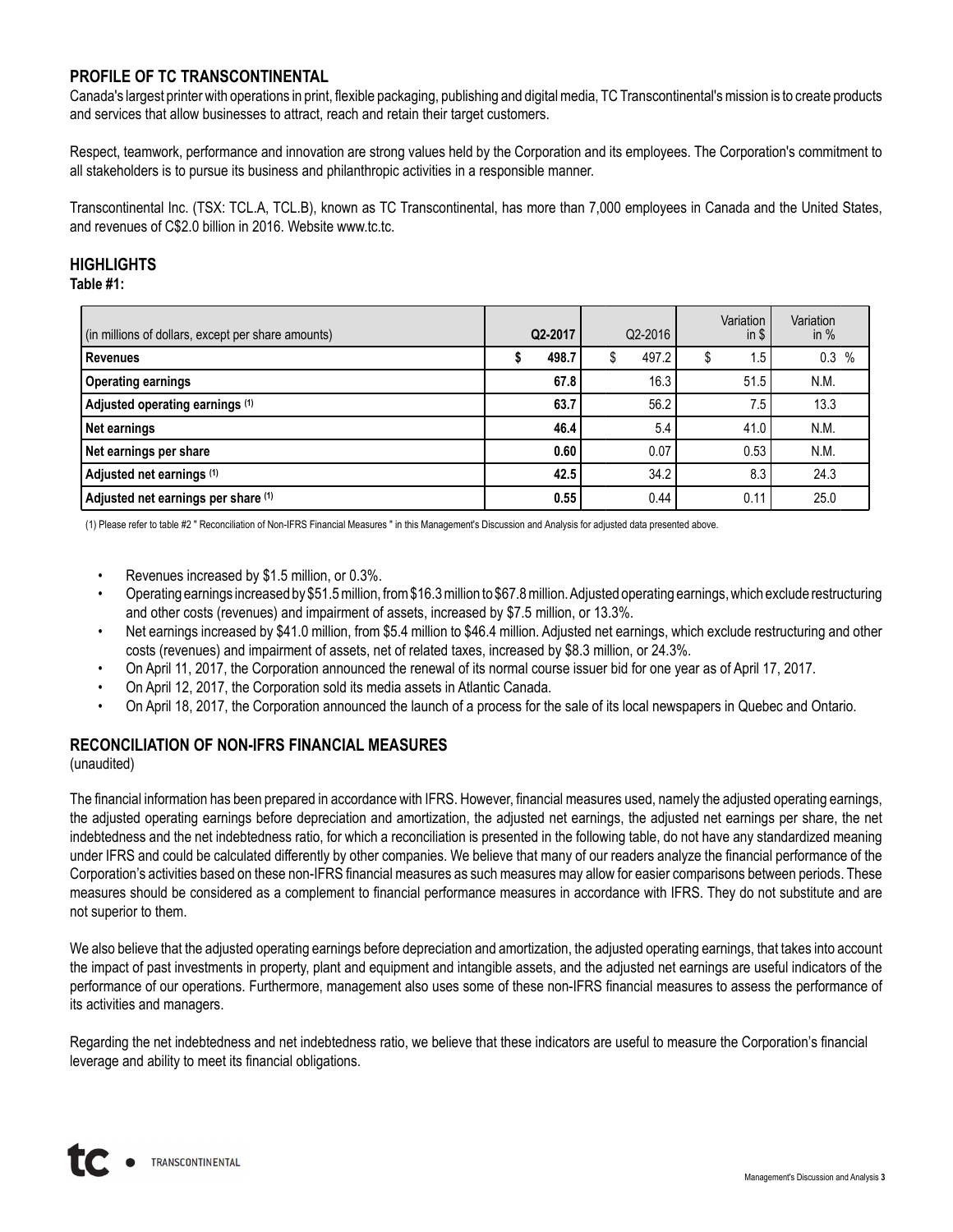#### **Table #2:**

#### **Reconciliation of operating earnings - Second quarter and cumulative**

|                                                                  | Three months ended April 30 |      | Six months ended April 30 |       |  |       |  |
|------------------------------------------------------------------|-----------------------------|------|---------------------------|-------|--|-------|--|
| (in millions of dollars)                                         | 2017                        | 2016 |                           | 2017  |  | 2016  |  |
| <b>Operating earnings</b>                                        | 67.8                        | 16.3 |                           | 130.2 |  | 67.9  |  |
| Restructuring and other costs (revenues)                         | (4.1)                       | 9.6  |                           | (6.4) |  | 15.1  |  |
| Impairment of assets                                             |                             | 30.3 |                           | 1.2   |  | 30.3  |  |
| Adjusted operating earnings                                      | 63.7                        | 56.2 |                           | 125.0 |  | 113.3 |  |
| Depreciation and amortization                                    | 26.4                        | 26.9 |                           | 53.0  |  | 53.7  |  |
| Adjusted operating earnings before depreciation and amortization | 90.1                        | 83.1 |                           | 178.0 |  | 167.0 |  |

#### **Reconciliation of net earnings - Second quarter**

|                                                                | Three months ended April 30 |       |  |           |  |       |  |           |  |  |  |
|----------------------------------------------------------------|-----------------------------|-------|--|-----------|--|-------|--|-----------|--|--|--|
|                                                                | 2017                        |       |  |           |  | 2016  |  |           |  |  |  |
| (in millions of dollars, except per share amounts)             | Total                       |       |  | Per share |  | Total |  | Per share |  |  |  |
| Net earnings                                                   |                             | 46.4  |  | 0.60      |  | 5.4   |  | 0.07      |  |  |  |
| Restructuring and other costs (revenues), net of related taxes |                             | (3.9) |  | (0.05)    |  | 6.9   |  | 0.09      |  |  |  |
| Impairment of assets, net of related taxes                     |                             |       |  |           |  | 21.9  |  | 0.28      |  |  |  |
| <b>Adjusted net earnings</b>                                   |                             | 42.5  |  | 0.55      |  | 34.2  |  | 0.44      |  |  |  |

#### **Reconciliation of net earnings - Cumulative**

|                                                                | Six months ended April 30 |                    |  |        |       |      |           |      |  |  |  |
|----------------------------------------------------------------|---------------------------|--------------------|--|--------|-------|------|-----------|------|--|--|--|
|                                                                | 2017                      |                    |  |        |       | 2016 |           |      |  |  |  |
| (in millions of dollars, except per share amounts)             |                           | Total<br>Per share |  |        | Total |      | Per share |      |  |  |  |
| Net earnings                                                   |                           | 89.1               |  | 1.15   |       | 42.7 |           | 0.55 |  |  |  |
| Restructuring and other costs (revenues), net of related taxes |                           | (6.2)              |  | (0.08) |       | 11.0 |           | 0.14 |  |  |  |
| Impairment of assets, net of related taxes                     |                           | 0.9                |  | 0.01   |       | 21.9 |           | 0.28 |  |  |  |
| <b>Adjusted net earnings</b>                                   |                           | 83.8               |  | 08.ا   |       | 75.6 |           | 0.97 |  |  |  |

#### **Reconciliation of net indebtedness**

| (in millions of dollars, except ratios)                                              |    | As at April<br>30, 2017 |    | As at October<br>31, 2016 |
|--------------------------------------------------------------------------------------|----|-------------------------|----|---------------------------|
| Long-term debt                                                                       | S. | 348.0                   | \$ | 347.9                     |
| Current portion of long-term debt                                                    |    |                         |    | 0.2                       |
| Cash                                                                                 |    | (113.4)                 |    | (16.7)                    |
| Net indebtedness                                                                     |    | 234.6                   |    | 331.4                     |
| Adjusted operating earnings before depreciation and amortization<br>(last 12 months) | S. | 401.1                   | S. | 390.1                     |
| Net indebtedness ratio                                                               |    | 0.6<br>$\mathbf{x}$     |    | $0.8 \times$              |

# **ANALYSIS OF CONSOLIDATED RESULTS - SECOND QUARTER**

#### **Operating Earnings**

Operating earnings increased by \$51.5 million, from \$16.3 million in the second quarter of 2016 to \$67.8 million in the second quarter of 2017. This increase is mostly attributable to restructuring and other costs (revenues) and the asset impairment charge. In the second quarter of 2016, an expense of \$39.9 million was recorded for these two items combined compared to a gain of \$4.1 million recorded in the corresponding period in 2017. Excluding these items, adjusted operating earnings increased by \$7.5 million, or 13.3%, from \$56.2 million to \$63.7 million. A more detailed analysis of adjusted operating earnings is presented in the "Analysis of Sector Results - Second Quarter" section.

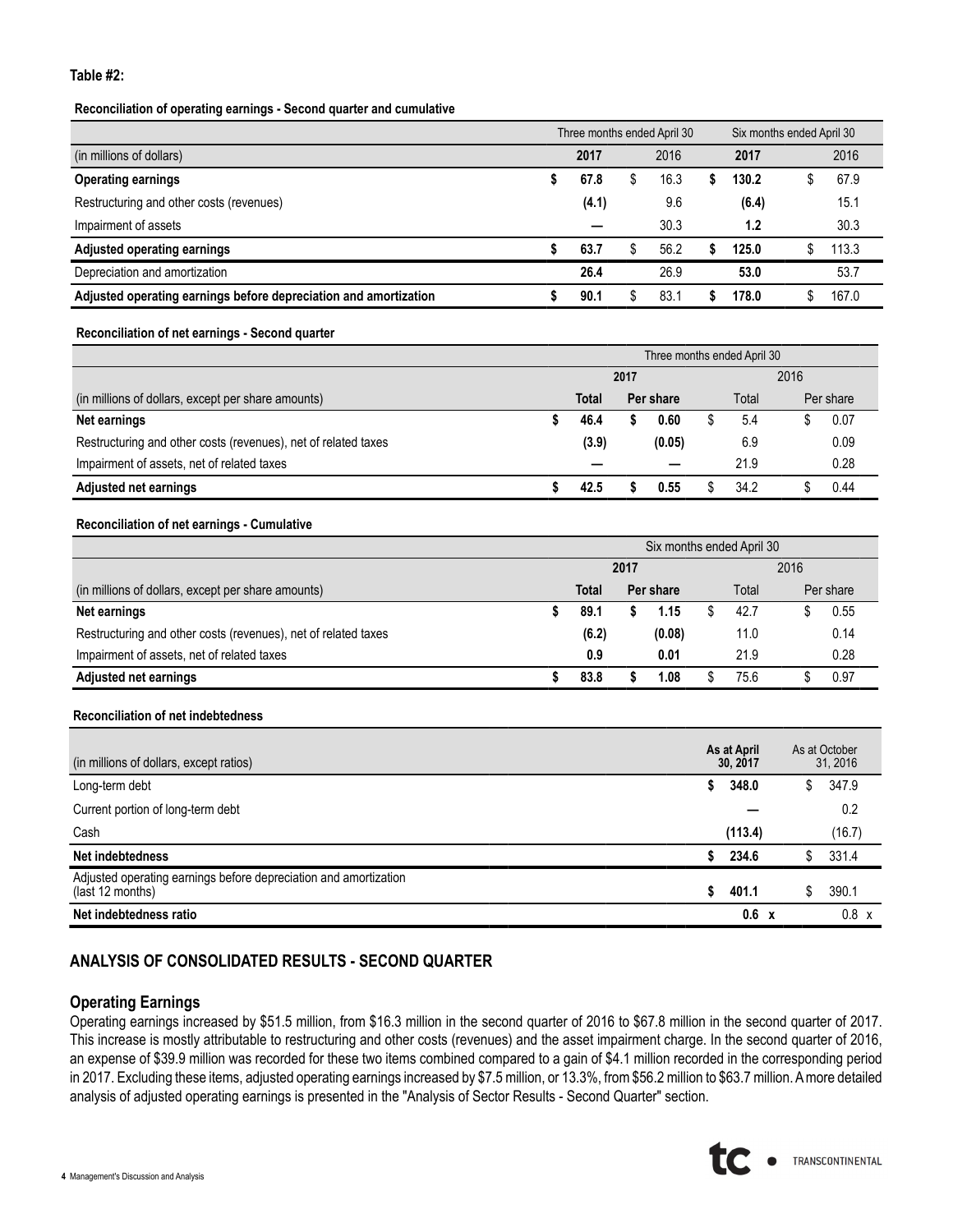## **Restructuring and Other Costs (Revenues)**

Restructuring and other costs (revenues) decreased by \$13.7 million, from an expense of \$9.6 million in the second quarter of 2016 to a gain of \$4.1 million in the second quarter of 2017. The favourable effect is mainly attributable to revenues related to the sale of certain activities in the Media Sector and lower workforce reduction costs in the second quarter of 2017.

### **Impairment of Assets**

In the second quarter of 2017, no asset impairment charge was recorded. In the corresponding period in 2016, a charge of \$30.3 million had been recorded on the intangible assets of daily and weekly newspapers outside Quebec.

#### **Net Financial Expenses**

Net financial expenses decreased by \$2.0 million, from \$6.4 million in the second quarter of 2016 to \$4.4 million in the second quarter of 2017, mainly as a result of net foreign exchange losses in 2016.

#### **Income Taxes**

Income taxes increased by \$12.3 million, from \$4.8 million in the second quarter of 2016 to \$17.1 million in the second quarter of 2017. Excluding income taxes on restructuring and other costs (revenues) and impairment of assets, income taxes amounted to \$15.9 million in the second quarter of 2016, for a tax rate of 31.6%, compared to \$16.9 million in the second quarter of 2017, or a rate of 28.5%. This decrease in tax rate stems mostly from favourable differences between the accounting and tax treatment of certain items in 2017.

#### **Net Earnings**

Net earnings increased by \$41.0million, from \$5.4million in the second quarter of 2016 to \$46.4million in the second quarter of 2017. This increase is mostly attributable to a decrease in the asset impairment charge and in restructuring and other costs (revenues) and, to a lesser extent, an increase in adjusted operating earnings, partially offset by the increase in income taxes. On a per share basis, net earnings increased from \$0.07 to \$0.60. Excluding restructuring and other costs (revenues) and impairment of assets, net of related income taxes, adjusted net earnings increased by \$8.3 million, or 24.3%, from \$34.2 million in the second quarter of 2016 to \$42.5 million in the second quarter of 2017. On a per share basis, adjusted net earnings increased from \$0.44 to \$0.55.

## **ANALYSIS OF CONSOLIDATED RESULTS - CUMULATIVE**

## **Operating Earnings**

Operating earnings increased by \$62.3 million, from \$67.9 million in the first six months of 2016 to \$130.2 million in the first six months of 2017. This increase is mostly attributable to restructuring and other costs (revenues) and the asset impairment charge. In the first six months of 2016, an expense of \$45.4 million was recorded for these two items combined compared to a gain of \$5.2 million recorded in the corresponding period in 2017. Excluding these items, adjusted operating earnings increased by \$11.7 million, or 10.3%, from \$113.3 million to \$125.0 million. A more detailed analysis of adjusted operating earnings is presented in the "Analysis of Sector Results - Cumulative" section.

#### **Restructuring and Other Costs (Revenues)**

Restructuring and other costs (revenues) decreased by \$21.5 million, from an expense of \$15.1 million in the first six months of 2016 to a gain of \$6.4 million in the corresponding period in 2017. The favourable effect is mostly attributable to lower workforce reduction costs, revenues related to the sale of certain activities in the Media Sector and a gain on the sale of a building in 2017.

#### **Impairment of Assets**

The asset impairment charge decreased by \$29.1 million in the first six months of 2017 compared to the corresponding period in 2016. An asset impairment charge of \$1.2 million was recorded on production equipment in the Media Sector during the period in 2017, and an asset impairment charge of \$30.3 million had been recorded on the intangible assets of daily and weekly newspapers outside Quebec during the period in 2016.

#### **Net Financial Expenses**

Net financial expenses remained stable at \$9.5 million in the first six months of 2017 compared to the corresponding period in 2016. The increase in the net interest expense on defined benefit plan assets and liabilities and other expenses was offset by net foreign exchange gains and the decrease in financial expenses on long-term debt.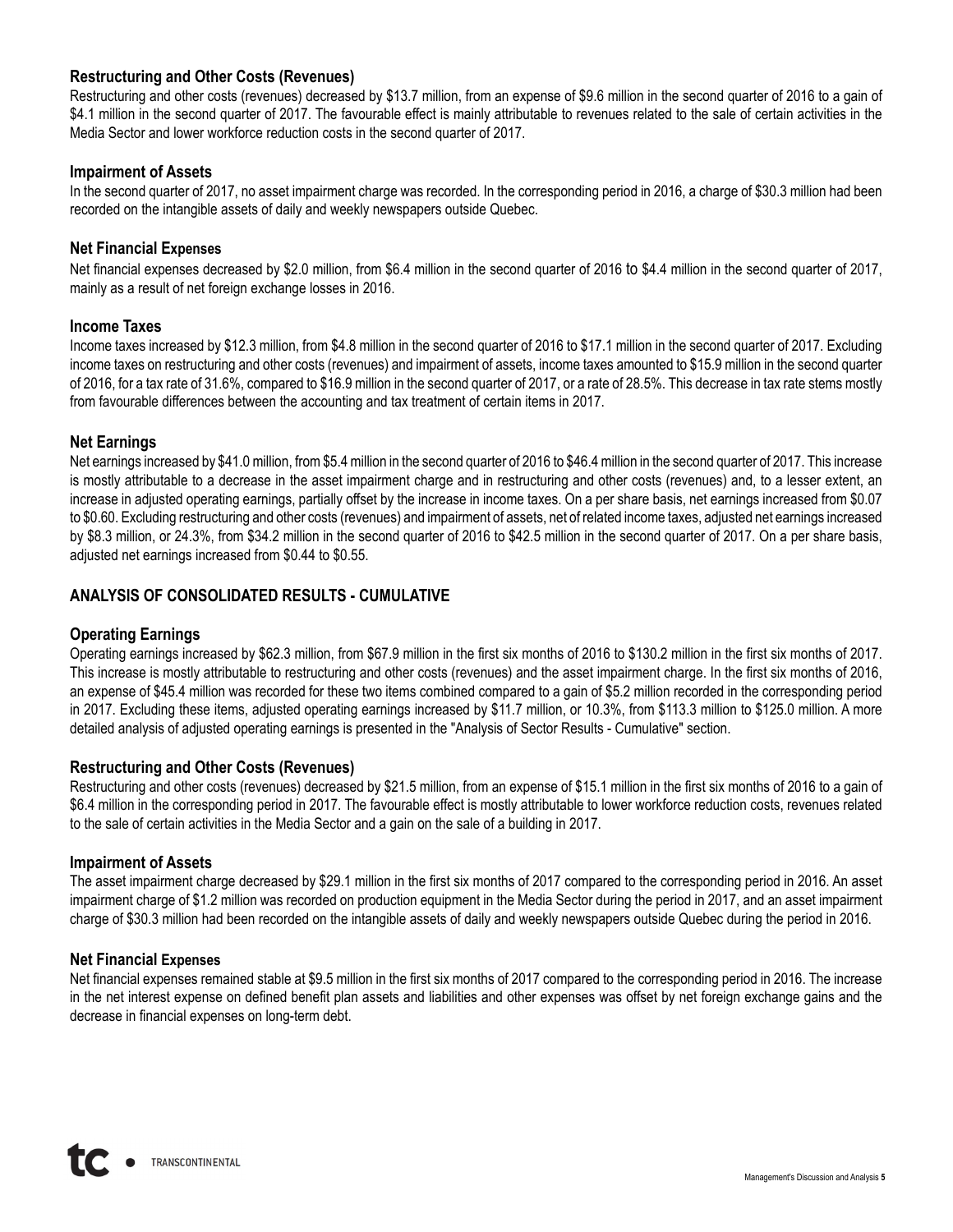## **Income Taxes**

Income taxes increased by \$15.6 million, from \$16.0 million in the first six months of 2016 to \$31.6 million in the corresponding period in 2017. Excluding income taxes on restructuring and other costs (revenues) and impairment of assets, income taxes amounted to \$28.5 million in the first six months of 2016 compared to \$31.7 million in the corresponding period in 2017. The tax rate remained stable at 27.4%.

## **Net Earnings**

Net earnings increased by \$46.4 million, from \$42.7 million in the first six months of 2016 to \$89.1 million in the corresponding period in 2017. This increase is mostly attributable to a decrease in the asset impairment charge and in restructuring and other costs (revenues) and, to a lesser extent, an increase in adjusted operating earnings, partially offset by the increase in income taxes. On a per share basis, net earnings increased from \$0.55 to \$1.15. Excluding restructuring and other costs (revenues) and impairment of assets, net of related income taxes, adjusted net earnings increased by \$8.2 million, or 10.8%, from \$75.6 million in the first six months of 2016 to \$83.8 million in the corresponding period in 2017. On a per share basis, adjusted net earnings increased from \$0.97 to \$1.08.

# **ANALYSIS OF SECTOR RESULTS - SECOND QUARTER**

(unaudited)

## **Table #3:**

| (in millions of dollars)                                 | Printing &<br>Packaging<br>Sector | Media Sector |        | Head office and<br>Inter-Segment<br>Eliminations |        | Consolidated<br>results |
|----------------------------------------------------------|-----------------------------------|--------------|--------|--------------------------------------------------|--------|-------------------------|
| Revenues - Second quarter of 2016                        | \$<br>434.0                       | \$           | 77.5   | \$                                               | (14.3) | \$<br>497.2             |
| Acquisitions/disposals and closures                      | 24.4                              |              | (11.0) |                                                  |        | 13.4                    |
| Existing operations                                      |                                   |              |        |                                                  |        |                         |
| Exchange rate effect                                     | 0.4                               |              |        |                                                  |        | 0.4                     |
| Organic growth (decline)                                 | (9.3)                             |              | (7.5)  |                                                  | 4.5    | (12.3)                  |
| Revenues - Second quarter of 2017                        | \$<br>449.5                       | \$           | 59.0   | \$                                               | (9.8)  | \$<br>498.7             |
| Adjusted operating earnings (1) - Second quarter of 2016 | \$<br>68.8                        | \$           | (3.6)  | \$                                               | (9.0)  | \$<br>56.2              |
| Acquisitions/disposals and closures                      | 2.0                               |              | 0.8    |                                                  |        | 2.8                     |
| Existing operations                                      |                                   |              |        |                                                  |        |                         |
| Exchange rate effect                                     | 2.4                               |              |        |                                                  |        | 2.4                     |
| Organic growth (decline)                                 | 2.5                               |              | 1.4    |                                                  | (1.6)  | 2.3                     |
| Adjusted operating earnings (1) - Second quarter of 2017 | \$<br>75.7                        | \$           | (1.4)  | \$                                               | (10.6) | \$<br>63.7              |

(1) Please refer to table #2 "Reconciliation of Non-IFRS Financial Measures" in this Management's Discussion and Analysis for adjusted data presented above.

# **Printing & Packaging Sector**

Printing and Packaging Sector revenues increased by \$15.5 million, or 3.6%, from \$434.0 million in the second quarter of 2016 to \$449.5 million in the second quarter of 2017. The contribution from our acquisitions and the organic growth in revenues in the packaging division more than offset the organic decline in revenues in the printing division. This organic decline is due to lower commercial printing volume caused by the decline in advertising spending and the completion of the agreement to print Canada's Census forms in 2016. It is also attributable to the lower volume in our newspaper and magazine printing activities resulting from the decrease in circulation and number of printed pages for the publications of several publishers. However, our agreement to print the *Toronto Star* partially offset the effects of such decrease. In addition, the increase in demand from Canadian retailers for printed flyers, premedia services and in-store marketing printing services, as well as the stable volume for door-to-door distribution services also mitigated the organic decline in revenues in the printing division. The additional volume associated with the new expanded agreement with Lowe's Canada was integrated into our platform only at the end of the second quarter of 2017.

Adjusted operating earnings increased by \$6.9 million, or 10.0%, from \$68.8 million in the second quarter of 2016 to \$75.7 million in the second quarter of 2017. The contribution from the acquisitions, the favourable exchange rate effect and the organic growth in adjusted operating earnings sustained the increase. This organic growth is mostly attributable to the increase in demand from Canadian retailers for above-mentioned services and the agreement to print the *Toronto Star*, as well as the favourable impact of cost reduction initiatives in the printing division. In addition, for the packaging division, the organic growth in adjusted operating earnings is attributable to the above-mentioned organic growth in revenues, partially offset by investments made to develop our platform and strengthen our sales force. The sector's adjusted operating earnings margin improved from 15.9% in the second quarter of 2016 to 16.8% in the second quarter of 2017.

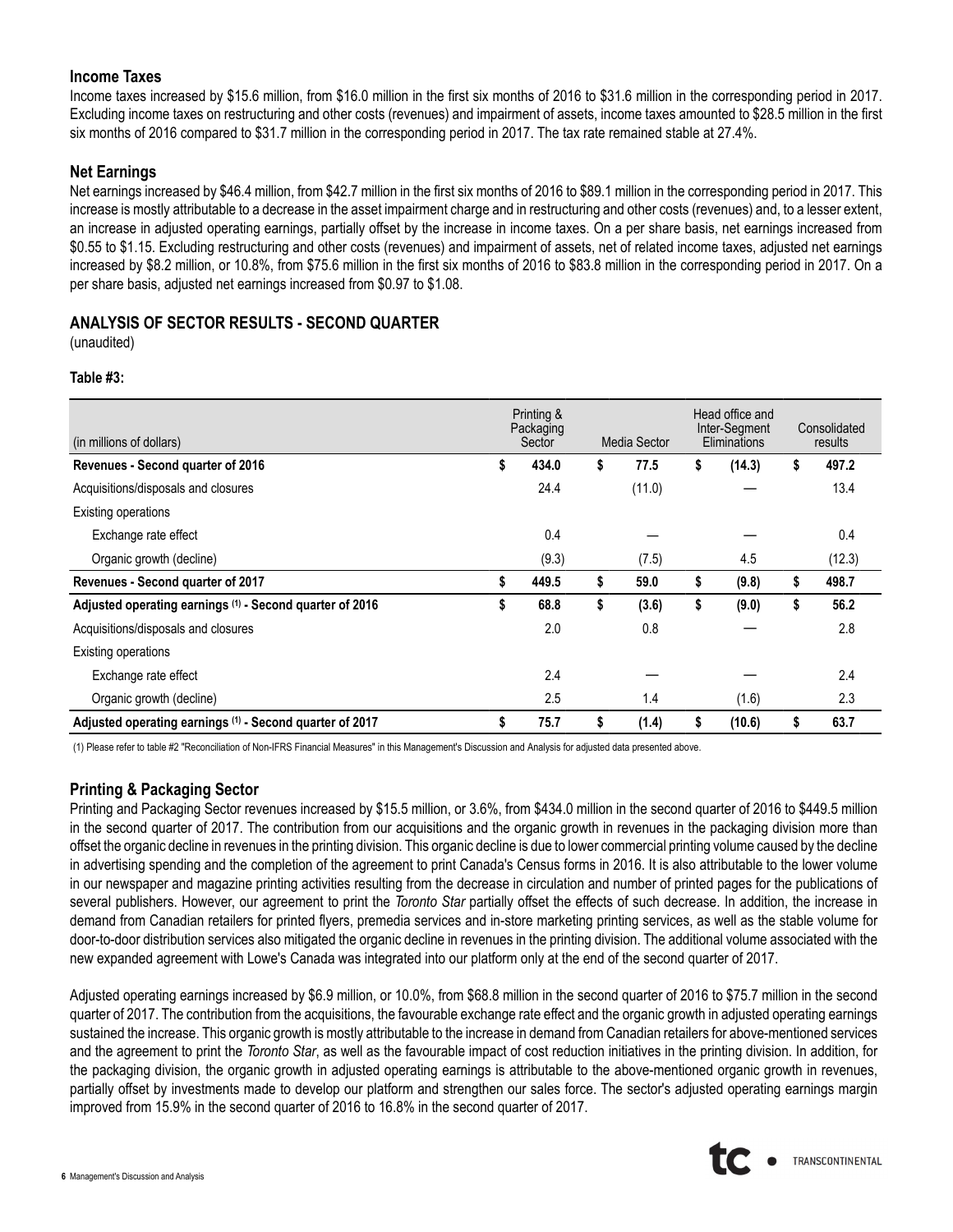### **Media Sector**

Media Sector revenues decreased by \$18.5 million, or 23.9%, from \$77.5 million in the second quarter of 2016 to \$59.0 million in the second quarter of 2017. This decrease is due to disposals and closures of local newspapers and certain products in our interactive marketing solutions offering, partially offset by our acquisition of financial brands, as well as the organic decline in revenues of our other business publications. This organic decline is caused by lower advertising revenues, which continued to affect our local newspaper publishing activities and also decreased the publishing frequency of some of our publications in the Business niche. Educational book publishing activities remained relatively stable.

Adjusted operating earnings went from a loss of \$3.6 million in the second quarter of 2016 to a loss of \$1.4 million in the second quarter of 2017. The contribution from our cost reduction initiatives, our strategic exit from our interactive marketing solutions offering and our acquisition of financial brands explain this improvement.

### **Head office and Inter-Segment Eliminations**

The increase in stock-based compensation expense as a result of the change in the share price in the second quarter of 2017 compared to the second quarter of 2016 explains, for most part, the decrease of \$1.6 million in adjusted operating earnings, which went from -\$9.0 million in the second quarter of 2016 to -\$10.6 million in the second quarter of 2017.

# **ANALYSIS OF SECTOR RESULTS - CUMULATIVE**

(unaudited)

#### **Table #4:**

| (in millions of dollars)                                          | Printing &<br>Packaging<br>Media Sector<br>Sector |        |    |        | Head office and<br>Inter-Segment<br>Eliminations |    | Consolidated<br>results |
|-------------------------------------------------------------------|---------------------------------------------------|--------|----|--------|--------------------------------------------------|----|-------------------------|
| Revenues - Six months ended April 30, 2016                        | \$                                                | 866.3  | \$ | 155.3  | \$<br>(25.5)                                     | \$ | 996.1                   |
| Acquisitions/disposals and closures                               |                                                   | 49.4   |    | (19.5) |                                                  |    | 29.9                    |
| <b>Existing operations</b>                                        |                                                   |        |    |        |                                                  |    |                         |
| Exchange rate effect                                              |                                                   | 2.8    |    |        |                                                  |    | 2.8                     |
| Organic growth (decline)                                          |                                                   | (18.9) |    | (13.7) | 6.1                                              |    | (26.5)                  |
| Revenues - Six months ended April 30, 2017                        | \$                                                | 899.6  | \$ | 122.1  | \$<br>(19.4)                                     | S  | 1,002.3                 |
| Adjusted operating earnings (1) - Six months ended April 30, 2016 | \$                                                | 136.0  | \$ | (9.4)  | \$<br>(13.3)                                     | \$ | 113.3                   |
| Acquisitions/disposals and closures                               |                                                   | 4.7    |    | 3.2    |                                                  |    | 7.9                     |
| <b>Existing operations</b>                                        |                                                   |        |    |        |                                                  |    |                         |
| Exchange rate effect                                              |                                                   | 4.5    |    |        |                                                  |    | 4.5                     |
| Organic growth (decline)                                          |                                                   | 1.5    |    | 3.5    | (5.7)                                            |    | (0.7)                   |
| Adjusted operating earnings (1) - Six months ended April 30, 2017 | S                                                 | 146.7  | \$ | (2.7)  | \$<br>(19.0)                                     | S  | 125.0                   |

(1) Please refer to table #2 "Reconciliation of Non-IFRS Financial Measures" in this Management's Discussion and Analysis for adjusted data presented above.

## **Printing & Packaging Sector**

Printing & Packaging Sector revenues increased by \$33.3 million, or 3.8%, from \$866.3 million in the first six months of 2016 to \$899.6 million in the corresponding period in 2017. The contribution from our acquisitions and the organic growth in revenues in the packaging division as well as the favourable exchange rate effect more than offset the organic decline in revenues in the printing division. This organic decline is due to lower commercial printing volume caused by the decline in advertising spending and the completion of the agreement to print Canada's Census forms in 2016. It is also attributable to the lower volume in our newspaper and magazine printing activities resulting from the decrease in circulation and number of printed pages for the publications of several publishers. However, our agreement to print the *Toronto Star* partially offset the effects of such decrease. In addition, the increase in demand from Canadian retailers for printed flyers, premedia services and in-store marketing printing services, as well as the stable volume for door-to-door distribution services also mitigated the organic decline in revenues in the printing division.

Adjusted operating earnings increased by \$10.7 million, or 7.9%, from \$136.0 million in the first six months of 2016 to \$146.7 million in the corresponding period in 2017. The contribution from the acquisitions, the favourable exchange rate effect and the organic growth in adjusted operating earnings sustained the increase. This organic growth is mostly attributable to the increase in demand from Canadian retailers for abovementioned services and the agreement to print the *Toronto Star*, as well as the favourable impact of cost reduction initiatives in the printing division.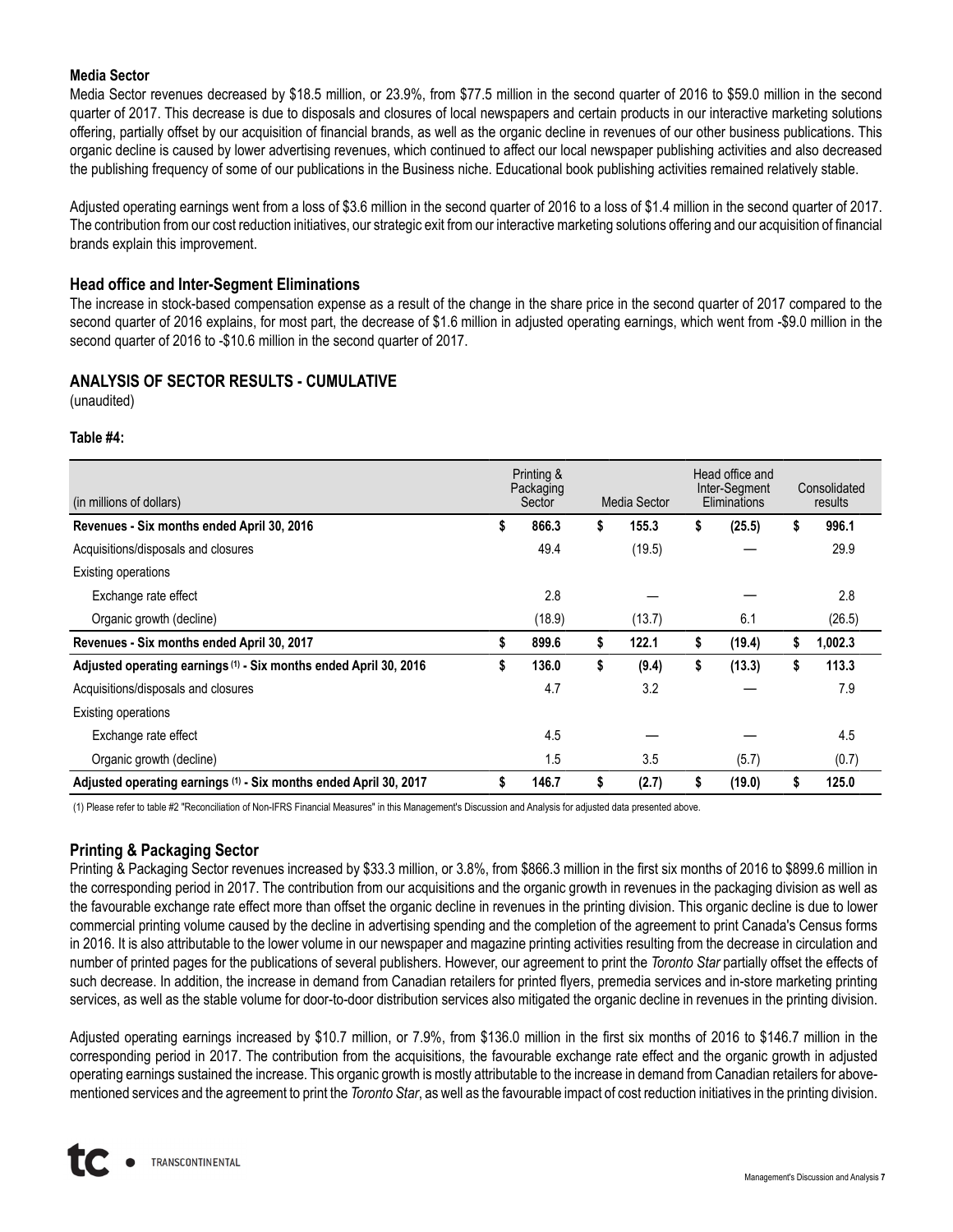In addition, for the packaging division, the organic growth in adjusted operating earnings is attributable to the above-mentioned organic growth in revenues, partially offset by investments made to develop our platform and strengthen our sales force. The sector's adjusted operating earnings margin improved from 15.7% in the first six months of 2016 to 16.3% in the corresponding period in 2017.

#### **Media Sector**

Media Sector revenues decreased by \$33.2 million, or 21.4%, from \$155.3 million in the first six months of 2016 to \$122.1 million in the corresponding period in 2017. This decrease is due to disposals and closures of local newspapers and certain products in our interactive marketing solutions offering, partially offset by our acquisition of financial brands, as well as the organic decline in revenues of our other business publications. This organic decline is caused by lower advertising revenues, which continued to affect our local newspaper publishing activities and also decreased the publishing frequency of some of our publications in the Business niche. Educational book publishing activities remained relatively stable.

Adjusted operating earnings went from a loss of \$9.4 million in the first six months of 2016 to a loss of \$2.7 million in the corresponding period in 2017. The contribution from our cost reduction initiatives, our strategic exit from our interactive marketing solutions offering and our acquisition of financial brands explain this improvement.

#### **Head office and Inter-Segment Eliminations**

The \$9.0 million increase in stock-based compensation expense as a result of the change in the share price in the first six months of 2017 compared to the corresponding period in 2016, partially offset by a reduction in head office expenses, resulted in a decrease of \$5.7 million in adjusted operating earnings, which went from -\$13.3 million in the first six months of 2016 to -\$19.0 million in the corresponding period in 2017.

#### **SUMMARY OF QUARTERLY RESULTS**

(unaudited)

Table #5 summarizes selected consolidated financial information derived from the Corporation's unaudited condensed interim consolidated financial statements and some non-IFRS financial measures for each of the last eight quarters.

#### **Table #5:**

|                                                                                        |                | 2017 |                |                |                | 2016 |                |                |             | 2015 |                |
|----------------------------------------------------------------------------------------|----------------|------|----------------|----------------|----------------|------|----------------|----------------|-------------|------|----------------|
| (in millions of dollars,<br>except per share amounts)                                  | Q <sub>2</sub> |      | Q <sub>1</sub> | Q <sub>4</sub> | Q <sub>3</sub> |      | Q <sub>2</sub> | Q <sub>1</sub> | Q4          |      | Q <sub>3</sub> |
| Revenues                                                                               | \$<br>498.7    | \$   | 503.6          | \$<br>555.6    | \$<br>467.8    | \$   | 497.2          | \$<br>498.9    | \$<br>540.1 | \$   | 481.9          |
| Operating earnings before depreciation and<br>amortization                             | 94.2           |      | 89.0           | 107.8          | 90.1           |      | 43.2           | 78.4           | 88.4        |      | 88.0           |
| Adjusted operating earnings before<br>depreciation and amortization (1)                | 90.1           |      | 87.9           | 133.9          | 89.2           |      | 83.1           | 83.9           | 114.3       |      | 96.4           |
| Adjusted operating earnings margin before<br>depreciation and amortization (1)         | 18.1 %         |      | 17.5 %         | 24.1 %         | 19.1%          |      | 16.7 $%$       | 16.8 %         | 21.2 %      |      | 20.0 %         |
| Operating earnings                                                                     | 67.8           |      | 62.4           | 81.3           | 63.6           |      | 16.3           | 51.6           | 61.9        |      | 63.2           |
| Adjusted operating earnings (1)                                                        | 63.7           |      | 61.3           | 107.4          | 62.7           |      | 56.2           | 57.1           | 87.8        |      | 71.6           |
| Adjusted operating earnings margin (1)                                                 | 12.8 %         |      | 12.2 %         | 19.3 %         | 13.4 %         |      | 11.3 $%$       | 11.4%          | 16.3 %      |      | 14.9 %         |
| Net earnings attributable to shareholders of<br>the Corporation                        | \$<br>46.4     | \$   | 42.7           | \$<br>57.7     | \$<br>45.9     | \$   | 5.4            | \$<br>37.3     | \$<br>100.2 | \$   | 43.3           |
| Net earnings attributable to shareholders of<br>the Corporation per share              | 0.60           |      | 0.55           | 0.75           | 0.59           |      | 0.07           | 0.48           | 1.28        |      | 0.55           |
| Adjusted net earnings attributable to<br>shareholders of the Corporation (1)           | 42.5           |      | 41.3           | 76.6           | 44.1           |      | 34.2           | 41.4           | 60.6        |      | 48.8           |
| Adjusted net earnings attributable to<br>shareholders of the Corporation per share (1) | 0.55           |      | 0.53           | 0.99           | 0.57           |      | 0.44           | 0.53           | 0.78        |      | 0.62           |
| % of fiscal year                                                                       | $-$ %          |      | $-$ %          | 39 %           | 23 %           |      | 17 $%$         | 21 %           | 33 %        |      | 26 %           |

(1) Please refer to table #2 "Reconciliation of Non-IFRS Financial Measures" in this Management's Discussion and Analysis for adjusted data presented above.

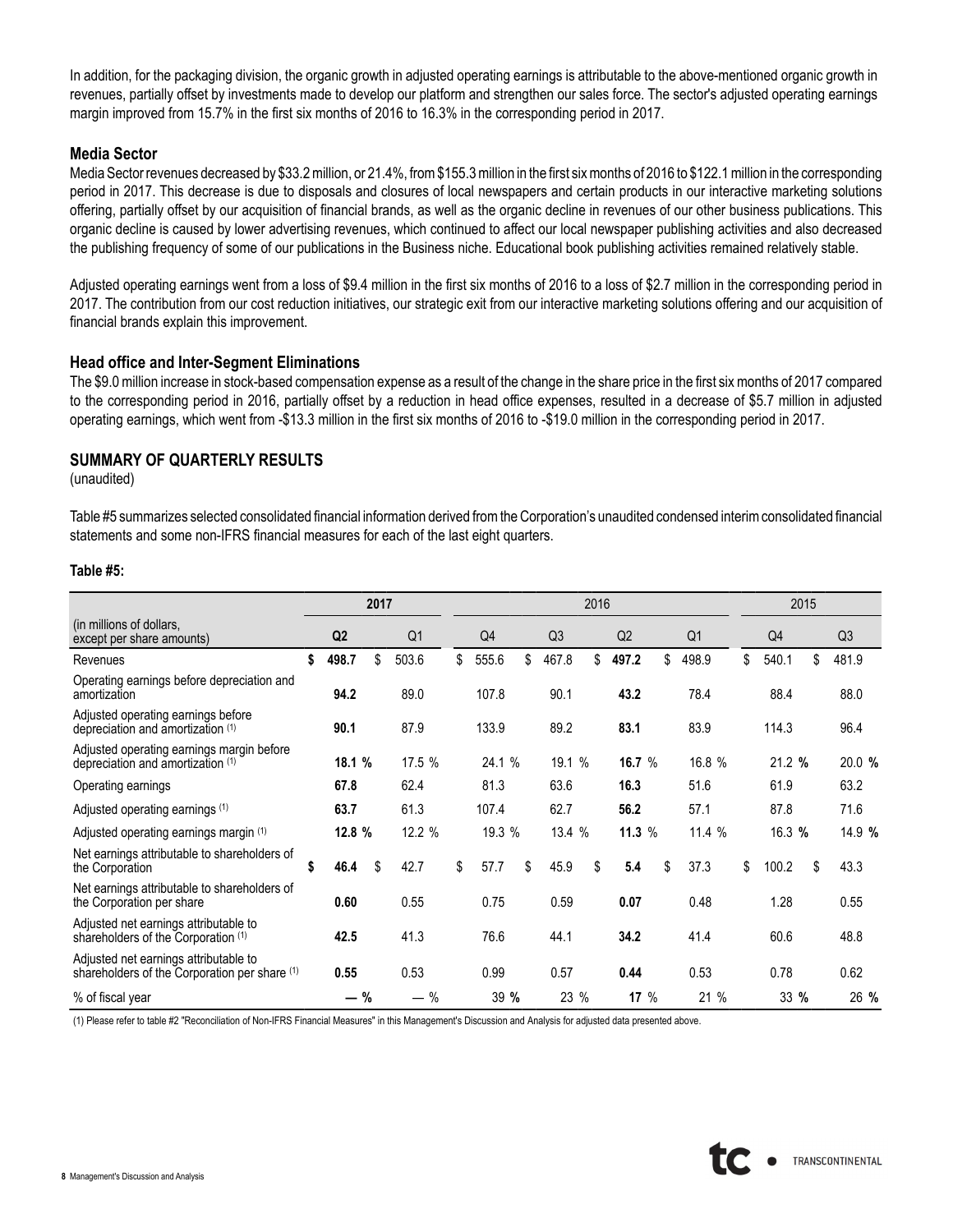The variability of financial information for interim periods is influenced by many factors, such as:

- The impact of acquisitions, disposals and closures completed in line with our transformation;
- The exchange rate effect;
- The impact of the change in the share price on the stock-based compensation expense (gain);
- The impact of adjusting items presented in Table #2, "Reconciliation of Non-IFRS Financial Measures".

Excluding the impact of the above-mentioned items, we can see a slight decrease of our consolidated revenues. This decrease is due to lower advertising spending in print media, which has a negative impact on circulation or the number of pages of certain printed publications. The decline in advertising spending results from the impact of new media and the corresponding shift of advertising revenues to new platforms. However, this trend was mitigated by an increase in revenues from our service offering to retailers, in particular printed flyers. Many retailers still consider that printed flyers are the most effective marketing tool to drive traffic to the store. In addition, as a result of the seasonality of advertising activities, we can see that printing volume is higher in the fourth quarter and, to a lesser extent, in the second quarter.

Regarding financial information related to profitability, we can see that they are trending up as a result of the numerous operational efficiency and rationalization measures that were implemented over the last few years as part of our transformation.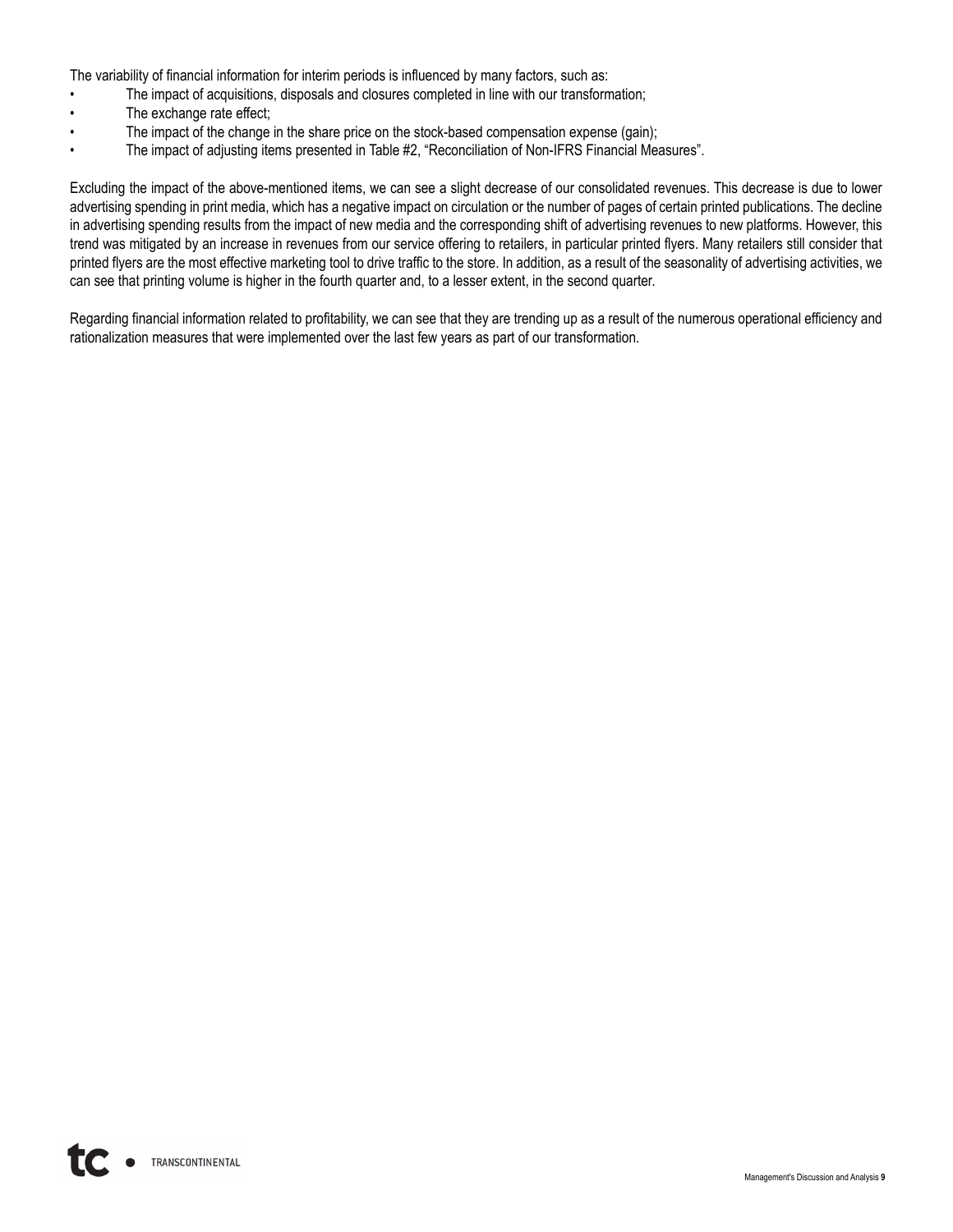# **FINANCIAL CONDITION, LIQUIDITY AND CAPITAL RESOURCES**

(unaudited)

**Table #6**

|                                                                                         |                      | Three months ended April 30 |
|-----------------------------------------------------------------------------------------|----------------------|-----------------------------|
| (in millions of dollars)                                                                | 2017                 | 2016                        |
| <b>Operating activities</b>                                                             |                      |                             |
| Cash flows generated by operating activities before changes in non-cash operating items |                      |                             |
| and income taxes paid                                                                   | \$<br>92.9           | \$<br>95.1                  |
| Changes in non-cash operating items                                                     | (14.0)               | 14.5                        |
| Income taxes paid                                                                       | (20.2)               | (17.3)                      |
| Cash flows from operating activities                                                    | \$<br>58.7           | \$<br>92.3                  |
| <b>Investing activities</b>                                                             |                      |                             |
| <b>Business combinations</b>                                                            | \$<br>(7.8)          | \$<br>(9.9)                 |
| Business disposals                                                                      | 25.1                 |                             |
| Acquisitions of property, plant and equipment                                           | (6.3)                | (13.7)                      |
| Disposals of property, plant and equipment                                              | 0.3                  | 0.2                         |
| Increase in intangible assets                                                           | (6.1)                | (6.3)                       |
| Cash flows from investing activities                                                    | \$<br>5.2            | \$<br>(29.7)                |
| <b>Financing activities</b>                                                             |                      |                             |
| Reimbursement of long-term debt                                                         | \$<br>(0.1)          | \$<br>(13.5)                |
| Net decrease in credit facility                                                         |                      | (14.0)                      |
| Financial expenses on long-term debt                                                    | (2.7)                | (2.8)                       |
| Interest received related to previous tax reassessments                                 |                      | 2.5                         |
| Exercise of stock options                                                               | 0.2                  | 0.4                         |
| <b>Dividends</b>                                                                        | (15.5)               | (14.4)                      |
| Cash flows from financing activities                                                    | \$<br>(18.1)         | \$<br>(41.8)                |
|                                                                                         |                      |                             |
| Effect of exchange rate changes on cash denominated in foreign currencies               | \$<br>0.6            | \$<br>(3.5)                 |
|                                                                                         | \$<br>46.4           | 17.3                        |
| Net change in cash                                                                      |                      | \$                          |
| <b>Financial position</b>                                                               | As at April 30, 2017 | As at October 31, 2016      |
| Net indebtedness (1)                                                                    | \$<br>234.6          | \$<br>331.4                 |
| Net indebtedness ratio (1)                                                              | 0.6 x                | $0.8 \times$                |
| Credit rating                                                                           |                      |                             |
| <b>DBRS</b>                                                                             | BBB (low)            | BBB (low)                   |
| Outlook                                                                                 | <b>Stable</b>        | Stable                      |
| Standard and Poor's                                                                     | BBB-                 | BBB-                        |
| Outlook                                                                                 | <b>Stable</b>        | Stable                      |
| <b>Balance sheet</b>                                                                    | As at April 30, 2017 | As at October 31, 2016      |
| Current assets                                                                          | \$<br>604.8          | \$<br>559.9                 |
| <b>Current liabilities</b>                                                              | 331.7                | 395.3                       |
| Total assets                                                                            | 2,046.1              | 2,062.2                     |
| <b>Total liabilities</b>                                                                | 889.6                | 993.5                       |

(1) Please refer to table #2 " Reconciliation of Non-IFRS Financial Measures " in this Management's Discussion and Analysis for adjusted data presented above.

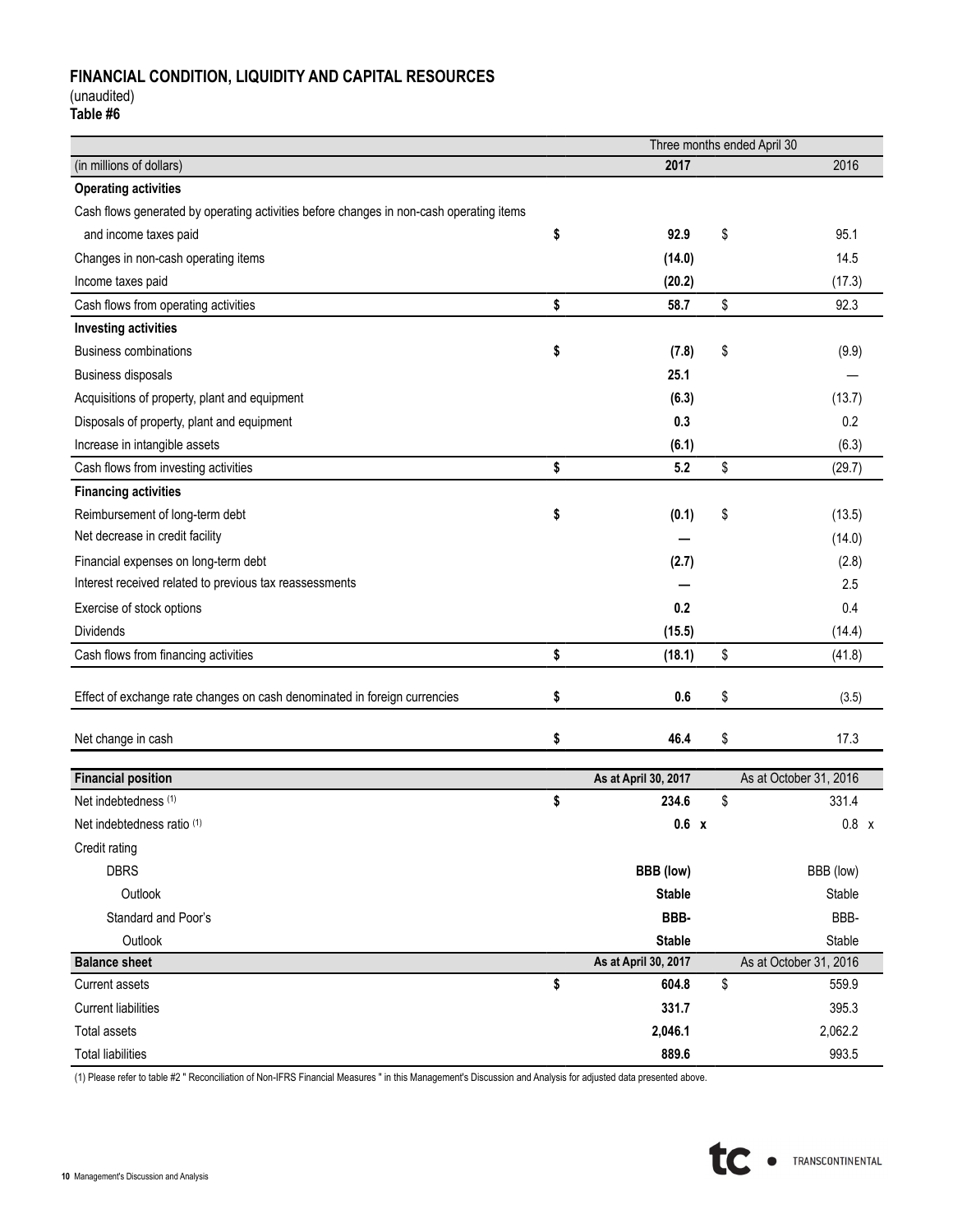## **Cash Flows from Operating Activities**

Cash flows from operating activities decreased from \$92.3 million in the second quarter of 2016 to \$58.7 million in the second quarter of 2017. This decline is primarily explained by timing differences of our payments to certain suppliers.

### **Cash Flows from Investing Activities**

Cash flows from investing activities went from a cash outflow of \$29.7 million in the second quarter of 2016 to a cash inflow of \$5.2 million in the second quarter of 2017, mainly as a result of the receipt of a portion of the proceeds from the sale of our media assets in Atlantic Canada combined with lower investments in property, plant and equipment.

### **Cash Flows from Financing Activities**

Cash flows from financing activities went from a cash outflow of \$41.8 million in the second quarter of 2016 to a cash outflow of \$18.1 million in the second quarter of 2017. This change is mainly due to a decrease in cash outflows for the reimbursement of debt instruments.

#### **Debt Instruments**

Net indebtedness decreased from \$331.4 million as at October 31, 2016 to \$234.6 millions as at April 30, 2017 as a result of our excess cash flows from operations and the sale of our media assets in Atlantic Canada, as well as the lower investments in capital assets. Consequently, our net indebtedness ratio stood at 0.6x (0.8x as at October 31, 2016).

#### **Share Capital**

Under the share repurchase program that expired in April 2017 and which was renewed for one year as of April 17, 2017, no shares have been repurchased in the second quarter of 2017. Under this renewed program, the Corporation is allowed to purchase for cancellation, on the open market, up to 2,000,000 of its Class A Subordinate Voting Shares and up to 442,349 of its Class B Shares.

#### **Table #7:**

| Shares Issued and Outstanding                 | As at April 30, 2017 | As at May 31, 2017 |
|-----------------------------------------------|----------------------|--------------------|
| <b>Class A</b><br>(Subordinate Voting Shares) | 63.377.836           | 63.378.036         |
| <b>Class B</b><br>(Multiple Voting Shares)    | 14.010.726           | 14.010.526         |

## **CHANGES IN ACCOUNTING STANDARDS**

#### **Clarification of acceptable methods of depreciation and amortization**

The Corporation has adopted the amendments to IAS 16 "Property, Plant and Equipment" and to IAS 38 "Intangible Assets" on November 1, 2016. The adoption of these modifications had no significant impact on the consolidated financial statements of the Corporation. Please see Note 2 to the condensed interim consolidated financial statements for more information.

#### **New or amended accounting standards not yet adopted**

The Corporation has not yet determined the impact of adopting the changes in accounting standards listed below. The assessment of the impact on our consolidated financial statements of the new standard or the amendment to the standard is still ongoing. Please see Note 2 to the condensed interim consolidated financial statements for more information.

- IFRS 15 "Revenue from Contracts with Customers"
- IAS 18 "Revenue"
- IFRIC 13 "Customer Loyalty Programs"
- IFRIC 15 "Agreements for the Construction of Real Estate"
- IFRIC 18 "Transfer of Assets from Customers"
- SIC 31 "Revenue Barter Transactions Involving Advertising Services"

## **INTERNAL CONTROL OVER FINANCIAL REPORTING**

Management is responsible for implementing and maintaining adequate internal control. The purpose of internal control over financial reporting is to provide reasonable assurance regarding the reliability of the Corporation's financial reporting and the preparation of consolidated financial statements in accordance with IFRS. Management certifies disclosures in annual and interim filings under Regulation 52-109 using the internal control framework issued by the Committee of Sponsoring Organizations of the Treadway Commission (COSO).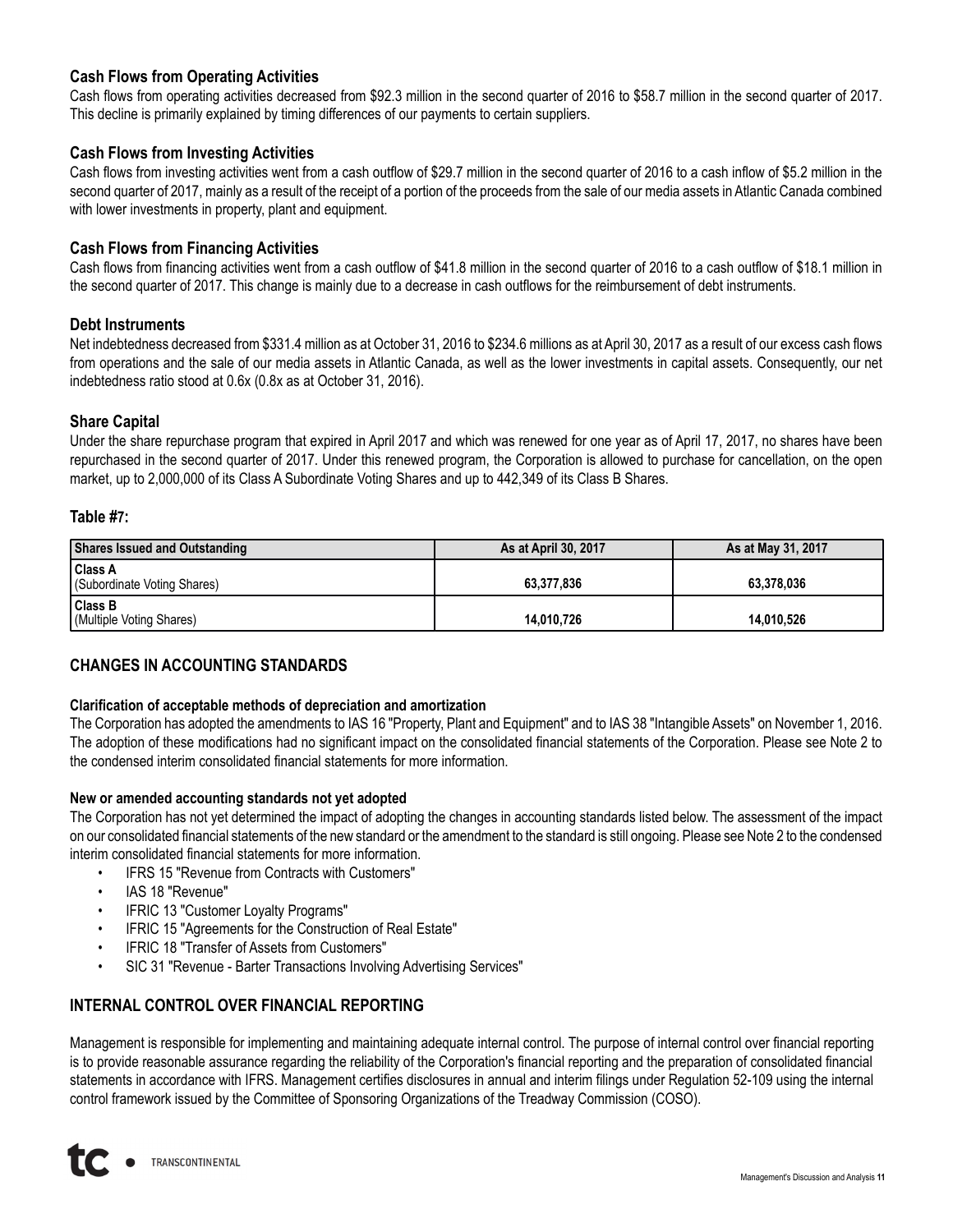As at April 30, 2017, Management excluded Robbie Manufacturing from its evaluation of internal control over financial reporting; this exclusion is accepted by the Autorité des marchés financiers (AMF) during the first year after the acquisition of a business, to give a corporation time to integrate the acquisition.

Robbie Manufacturing is a supplier of flexible packaging that has close to 175 employees. Acquired on June 30, 2016, Robbie Manufacturing generated revenues of \$15.1 million and operating earnings of \$1.3 million in the second quarter of 2017, or 3.0% and 2.0%, respectively, of the Corporation's consolidated results.

Additional information about this acquisition, for the second quarter of 2017, are presented in table #8.

#### **Table #8:**

| (in millions of dollars)                                         | <b>Robbie Manufacturing</b>               |
|------------------------------------------------------------------|-------------------------------------------|
| <b>Statement of financial position</b>                           | As at April 30, 2017                      |
| Current assets                                                   | 14.4                                      |
| Non-current assets                                               | 52.0                                      |
| <b>Current liabilities</b>                                       | 4.2                                       |
| Long-term liabilities                                            |                                           |
| <b>Statement of earnings</b>                                     | For the three months ended April 30, 2017 |
| Revenues                                                         | 15.1                                      |
| Adjusted operating earnings before depreciation and amortization | 2.0                                       |
| Adjusted operating earnings                                      | 1.3                                       |

Please refer to Note 4 of the consolidated financial statements for the fiscal year ended October 31, 2016 for additional information on this acquisition.

During the second quarter ended April 30, 2017, except for the information provided above, no change that has materially affected or is reasonably likely to materially affect the internal control over financial reporting was brought to the attention of management, including the President and Chief Executive Officer, and the Chief Financial and Development Officer of the Corporation.

## **OUTLOOK FOR 2017**

In the printing division, considering the additional contribution from the expanded agreement with Lowe's Canada, we expect a slight increase in revenues from our services to retailers, in particular flyer and in-store marketing printing, and door-to-door distribution and premedia services. We will also benefit, in part, from the contribution from the agreement to print the *Toronto Star*, which started in July 2016, and we are pursuing, as part of our long-term strategy, our initiatives to secure new newspaper printing outsourcing contracts. Our newspaper and magazine printing revenues will continue to be affected by a decrease in volume resulting from the decrease in circulation and number of printed pages for the publications of several publishers. Furthermore, our commercial printing activities will continue to be affected by the reduction in print advertising. To offset these decreases, we will benefit, in the short term, from the impact of the closure of the Saskatoon and Dartmouth printing plants, which occurred in May and July 2016 respectively, and we will continue our operational efficiency initiatives.

In our packaging division, we will benefit from the contribution from the acquisition of Robbie Manufacturing, which was completed at the end of June 2016, and from the acquisition of Flexstar Packaging, completed in mid-October of last year. Furthermore, once fully integrated, these acquisitions will also generate synergies. We also expect that the investments we made to develop our platform and strengthen our sales force will further contribute to organic growth. Lastly, we will maintain our disciplined acquisition approach in this promising market in order to invest in quality assets that meet our strategic criteria.

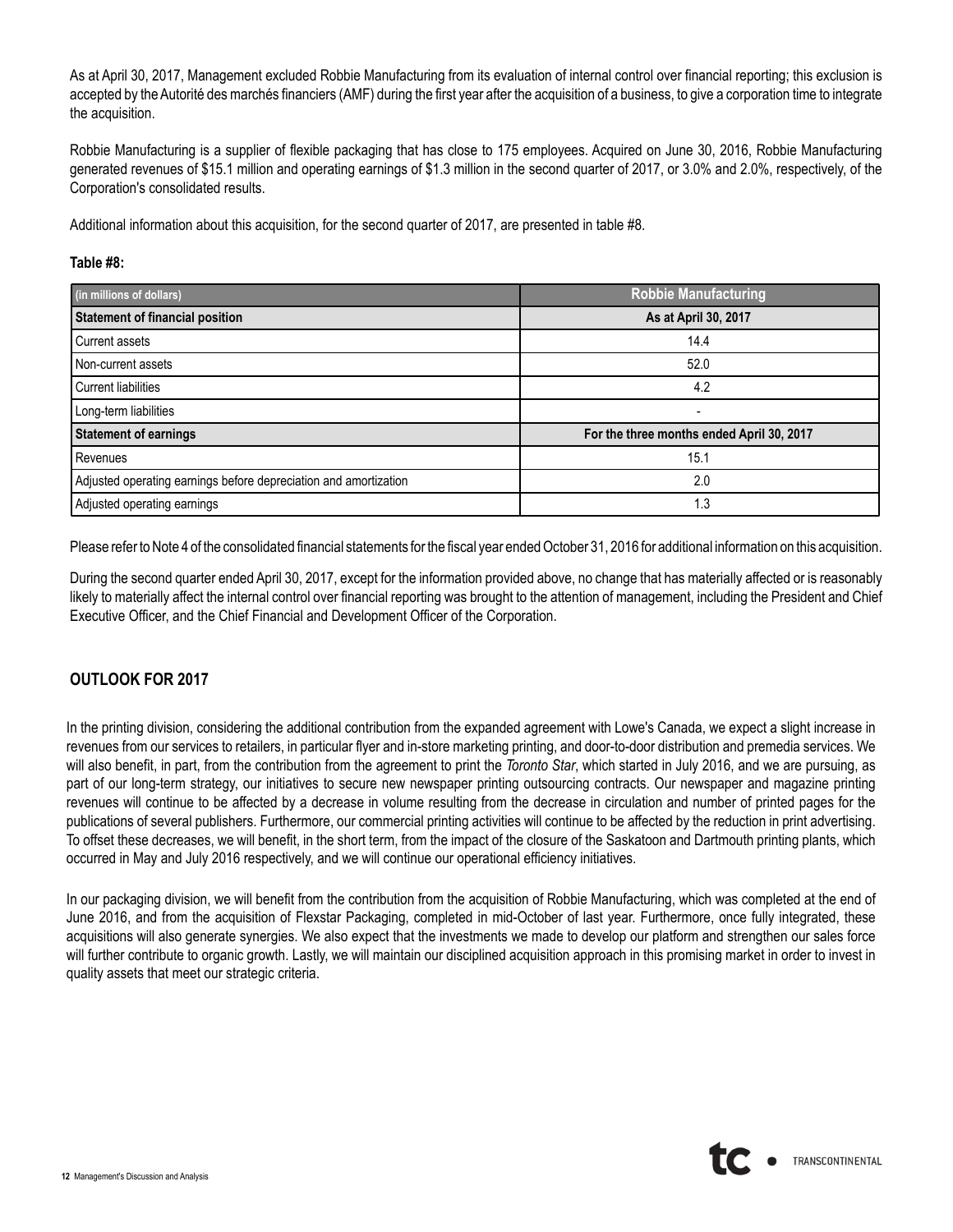In the Media Sector, the sale of our media assets in Atlantic Canada and the continuation of the process to sell our local newspapers in Quebec and Ontario will result in the decrease of the share of our local newspaper publishing activities in our business portfolio. However, we believe that the negative impact of the transformation of the advertising market on our portfolio of publications unsold by the end of the fiscal year will continue, but will be partially offset by changes that would be made to the organizational structure. With respect to the Business and Education group, we will benefit from our acquisition of financial brands and we expect that the organic growth in revenues and adjusted operating earnings of this group will remain strong.

To conclude, we expect to generate significant cash flows and maintain our excellent financial position, which should enable us to continue investing to support our transformation into flexible packaging.

On behalf of Management,

*(s) Nelson Gentiletti* Chief Financial and Development Officer

June 8, 2017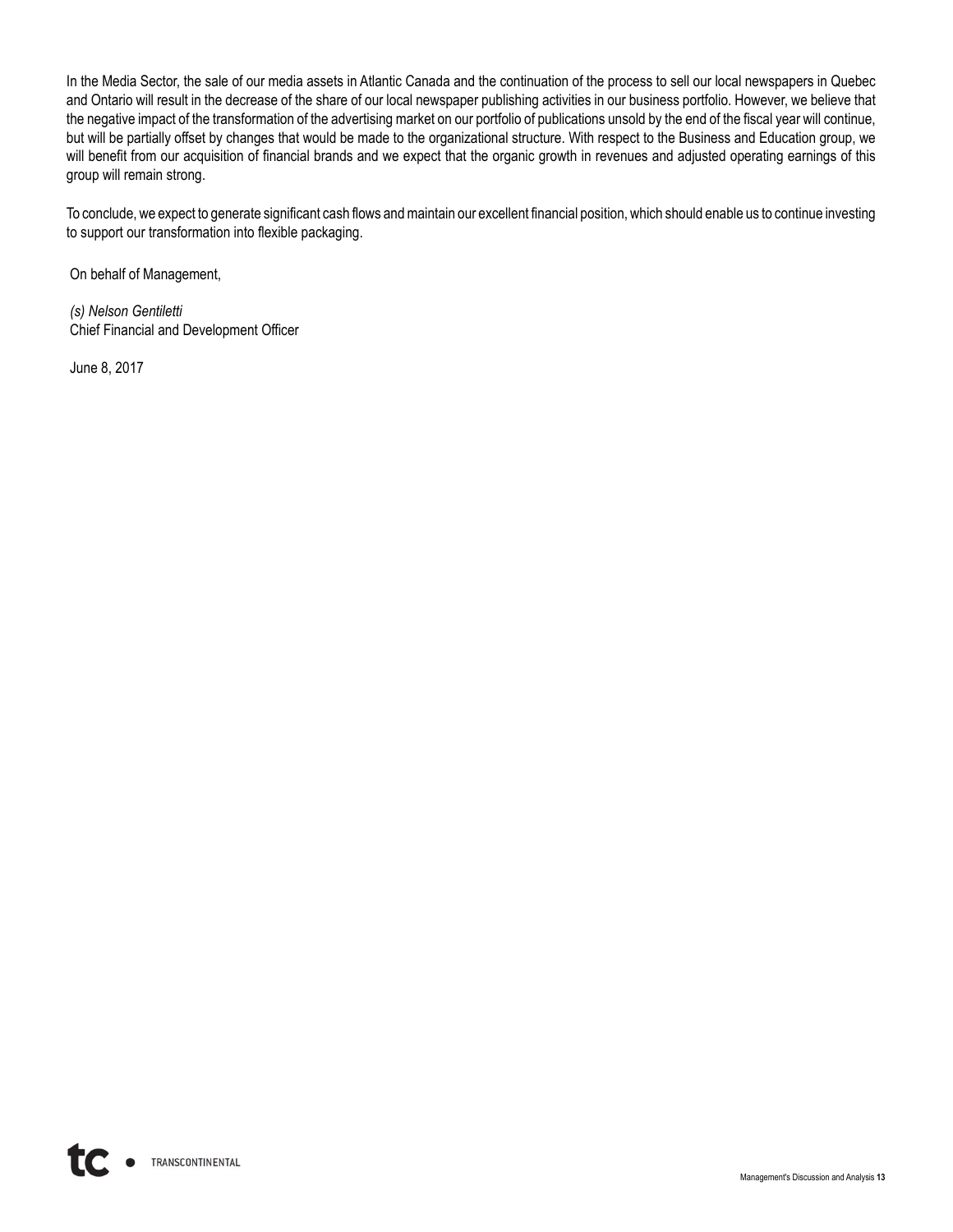# **CONSOLIDATED STATEMENTS OF EARNINGS**

Unaudited

|                                                                                                                                                                                     |              | Three months ended  | April 30 |                    |    | Six months ended | April 30 |                     |
|-------------------------------------------------------------------------------------------------------------------------------------------------------------------------------------|--------------|---------------------|----------|--------------------|----|------------------|----------|---------------------|
| (in millions of Canadian dollars, except per share data)                                                                                                                            | <b>Notes</b> | 2017                |          | $\overline{20}$ 16 |    | 2017             |          | 2016                |
| Revenues                                                                                                                                                                            |              | \$<br>498.7         | \$       | 497.2<br>414.1     | \$ | 1,002.3<br>824.3 | \$       | 996.1               |
| Operating expenses                                                                                                                                                                  | 5            | 408.6               |          | 9.6                |    |                  |          | 829.1<br>15.1       |
| Restructuring and other costs (revenues)                                                                                                                                            | 6            | (4.1)               |          | 30.3               |    | (6.4)<br>1.2     |          | 30.3                |
| Impairment of assets                                                                                                                                                                |              |                     |          |                    |    |                  |          |                     |
| Operating earnings before depreciation and amortization                                                                                                                             |              | 94.2                |          | 43.2               |    | 183.2            |          | 121.6               |
| Depreciation and amortization                                                                                                                                                       | 8            | 26.4                |          | 26.9               |    | 53.0             |          | 53.7                |
| Operating earnings<br>Net financial expenses                                                                                                                                        | 9            | 67.8<br>4.4         |          | 16.3<br>6.4        |    | 130.2<br>9.5     |          | 67.9<br>9.5         |
| Earnings before share of net earnings in interests in joint ventures and income taxes<br>Share of net earnings in interests in joint ventures, net of related taxes<br>Income taxes | 10           | 63.4<br>0.1<br>17.1 |          | 9.9<br>0.3<br>4.8  |    | 120.7<br>31.6    |          | 58.4<br>0.3<br>16.0 |
| Net earnings                                                                                                                                                                        |              | \$<br>46.4          | \$       | 5.4                | S  | 89.1             | \$       | 42.7                |
| Net earnings per share - basic                                                                                                                                                      |              | \$<br>0.60          | \$       | 0.07               | \$ | 1.15             | \$       | 0.55                |
| Net earnings per share - diluted                                                                                                                                                    |              | \$<br>0.60          | \$       | 0.07               | \$ | 1.15             | \$       | 0.55                |
| Weighted average number of shares outstanding - basic (in millions)                                                                                                                 |              | 77.4                |          | 77.6               |    | 77.3             |          | 77.8                |
| Weighted average number of shares - diluted (in millions)                                                                                                                           | 14           | 77.6                |          | 77.9               |    | 77.5             |          | 78.1                |

The notes are an integral part of these condensed interim consolidated financial statements.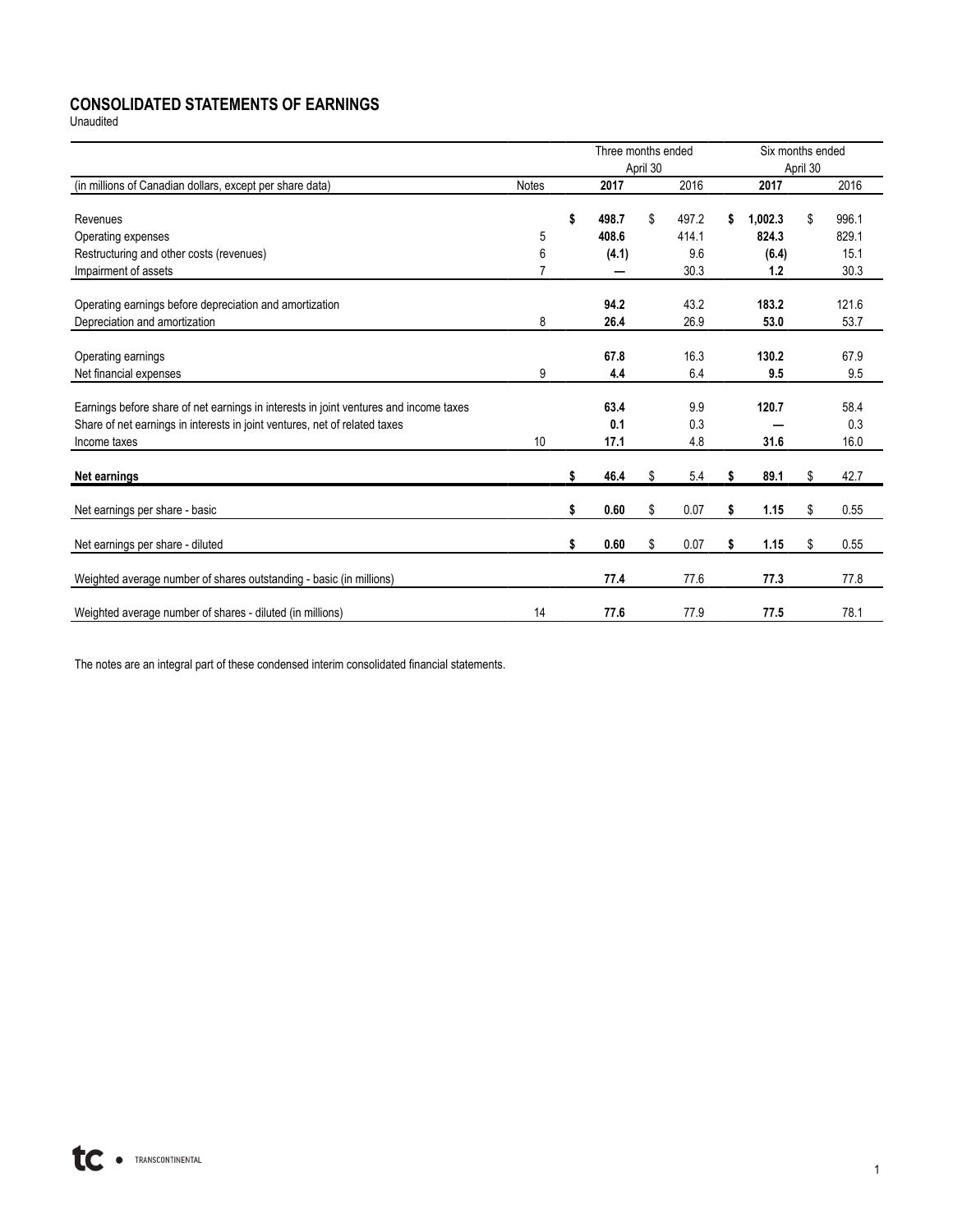## **CONSOLIDATED STATEMENTS OF COMPREHENSIVE INCOME (LOSS)**

Unaudited

|                                                                                             |      | Three months ended |          | Six months ended |             |          |        |  |
|---------------------------------------------------------------------------------------------|------|--------------------|----------|------------------|-------------|----------|--------|--|
|                                                                                             |      |                    | April 30 |                  |             | April 30 |        |  |
| (in millions of Canadian dollars)                                                           | Note | 2017               |          | 2016             | 2017        |          | 2016   |  |
| Net earnings                                                                                |      | \$<br>46.4         | \$       | 5.4              | \$<br>89.1  | \$       | 42.7   |  |
| Other comprehensive income (loss)                                                           |      |                    |          |                  |             |          |        |  |
| Items that will be reclassified to net earnings                                             |      |                    |          |                  |             |          |        |  |
| Net change related to cash flow hedges                                                      |      |                    |          |                  |             |          |        |  |
| Net change in the fair value of derivatives designated as cash flow hedges                  |      | (2.3)              |          | 12.8             | (0.9)       |          | 6.3    |  |
| Reclassification of the net change in the fair value of derivatives designated as cash flow |      |                    |          |                  |             |          |        |  |
| hedges in prior periods, recognized in net earnings during the period                       |      | 0.4                |          | 4.1              | 0.8         |          | 6.1    |  |
| Related income taxes                                                                        |      | (0.5)              |          | 4.6              |             |          | 3.3    |  |
|                                                                                             |      | (1.4)              |          | 12.3             | (0.1)       |          | 9.1    |  |
| <b>Cumulative translation differences</b>                                                   |      |                    |          |                  |             |          |        |  |
| Net unrealized exchange gains (losses) on the translation of the financial                  |      |                    |          |                  |             |          |        |  |
| statements of foreign operations                                                            |      | 19.7               |          | (34.8)           | 10.3        |          | (15.2) |  |
| Net change in the fair value of derivatives designated as hedges                            |      |                    |          |                  |             |          |        |  |
| of net investments in foreign operations                                                    |      | (2.2)              |          | 3.7              | (1.0)       |          | 3.0    |  |
| Related income taxes                                                                        |      | (0.6)              |          | 1.0              | (0.3)       |          | 0.8    |  |
|                                                                                             |      | 18.1               |          | (32.1)           | 9.6         |          | (13.0) |  |
| Items that will not be reclassified to net earnings                                         |      |                    |          |                  |             |          |        |  |
| Changes in actuarial gains and losses in respect of defined benefit plans                   |      |                    |          |                  |             |          |        |  |
| Actuarial gains (losses) in respect of defined benefit plans                                |      | (1.2)              |          | (5.4)            | 18.6        |          | (23.3) |  |
| Related income taxes                                                                        |      | (0.4)              |          | (1.4)            | 5.0         |          | (6.2)  |  |
|                                                                                             |      | (0.8)              |          | (4.0)            | 13.6        |          | (17.1) |  |
|                                                                                             |      |                    |          |                  |             |          |        |  |
| Other comprehensive income (loss)                                                           | 16   | 15.9               |          | (23.8)           | 23.1        |          | (21.0) |  |
| <b>Comprehensive income (loss)</b>                                                          |      | \$<br>62.3         | \$       | (18.4)           | \$<br>112.2 | \$       | 21.7   |  |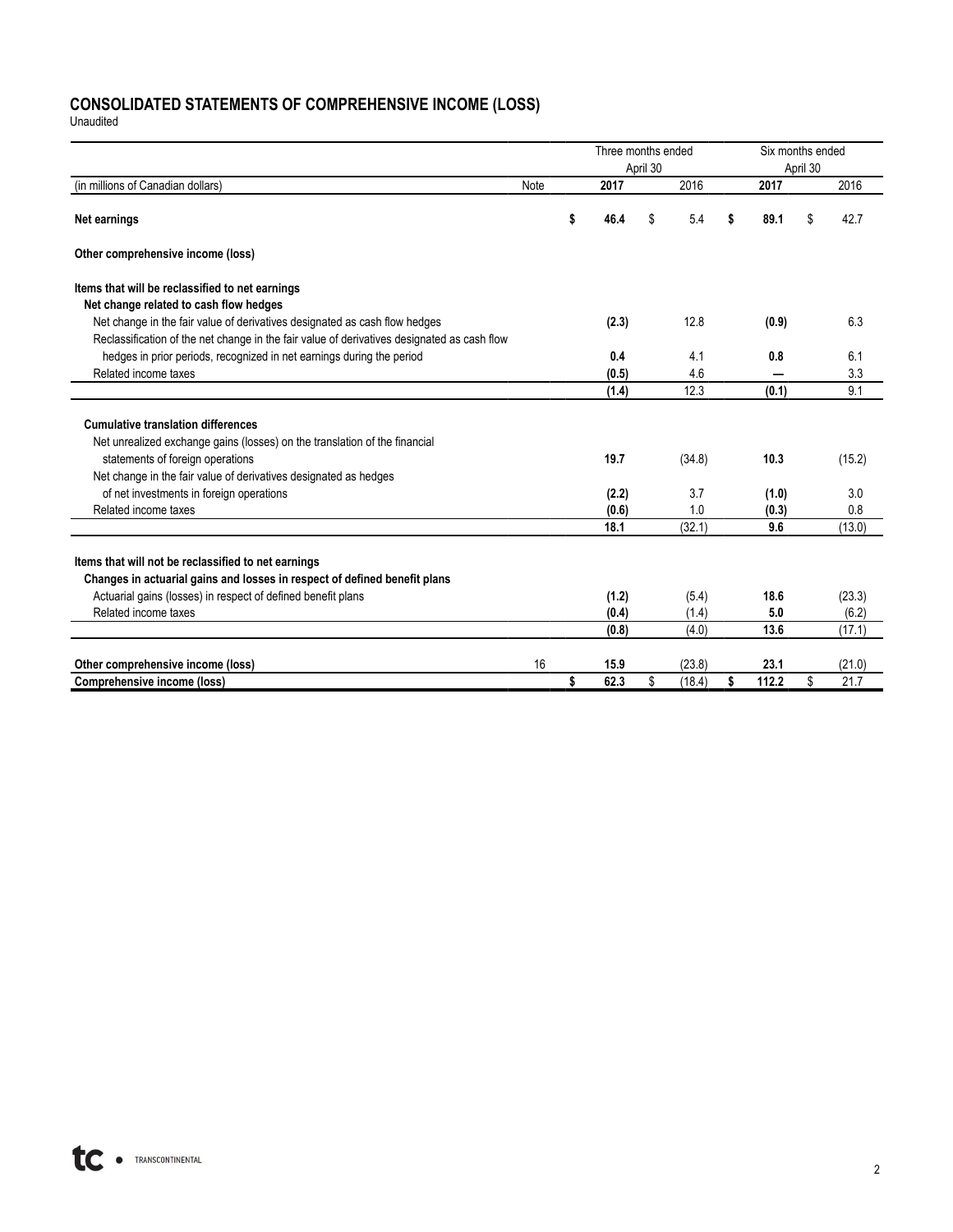# **CONSOLIDATED STATEMENTS OF CHANGES IN EQUITY**

Unaudited

| (in millions of Canadian dollars)                             |             |             |    |          |    |               |    |              |
|---------------------------------------------------------------|-------------|-------------|----|----------|----|---------------|----|--------------|
|                                                               |             |             |    |          |    | Accumulated   |    |              |
|                                                               |             |             |    |          |    | other         |    |              |
|                                                               | Share       | Contributed |    | Retained |    | comprehensive |    |              |
|                                                               | capital     | surplus     |    | earnings |    | income (loss) |    | Total equity |
| Balance as at October 31, 2016                                | \$<br>361.9 | \$<br>3.2   | s  | 700.9    | \$ | 2.7           | \$ | 1,068.7      |
| Net earnings                                                  |             |             |    | 89.1     |    |               |    | 89.1         |
| Other comprehensive income                                    |             |             |    |          |    | 23.1          |    | 23.1         |
| Shareholders' contributions and distributions to shareholders |             |             |    |          |    |               |    |              |
| Exercise of stock options (Note 13)                           | 6.7         | (1.3)       |    |          |    |               |    | 5.4          |
| Dividends (Note 13)                                           |             |             |    | (29.8)   |    |               |    | (29.8)       |
| Balance as at April 30, 2017                                  | \$<br>368.6 | 1.9         |    | 760.2    | S  | 25.8          | S  | 1,156.5      |
| Balance as at October 31, 2015                                | \$<br>368.2 | \$<br>3.2   | \$ | 625.5    | \$ | 19.4          | \$ | 1,016.3      |
| Net earnings                                                  |             |             |    | 42.7     |    |               |    | 42.7         |
| Other comprehensive loss                                      |             |             |    |          |    | (21.0)        |    | (21.0)       |
| Shareholders' contributions and distributions to shareholders |             |             |    |          |    |               |    |              |
| Share redemptions (Note 13)                                   | (3.0)       |             |    | (6.4)    |    |               |    | (9.4)        |
| Exercise of stock options (Note 13)                           | 0.5         | (0.1)       |    |          |    |               |    | 0.4          |
| Dividends (Note 13)                                           |             |             |    | (27.6)   |    |               |    | (27.6)       |
| Balance as at April 30, 2016                                  | \$<br>365.7 | \$<br>3.1   | \$ | 634.2    | \$ | (1.6)         | \$ | 1,001.4      |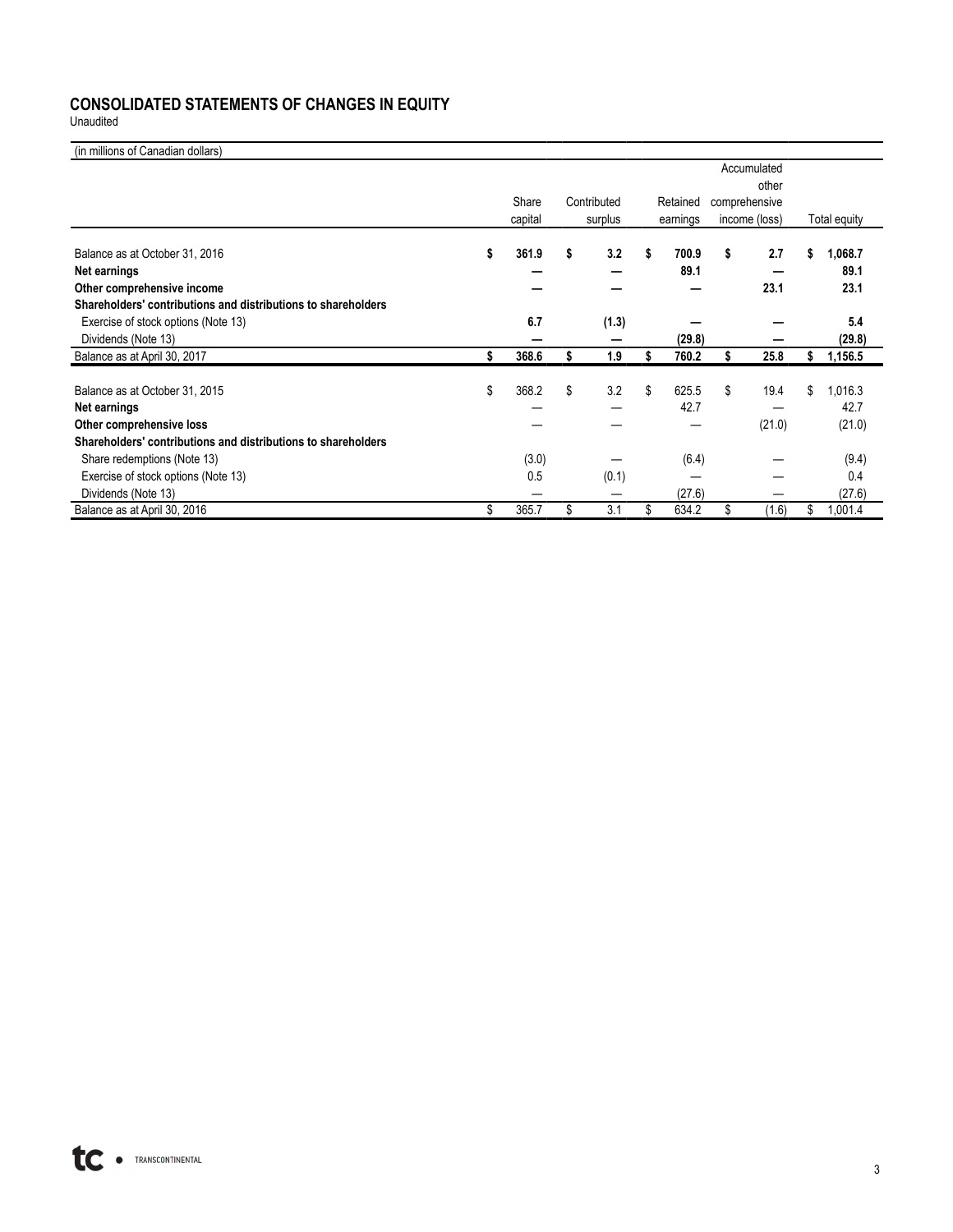## **CONSOLIDATED STATEMENTS OF FINANCIAL POSITION**

Unaudited

| (in millions of Canadian dollars)         | Notes | As at         | As at         |
|-------------------------------------------|-------|---------------|---------------|
|                                           |       | April 30,     | October 31,   |
|                                           |       | 2017          | 2016          |
| <b>Current assets</b>                     |       |               |               |
| Cash                                      |       | \$<br>113.4   | \$<br>16.7    |
| Accounts receivable                       |       | 345.5         | 401.9         |
|                                           |       | 12.3          | 5.8           |
| Income taxes receivable                   |       | 116.3         | 119.6         |
| Inventories                               |       |               |               |
| Prepaid expenses and other current assets |       | 17.3          | 15.9          |
|                                           |       | 604.8         | 559.9         |
| Property, plant and equipment             |       | 535.7         | 566.0         |
| Intangible assets                         |       | 192.2         | 217.0         |
| Goodwill                                  | 4     | 514.8         | 509.7         |
| Investments in joint ventures             |       | 2.9           | 2.9           |
| <b>Deferred taxes</b>                     |       | 158.7         | 171.3         |
| Other assets                              |       | 37.0          | 35.4          |
|                                           |       | \$2,046.1     | \$<br>2,062.2 |
|                                           |       |               |               |
| <b>Current liabilities</b>                |       |               |               |
| Accounts payable and accrued liabilities  |       | \$<br>272.1   | \$<br>326.4   |
| Provisions                                | 12    | 5.2           | 9.8           |
| Income taxes payable                      |       | 1.3           | 3.5           |
| Deferred revenues and deposits            |       | 53.1          | 55.4          |
| Current portion of long-term debt         |       |               | 0.2           |
|                                           |       | 331.7         | 395.3         |
| Long-term debt                            |       | 348.0         | 347.9         |
| <b>Deferred taxes</b>                     |       | 41.6          | 43.4          |
| <b>Provisions</b>                         | 12    | 1.9           | 2.9           |
| <b>Other liabilities</b>                  |       | 166.4         | 204.0         |
|                                           |       | 889.6         | 993.5         |
|                                           |       |               |               |
| <b>Equity</b>                             |       |               |               |
| Share capital                             | 13    | 368.6         | 361.9         |
| Contributed surplus                       |       | 1.9           | 3.2           |
| Retained earnings                         |       | 760.2         | 700.9         |
| Accumulated other comprehensive income    | 16    | 25.8          | 2.7           |
|                                           |       | 1,156.5       | 1,068.7       |
|                                           |       | \$<br>2,046.1 | 2,062.2<br>\$ |
|                                           |       |               |               |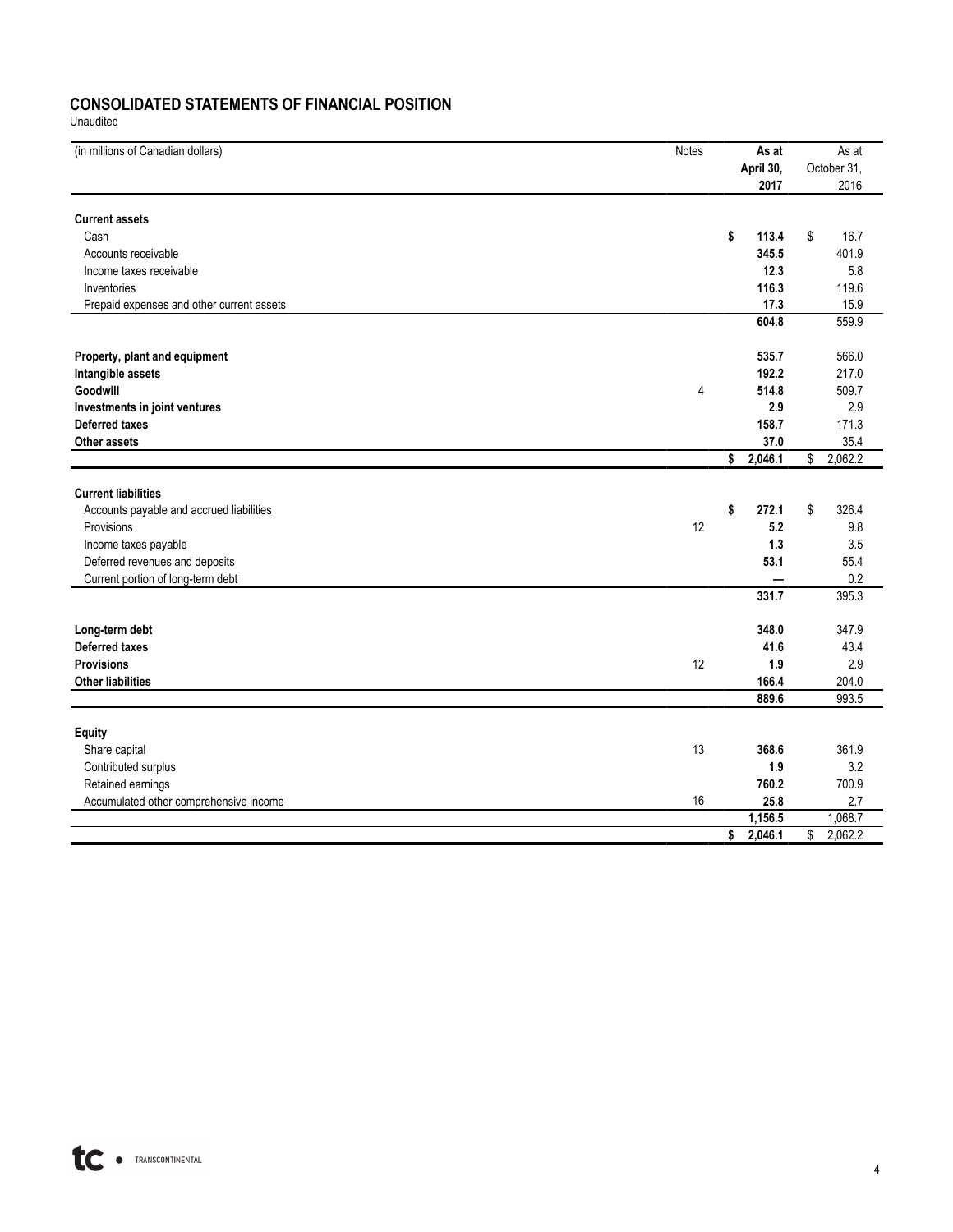# **CONSOLIDATED STATEMENTS OF CASH FLOWS**

Unaudited

|                                                                           |       | Three months ended |          |          | Six months ended |    |          |  |  |  |
|---------------------------------------------------------------------------|-------|--------------------|----------|----------|------------------|----|----------|--|--|--|
|                                                                           |       |                    | April 30 |          | April 30         |    |          |  |  |  |
| (in millions of Canadian dollars)                                         | Notes | 2017               |          | 2016 (2) | 2017             |    | 2016 (2) |  |  |  |
| <b>Operating activities</b>                                               |       |                    |          |          |                  |    |          |  |  |  |
| Net earnings                                                              |       | \$<br>46.4         | \$       | 5.4      | \$<br>89.1       | \$ | 42.7     |  |  |  |
| Adjustments to reconcile net earnings and cash flows from                 |       |                    |          |          |                  |    |          |  |  |  |
| operating activities:                                                     |       |                    |          |          |                  |    |          |  |  |  |
| Impairment of assets                                                      | 7     |                    |          | 30.3     | 1.2              |    | 30.3     |  |  |  |
| Depreciation and amortization                                             | 8     | 32.5               |          | 34.2     | 65.5             |    | 67.8     |  |  |  |
| Financial expenses on long-term debt                                      | 9     | 4.3                |          | 4.4      | 8.7              |    | 9.0      |  |  |  |
| Net losses (gains) on disposal of assets                                  |       | 0.2                |          | 0.3      | (2.8)            |    | 0.7      |  |  |  |
| Income taxes                                                              | 10    | 17.1               |          | 4.8      | 31.6             |    | 16.0     |  |  |  |
| Net foreign exchange differences and other                                |       | (7.6)              |          | 15.7     | (7.3)            |    | 1.3      |  |  |  |
| Cash flows generated by operating activities before changes               |       |                    |          |          |                  |    |          |  |  |  |
| in non-cash operating items and income taxes paid                         |       | 92.9               |          | 95.1     | 186.0            |    | 167.8    |  |  |  |
| Changes in non-cash operating items (1)                                   |       | (14.0)             |          | 14.5     | (14.5)           |    | 3.4      |  |  |  |
| Income taxes paid                                                         |       | (20.2)             |          | (17.3)   | (31.8)           |    | (44.6)   |  |  |  |
| Cash flows from operating activities                                      |       | 58.7               |          | 92.3     | 139.7            |    | 126.6    |  |  |  |
|                                                                           |       |                    |          |          |                  |    |          |  |  |  |
| <b>Investing activities</b>                                               |       |                    |          |          |                  |    |          |  |  |  |
| <b>Business combinations</b>                                              | 4     | (7.8)              |          | (9.9)    | (16.0)           |    | (9.9)    |  |  |  |
| Business disposals                                                        | 4     | 25.1               |          |          | 25.2             |    | 0.5      |  |  |  |
| Acquisitions of property, plant and equipment                             |       | (6.3)              |          | (13.7)   | (16.8)           |    | (27.8)   |  |  |  |
| Disposals of property, plant and equipment                                |       | 0.3                |          | 0.2      | 7.0              |    | 0.2      |  |  |  |
| Increase in intangible assets                                             |       | (6.1)              |          | (6.3)    | (10.2)           |    | (10.9)   |  |  |  |
| Cash flows from investing activities                                      |       | 5.2                |          | (29.7)   | (10.8)           |    | (47.9)   |  |  |  |
| <b>Financing activities</b>                                               |       |                    |          |          |                  |    |          |  |  |  |
| Reimbursement of long-term debt                                           |       | (0.1)              |          | (13.5)   | (0.2)            |    | (13.6)   |  |  |  |
| Net decrease in credit facility                                           |       |                    |          | (14.0)   |                  |    | (22.0)   |  |  |  |
| Financial expenses on long-term debt                                      |       | (2.7)              |          | (2.8)    | (8.2)            |    | (8.2)    |  |  |  |
| Interest received related to previous tax reassessments                   |       |                    |          | 2.5      |                  |    | 7.9      |  |  |  |
| Exercise of stock options                                                 | 13    | 0.2                |          | 0.4      | 5.4              |    | 0.4      |  |  |  |
| <b>Dividends</b>                                                          | 13    | (15.5)             |          | (14.4)   | (29.8)           |    | (27.6)   |  |  |  |
| Share redemptions                                                         | 13    |                    |          |          |                  |    | (9.4)    |  |  |  |
| Cash flows from financing activities                                      |       | (18.1)             |          | (41.8)   | (32.8)           |    | (72.5)   |  |  |  |
|                                                                           |       |                    |          |          |                  |    |          |  |  |  |
| Effect of exchange rate changes on cash denominated in foreign currencies |       | 0.6                |          | (3.5)    | 0.6              |    | (1.9)    |  |  |  |
| Net change in cash                                                        |       | 46.4               |          | 17.3     | 96.7             |    | 4.3      |  |  |  |
| Cash at beginning of period                                               |       | 67.0               |          | 25.6     | 16.7             |    | 38.6     |  |  |  |
| Cash at end of period                                                     |       | \$<br>113.4        | \$       | 42.9     | \$<br>113.4      | \$ | 42.9     |  |  |  |
|                                                                           |       |                    |          |          |                  |    |          |  |  |  |
| Non-cash investing activities                                             |       |                    |          |          |                  |    |          |  |  |  |
| Net change in capital asset acquisitions financed by accounts payable     |       | \$<br>(1.4)        | \$       | 4.0      | \$<br>(1.4)      | \$ | 3.2      |  |  |  |

(1) During the three-month period ended January 31, 2016, an amount of \$31.0 million was received and recognized as deferred revenues.

(2) Certain comparative figures have been reclassified to conform to the presentation adopted in the current period.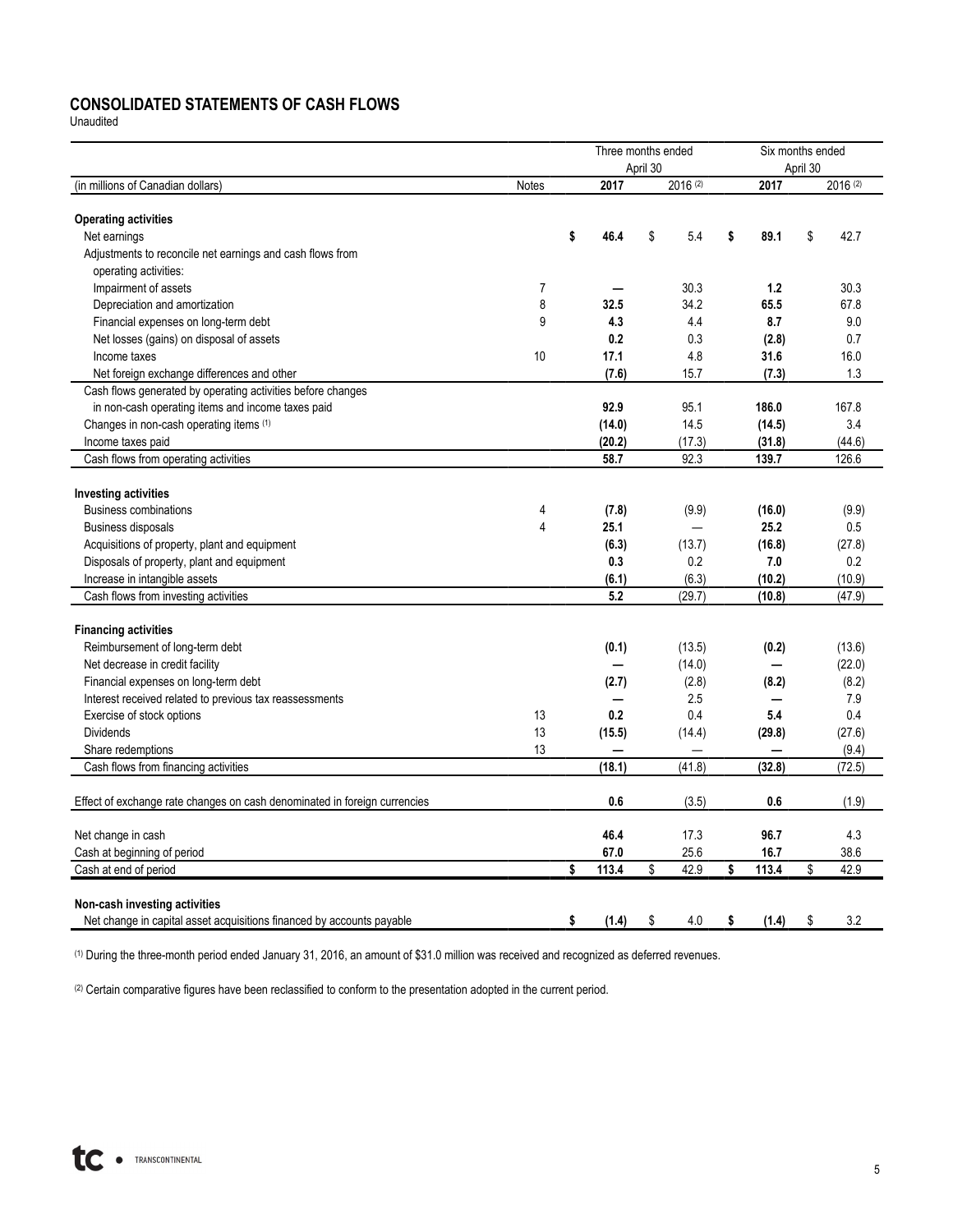Unaudited Quarters ended April 30, 2017 and 2016 (in millions of Canadian dollars, except per share data)

# **1** GENERAL INFORMATION

Transcontinental Inc. (the "Corporation") is incorporated under the Canada Business Corporations Act. Its Class A Subordinate Voting Shares and Class B Shares are traded on the Toronto Stock Exchange. The Corporation's head office is located at 1 Place Ville Marie, Suite 3240, Montreal, Quebec, Canada H3B 0G1.

The Corporation is Canada's largest printer, with operations in print, flexible packaging, publishing and digital media. The Corporation conducts business in Canada and the United States in two separate sectors: the Printing and Packaging Sector and the Media Sector. The Corporation's main activities are described in Note 3 "Segmented Information".

The Corporation changed its fiscal year end date from a calendar year end to a floating year end, thus the end of the quarter will always be the last Sunday of the month. This change was effective at the beginning of the fiscal year.

The operating results for interim periods are not necessarily indicative of expected full-year results due to the seasonal nature of certain activities of the Corporation. Operating results are influenced by the advertising market, which is stronger in the fourth quarter.

The Corporation's Board of Directors approved these condensed interim consolidated financial statements on June 8, 2017.

## **2** SIGNIFICANT ACCOUNTING POLICIES

#### **Basis of presentation**

These interim consolidated financial statements were prepared in accordance with International Financial Reporting Standards ("IFRS"), as issued by the International Accounting Standards Board ("IASB"). In particular, these interim consolidated financial statements were prepared in accordance with IAS 34 "Interim Financial Reporting", and therefore, are condensed consolidated financial statements since they do not contain all disclosures required by IFRS for annual consolidated financial statements. These condensed interim consolidated financial statements should be read in conjunction with the audited annual consolidated financial statements for the year ended October 31, 2016, which include the significant accounting policies used by the Corporation.

The accounting policies adopted in these condensed interim consolidated financial statements are based on IFRS issued, in force and which were adopted by the Corporation as at April 30, 2017. Any subsequent changes to the accounting policies, that will take effect in the Corporation's annual consolidated financial statements for the year ending October 29, 2017 or after, could result in a retrospective restatement of these condensed interim consolidated financial statements.

#### **New or amended accounting standards adopted**

#### **Clarification of acceptable methods of depreciation and amortization**

In May 2014, the IASB issued modifications to IAS 16 "Property, Plant and Equipment" and to IAS 38 "Intangible Assets". The amendments to IAS 16 explicitly mention that depreciation method based on revenues cannot be used for property and equipment. The reason being that the depreciation method reflects factors other than the consumption of the economic benefits of the asset. Amendments to IAS 38 introduces a refutable presumption that the use of amortization methods based on revenues is inappropriate in the case of intangible assets. This presumption may be refuted only when products and consumption of economic benefits of the intangible assets have a "high correlation" or when the intangible asset is expressed as a measure of revenues. The Corporation adopted these amendments on November 1, 2016. The adoption of these modifications had no significant impact on the consolidated financial statements of the Corporation.

#### **New or amended accounting standards not yet adopted**

#### **Revenue from Contracts with Customers**

In May, 2014 the IASB issued IFRS 15 "Revenue from Contracts with Customers". IFRS 15 will replace IAS 11 "Construction Contracts", IAS 18 "Revenue", IFRIC 13 "Customer Loyalty Programs", IFRIC 15 "Agreements for the Construction of Real Estate", IFRIC 18 "Transfer of Assets from Customers", and SIC 31 "Revenue - Barter Transactions Involving Advertising Services".

IFRS 15 contains a single model that applies to contracts with customers and two approaches to recognizing revenue: at a point in time or over time. The model features a contract-based five-step analysis of transactions to determine whether, how much and when revenue is recognized. New estimates and judgmental thresholds have been introduced, which may affect the amount and/or timing of revenue recognized. IFRS 15 will be applicable in financial statements for the annual period beginning on January 1, 2018, with earlier application permitted.

The analysis of this standard requires the Corporation to compile historical data for all of its contracts. Accordingly, the Corporation expects to devote, during the year 2017, the time and effort necessary to develop and implement the accounting policies, estimates, judgments and accounting processes (including incremental requirements of information technology systems) needed to have in place in order to comply with this standard.

At this time, the Corporation is performing a detailed impact assessment that this standard and its amendments will have on its consolidated financial statements. The Corporation will provide further updates during the year of 2017 as the assessment progresses.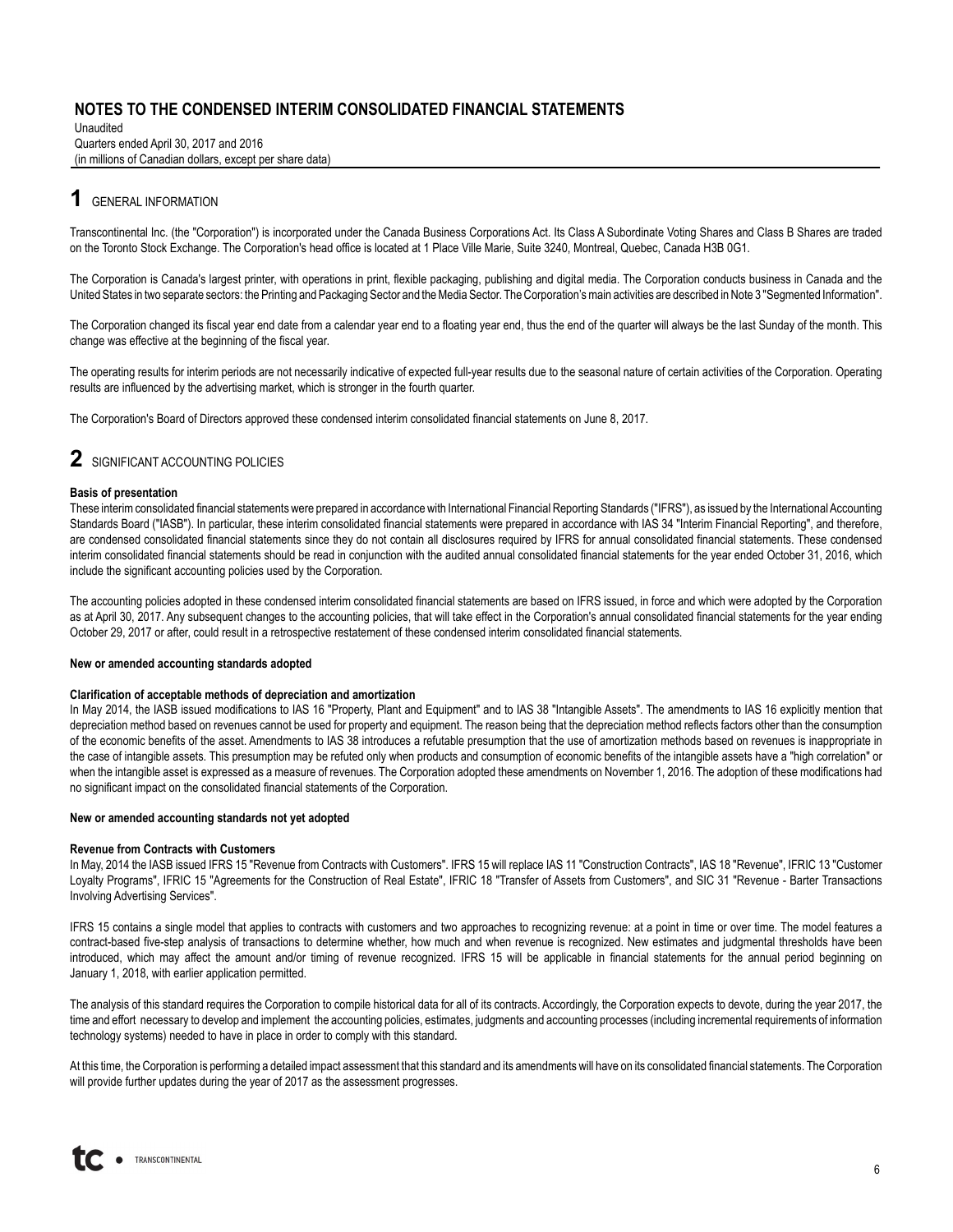Unaudited Quarters ended April 30, 2017 and 2016 (in millions of Canadian dollars, except per share data)

# **3** SEGMENTED INFORMATION

During the year ended October 31, 2016 the Corporation revised its organizational structure to combine its services offered to retailers within the printing division. As a result, door-to-door distribution and premedia services have been transferred under the responsibility of the Printing & Packaging Sector. Accordingly, the comparative data for our operating sectors have been restated to reflect these changes.

The operating segments were determined and grouped by management in two separate sectors, according to the type of activity, which are manufacturing and publishing activities. The Printing and Packaging Sector includes the manufacturing activities of the Corporation and generates revenues from activities such as the printing of retail flyers, magazines, newspapers, color books, personalized and mass marketing products, premedia and geotargeted door-to-door distribution services and the production of flexible packaging solutions in Canada and the United States. The Media Sector generates revenues through print and digital publishing products, in French and English, of the following type: newspapers, educational books and specialized publications for professionals. Inter-segment sales of the Corporation are recognized at agreed transfer price, which approximates fair value. Transactions other than sales are recognized at carrying amount.

The following tables present the various segment components of the Consolidated Statements of Earnings:

|                                                                      |    |              |    |        |              | Head office  |    |              |  |  |
|----------------------------------------------------------------------|----|--------------|----|--------|--------------|--------------|----|--------------|--|--|
|                                                                      |    | Printing and |    |        |              | and inter-   |    |              |  |  |
|                                                                      |    | Packaging    |    | Media  |              | segment      |    | Consolidated |  |  |
| For the three-month period ended April 30, 2017                      |    | Sector       |    | Sector | eliminations |              |    | Results      |  |  |
| Revenues                                                             |    | 449.5        | \$ | 59.0   | \$           |              |    | 498.7        |  |  |
|                                                                      | \$ | 351.3        |    |        |              | (9.8)        | \$ |              |  |  |
| Operating expenses                                                   |    |              |    | 58.3   |              | (1.0)        |    | 408.6        |  |  |
| Adjusted operating earnings before depreciation and amortization (1) |    | 98.2         |    | 0.7    |              | (8.8)        |    | 90.1         |  |  |
| Restructuring and other costs (revenues)                             |    | 1.6          |    | (6.0)  |              | 0.3          |    | (4.1)        |  |  |
|                                                                      |    |              |    |        |              |              |    |              |  |  |
| Operating earnings before depreciation and amortization              |    | 96.6         |    | 6.7    |              | (9.1)        |    | 94.2         |  |  |
| Depreciation and amortization                                        |    | 22.5         |    | 2.1    |              | 1.8          |    | 26.4         |  |  |
|                                                                      |    |              |    |        |              |              |    |              |  |  |
| Operating earnings                                                   | \$ | 74.1         | \$ | 4.6    | \$           | (10.9)       | \$ | 67.8         |  |  |
|                                                                      |    |              |    |        |              |              |    |              |  |  |
| Adjusted operating earnings (1)                                      | \$ | 75.7         | \$ | (1.4)  | \$           | (10.6)       | \$ | 63.7         |  |  |
| Acquisitions of non-current assets (2)                               | \$ | 5.9          | \$ | 3.5    | \$           | 1.6          | \$ | 11.0         |  |  |
|                                                                      |    |              |    |        |              |              |    |              |  |  |
|                                                                      |    |              |    |        |              | Head office  |    |              |  |  |
|                                                                      |    | Printing and |    |        |              | and inter-   |    |              |  |  |
|                                                                      |    | Packaging    |    | Media  |              | segment      |    | Consolidated |  |  |
| For the three-month period ended April 30, 2016                      |    | Sector       |    | Sector |              | eliminations |    | Results      |  |  |
|                                                                      |    |              |    |        |              |              |    |              |  |  |
| Revenues                                                             | \$ | 434.0        | \$ | 77.5   | \$           | (14.3)       | \$ | 497.2        |  |  |
| Operating expenses                                                   |    | 343.1        |    | 78.1   |              | (7.1)        |    | 414.1        |  |  |
|                                                                      |    |              |    |        |              |              |    |              |  |  |
| Adjusted operating earnings before depreciation and amortization (1) |    | 90.9         |    | (0.6)  |              | (7.2)        |    | 83.1         |  |  |
| Restructuring and other costs                                        |    | 1.9          |    | 7.2    |              | 0.5          |    | 9.6          |  |  |
| Impairment of assets                                                 |    | 0.2          |    | 29.7   |              | 0.4          |    | 30.3         |  |  |
|                                                                      |    |              |    |        |              |              |    |              |  |  |
| Operating earnings before depreciation and amortization              |    | 88.8         |    | (37.5) |              | (8.1)        |    | 43.2         |  |  |
| Depreciation and amortization                                        |    | 22.1         |    | 3.0    |              | 1.8          |    | 26.9         |  |  |
|                                                                      |    |              |    |        |              |              |    |              |  |  |
| Operating earnings                                                   | \$ | 66.7         | \$ | (40.5) | \$           | (9.9)        | \$ | 16.3         |  |  |
| Adjusted operating earnings (1)                                      | \$ | 68.8         | \$ | (3.6)  | \$           | (9.0)        | \$ | 56.2         |  |  |
|                                                                      |    |              |    |        |              |              |    |              |  |  |
| Acquisitions of non-current assets (2)                               | \$ | 14.5         | \$ | 8.4    | \$           | 1.1          | \$ | 24.0         |  |  |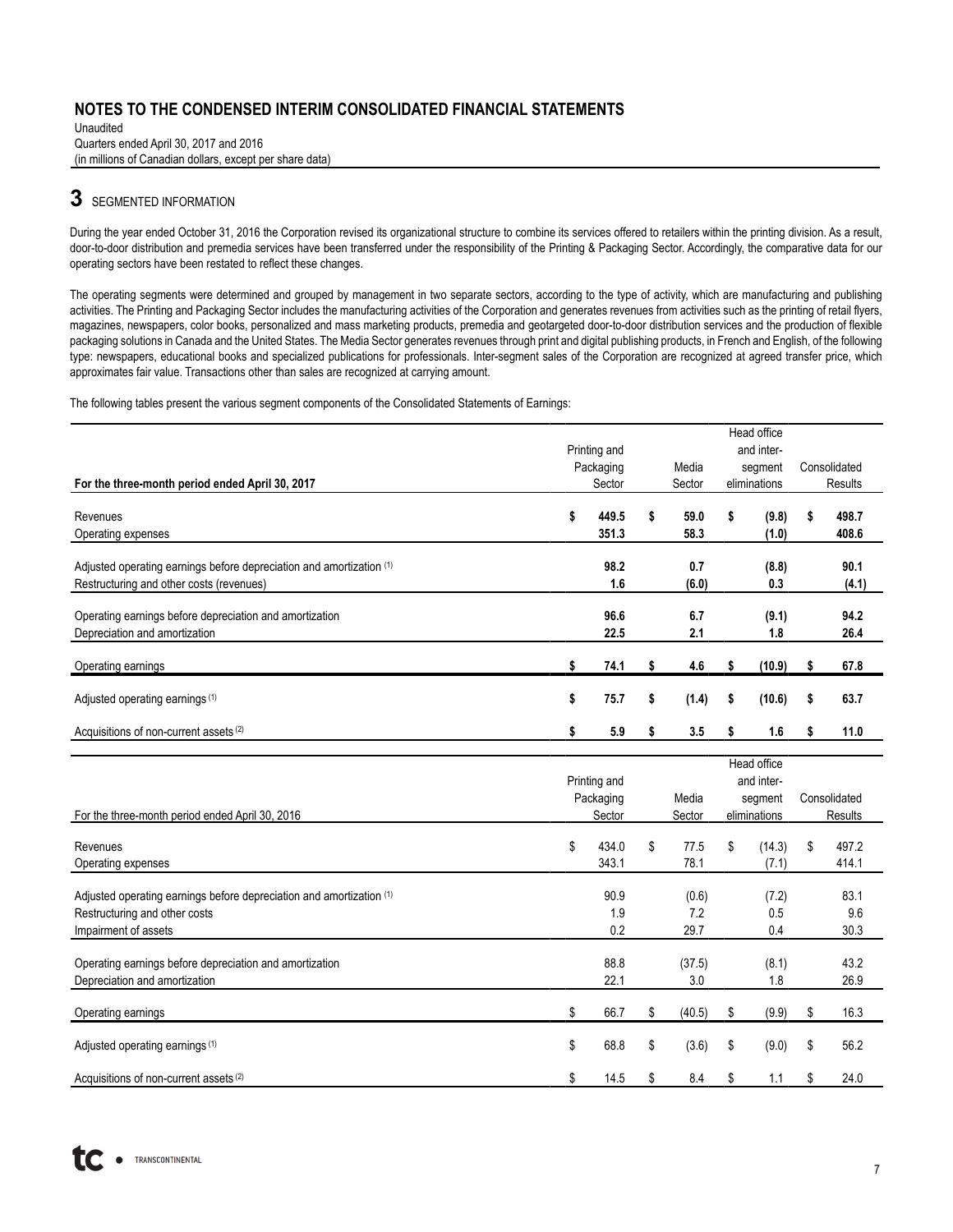Unaudited Quarters ended April 30, 2017 and 2016 (in millions of Canadian dollars, except per share data)

# **3** SEGMENTED INFORMATION (CONTINUED)

|                                                                      | Head office  |              |    |        |            |              |    |                |
|----------------------------------------------------------------------|--------------|--------------|----|--------|------------|--------------|----|----------------|
|                                                                      | Printing and |              |    |        | and inter- |              |    |                |
|                                                                      | Packaging    |              |    | Media  |            | segment      |    | Consolidated   |
| For the six-month period ended April 30, 2017                        |              | Sector       |    | Sector |            | eliminations |    | <b>Results</b> |
| Revenues                                                             | \$           | 899.6        | \$ | 122.1  | \$         | (19.4)       | \$ | 1,002.3        |
| Operating expenses                                                   |              | 707.6        |    | 120.7  |            | (4.0)        |    | 824.3          |
|                                                                      |              |              |    |        |            |              |    |                |
| Adjusted operating earnings before depreciation and amortization (1) |              | 192.0        |    | 1.4    |            | (15.4)       |    | 178.0          |
| Restructuring and other costs (revenues)                             |              | 2.8          |    | (7.1)  |            | (2.1)        |    | (6.4)          |
| Impairment of assets                                                 |              | 0.1          |    | 1.1    |            | —            |    | $1.2$          |
|                                                                      |              |              |    |        |            |              |    |                |
| Operating earnings before depreciation and amortization              |              | 189.1        |    | 7.4    |            | (13.3)       |    | 183.2          |
| Depreciation and amortization                                        |              | 45.3         |    | 4.1    |            | 3.6          |    | 53.0           |
|                                                                      |              |              |    |        |            |              |    |                |
| Operating earnings                                                   | \$           | 143.8        | \$ | 3.3    | \$         | (16.9)       | \$ | 130.2          |
|                                                                      |              |              |    |        |            |              |    |                |
| Adjusted operating earnings (1)                                      | \$           | 146.7        | \$ | (2.7)  | \$         | (19.0)       | \$ | 125.0          |
| Acquisitions of non-current assets (2)                               | \$           | 16.4         | \$ | 6.6    | \$         | 2.6          | \$ | 25.6           |
|                                                                      |              |              |    |        |            |              |    |                |
|                                                                      |              |              |    |        |            | Head office  |    |                |
|                                                                      |              | Printing and |    |        |            | and inter-   |    |                |
|                                                                      |              | Packaging    |    | Media  |            | segment      |    | Consolidated   |
| For the six-month period ended April 30, 2016                        |              | Sector       |    | Sector |            | eliminations |    | Results        |
|                                                                      |              |              |    |        |            |              |    |                |
| Revenues                                                             | \$           | 866.3        | \$ | 155.3  | \$         | (25.5)       | \$ | 996.1          |
| Operating expenses                                                   |              | 686.4        |    | 158.7  |            | (16.0)       |    | 829.1          |
|                                                                      |              |              |    |        |            |              |    |                |
| Adjusted operating earnings before depreciation and amortization (1) |              | 179.9        |    | (3.4)  |            | (9.5)        |    | 167.0          |
| Restructuring and other costs                                        |              | 6.1          |    | 8.8    |            | 0.2          |    | 15.1           |
| Impairment of assets                                                 |              | 0.2          |    | 29.7   |            | 0.4          |    | 30.3           |
|                                                                      |              |              |    |        |            |              |    |                |
| Operating earnings before depreciation and amortization              |              | 173.6        |    | (41.9) |            | (10.1)       |    | 121.6          |
| Depreciation and amortization                                        |              | 43.9         |    | 6.0    |            | 3.8          |    | 53.7           |
| Operating earnings                                                   | \$           | 129.7        | \$ | (47.9) | \$         | (13.9)       | \$ | 67.9           |
|                                                                      |              |              |    |        |            |              |    |                |
| Adjusted operating earnings (1)                                      | \$           | 136.0        | \$ | (9.4)  | \$         | (13.3)       | \$ | 113.3          |
|                                                                      |              |              |    |        |            |              |    |                |
| Acquisitions of non-current assets (2)                               | \$           | 27.4         | \$ | 12.2   | \$         | 2.3          | \$ | 41.9           |

(1) The Corporation's officers mainly make decisions and assess segment performance based on adjusted operating earnings. Adjusted operating earnings before depreciation and amortization and adjusted operating earnings exclude restructuring and other costs (revenues), and impairment of assets.

(2) These amounts include internally generated intangible assets, acquisitions of property, plant and equipment and intangible assets, excluding those acquired as part of business combinations, whether they were paid or not.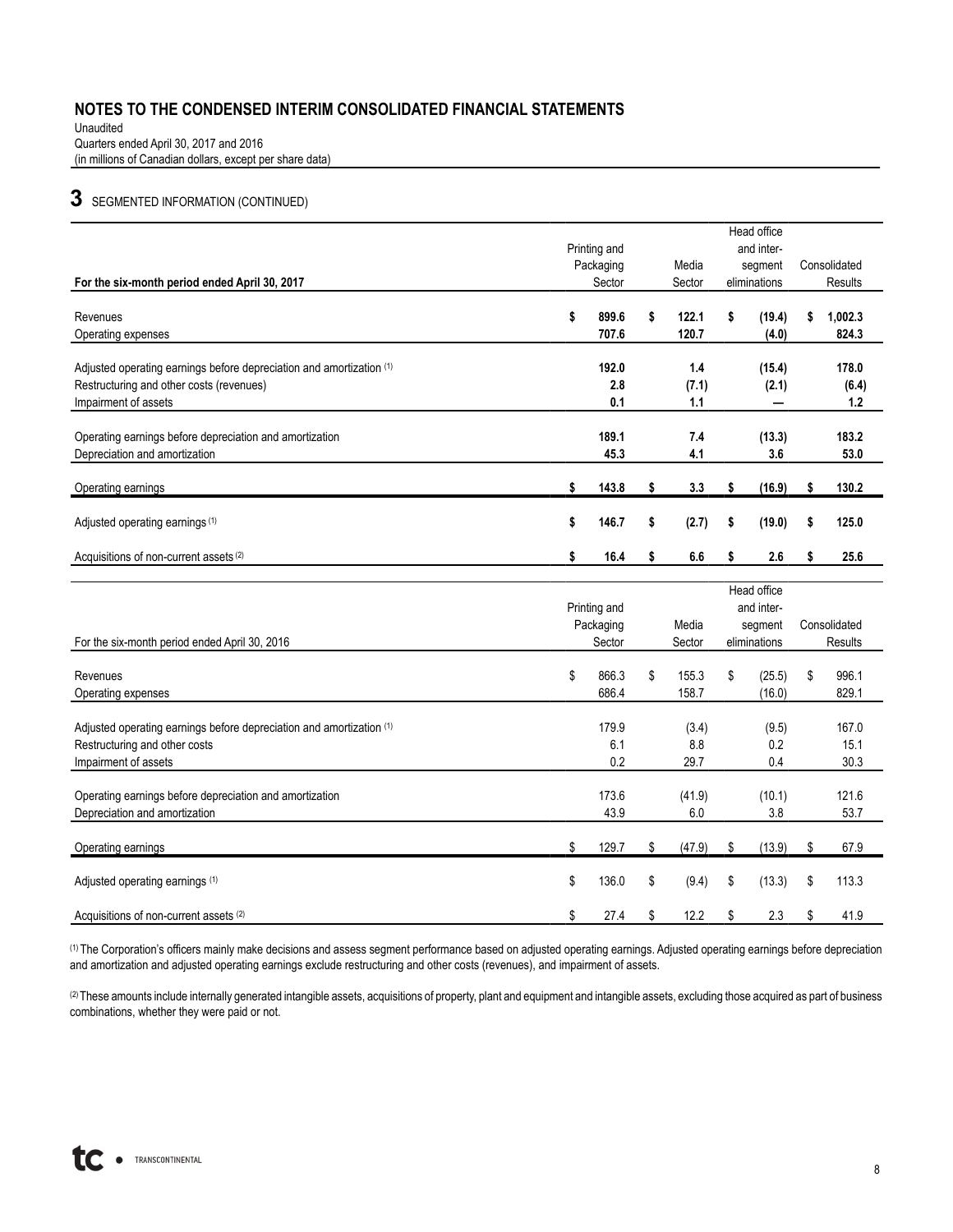Unaudited Quarters ended April 30, 2017 and 2016 (in millions of Canadian dollars, except per share data)

# **3** SEGMENTED INFORMATION (CONTINUED)

The Corporation's revenues by main products and services are as follows:

|                                 |          | Three months ended |  |       |         | Six months ended |  |       |  |
|---------------------------------|----------|--------------------|--|-------|---------|------------------|--|-------|--|
|                                 | April 30 |                    |  |       |         | April 30         |  |       |  |
|                                 |          | 2016<br>2017       |  |       | 2017    |                  |  | 2016  |  |
|                                 |          |                    |  |       |         |                  |  |       |  |
| Printing and packaging products |          | 389.7              |  | 368.6 |         | 780.5            |  | 740.5 |  |
| Publishing and content products |          | 73.0               |  | 87.3  |         | 147.2            |  | 169.7 |  |
| Other products and services     |          | 36.0               |  | 41.3  |         | 74.6             |  | 85.9  |  |
|                                 |          | 498.7              |  | 497.2 | 1,002.3 |                  |  | 996.1 |  |

The Corporation's total assets by segment are as follows:

|                                                |    | As at<br>April 30,<br>2017 |    | As at<br>October 31,<br>2016 |
|------------------------------------------------|----|----------------------------|----|------------------------------|
| Printing and Packaging Sector<br>Media Sector  | S. | 1,699.3<br>181.8           | Ъ. | 1,775.9<br>209.9             |
| Head office and inter-segment eliminations (1) |    | 165.0                      |    | 76.4                         |
|                                                |    | 2,046.1                    |    | 2,062.2                      |

(1) This heading includes mainly cash, income taxes receivable, property, plant and equipment, intangible assets, deferred taxes and defined benefit asset not allocated to seaments.

# **4** BUSINESS COMBINATIONS AND DISPOSITIONS

#### **Business combination**

On December 1, 2016, the Corporation acquired of all B2B brands of the Advisor and Financial Services Groups from Rogers Media Inc. for a total consideration of \$3.9 million paid in cash. During the three-month period ended January 29, 2017, the Corporation completed its final assessment of the fair value of assets acquired and liabilities assumed related to this combination. The assets acquired are mainly comprised of intangible assets of \$3.7 million and goodwill of \$0.7 million, partially offset by a negligible amount of liabilities assumed. This acquisition is in line with the Corporation strategy to grow specialized products and services offering, reinforcing actual B2B brands portfolio.

During the three-month period ended April 30, 2017 and amount of \$7.8 million was paid for a contingent consideration related to an acquisition realized in 2016. During the three-month period ended January 29, 2017, an amount of \$4.7 million was also for a contingent consideration related to an acquisition realized in 2015 and an amount of \$0.4 million was received related to an acquisition realized in 2016.

During the three-month period ended April 30, 2017 the Corporation completed its final assessment of the fair value of assets acquired and liabilities assumed of Flexstar Packaging Inc., acquired on October 14, 2016. Changes in the fair value of assets acquired and liabilities assumed are negligible.

#### **Business disposition**

On April 12, 2017 the Corporation sold its Atlantic media assets for a cash consideration and an amount receivable. The transaction includes 28 brands and web-related properties, four printing plants operated within the Media Sector, commercial printing activities in the province of Newfoundland and Labrador and distribution activities in Atlantic Canada.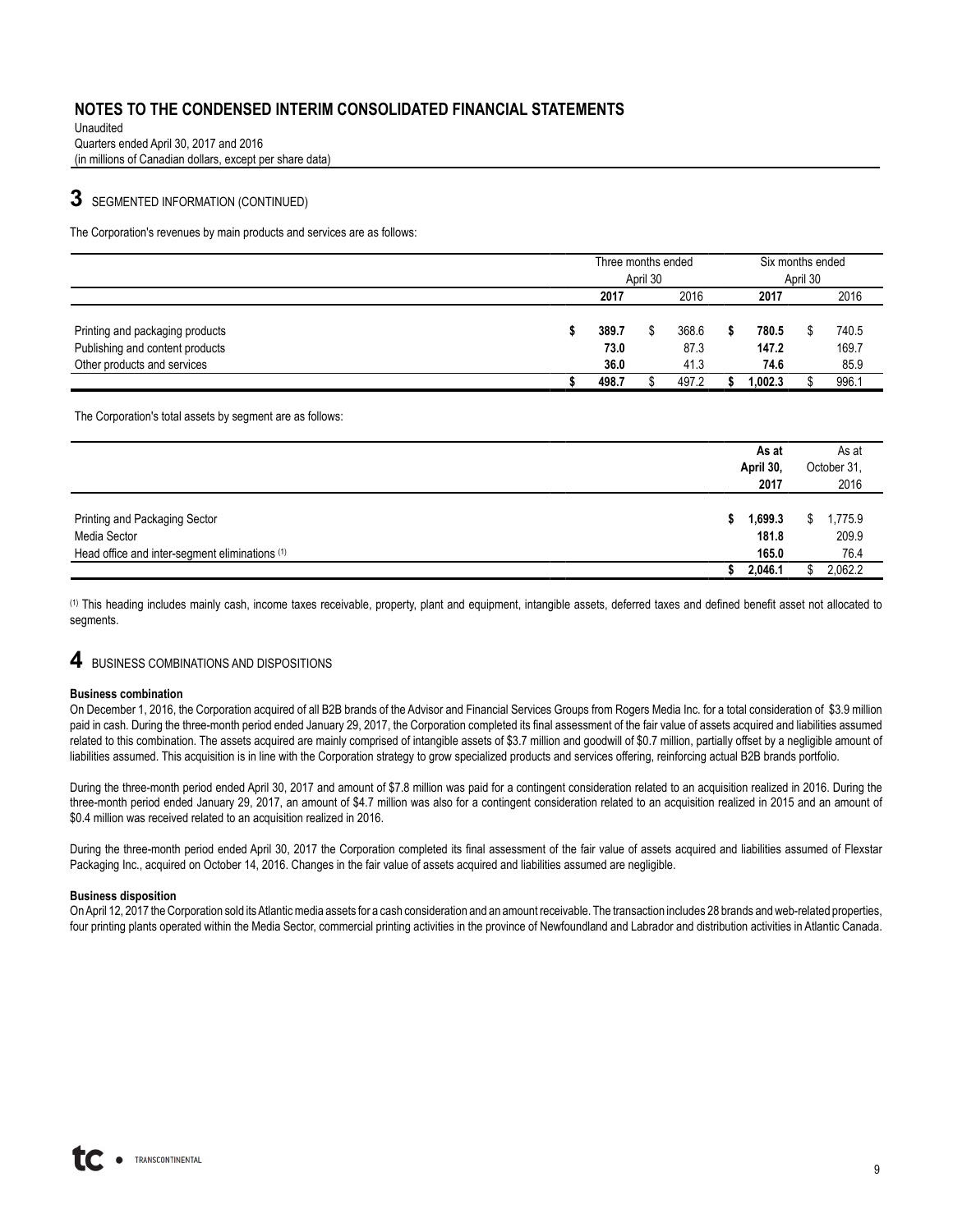Unaudited Quarters ended April 30, 2017 and 2016 (in millions of Canadian dollars, except per share data)

# **5** OPERATING EXPENSES

Operating expenses by major headings are as follows:

|                                           | Three months ended |  |       |      | Six months ended |  |       |  |  |  |
|-------------------------------------------|--------------------|--|-------|------|------------------|--|-------|--|--|--|
|                                           | April 30           |  |       |      |                  |  |       |  |  |  |
|                                           | 2016<br>2017       |  |       | 2017 |                  |  |       |  |  |  |
|                                           |                    |  |       |      |                  |  |       |  |  |  |
| Employee-related costs                    | 152.3              |  | 161.2 |      | 309.8            |  | 325.5 |  |  |  |
| Supply chain and logistics <sup>(1)</sup> | 224.1              |  | 222.4 |      | 448.9            |  | 445.8 |  |  |  |
| Other goods and services (2)              | 32.2               |  | 30.5  |      | 65.6             |  | 57.8  |  |  |  |
|                                           | 408.6              |  | 414.1 |      | 824.3            |  | 829.1 |  |  |  |

(1) "Supply chain and logistics" includes mainly production and distribution costs related to external suppliers.

(2) "Other goods and services" includes mainly promotion, advertising and telecommunications costs, office supplies, real estate expenses and professional fees.

# **6** RESTRUCTURING AND OTHER COSTS (REVENUES)

Restructuring and other costs (revenues) by major headings are as follows:

|                                                                               |   | Three months ended |          |     | Six months ended |          |  |       |  |      |
|-------------------------------------------------------------------------------|---|--------------------|----------|-----|------------------|----------|--|-------|--|------|
|                                                                               |   |                    | April 30 |     |                  | April 30 |  |       |  |      |
|                                                                               |   | 2017               |          |     | 2016             |          |  |       |  | 2016 |
|                                                                               |   |                    |          |     |                  |          |  |       |  |      |
| Workforce reductions                                                          | s | 3.1                | \$       | 8.4 |                  | 4.9      |  | 14.0  |  |      |
| Gain on the sale of a building                                                |   |                    |          |     |                  | (3.8)    |  |       |  |      |
| Other costs (revenues) related to the sale of certain Media Sector activities |   | (7.5)              |          |     |                  | (9.1)    |  |       |  |      |
| Onerous contracts                                                             |   |                    |          | 0.2 |                  | 0.7      |  | (0.6) |  |      |
| Business acquisition costs (1)                                                |   | 0.1                |          |     |                  | 0.5      |  | 0.2   |  |      |
| Other costs                                                                   |   | 0.2                |          | 1.0 |                  | 0.4      |  | 1.5   |  |      |
|                                                                               |   | (4.1)              |          | 9.6 |                  | (6.4)    |  | 15.1  |  |      |

(1) Business acquisition costs include transaction costs, primarily legal fees and other professional fees, for potential or realized business combinations.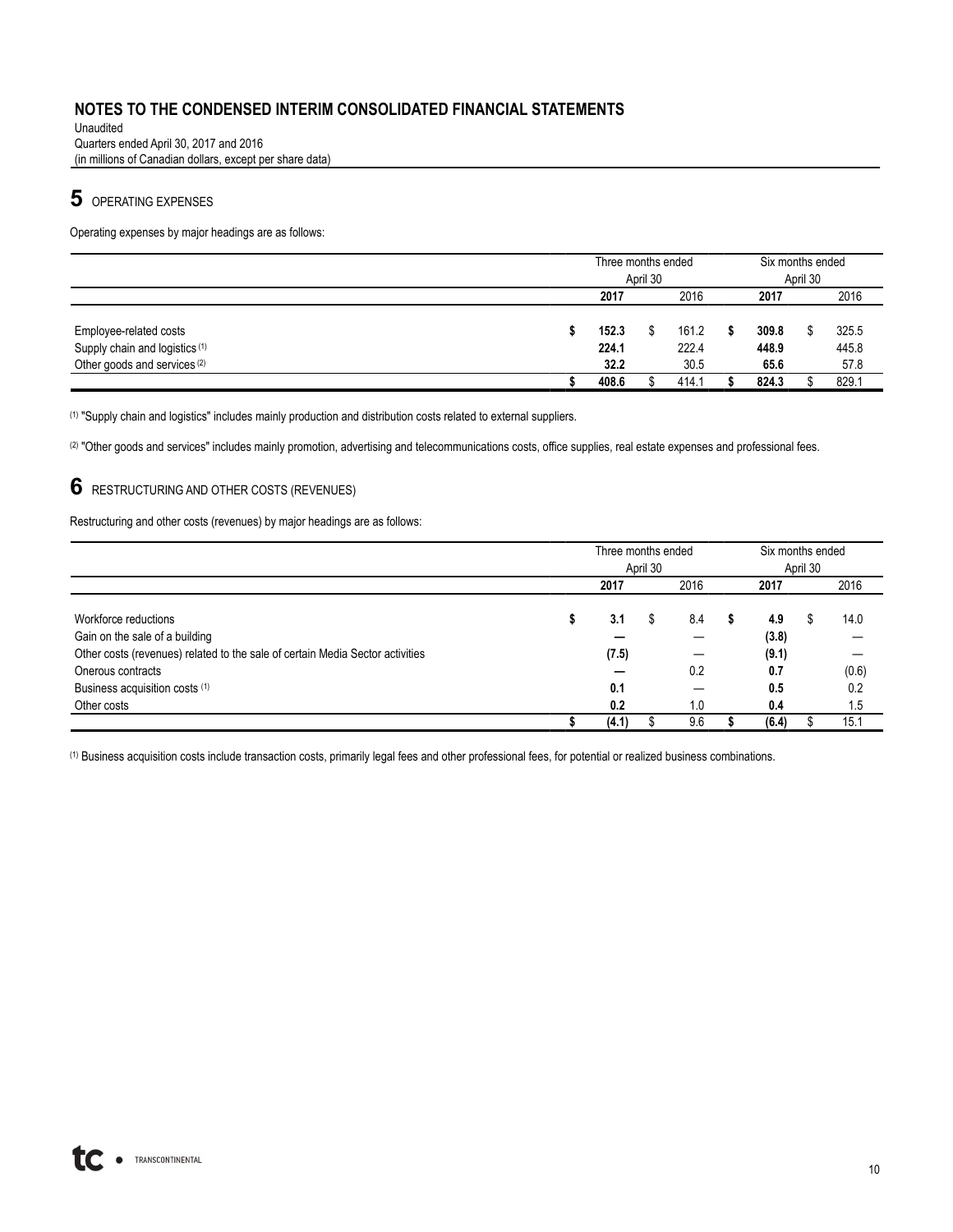Unaudited Quarters ended April 30, 2017 and 2016 (in millions of Canadian dollars, except per share data)

# **7** IMPAIRMENT OF ASSETS

Impairment of assets by major headings is as follows:

|                                                    | Three months ended                                   | April 30 |             |  | Six months ended                |  |             |
|----------------------------------------------------|------------------------------------------------------|----------|-------------|--|---------------------------------|--|-------------|
|                                                    | 2017<br>2016                                         |          |             |  | 2017                            |  | 2016        |
| Property, plant and equipment<br>Intangible assets | $\overline{\phantom{m}}$<br>$\overline{\phantom{0}}$ |          | 0.7<br>29.6 |  | 1.2<br>$\overline{\phantom{0}}$ |  | 0.7<br>29.6 |
|                                                    | $\overline{\phantom{m}}$                             |          | 30.3        |  | 1.2                             |  | 30.3        |

#### **2017 Impairment test**

The sale of Atlantic Canada media assets and the announcement of a process for the sale of newspaper in Quebec and Ontario conducted the Corporation to perform an impairment test on all the assets in the Media Sector's Local Solutions Group during the six-month period ended April 30, 2017. The Corporation concluded that there was no impairment on the residual net assets.

#### **2016 Impairment test**

Due to financial results of certain daily and weekly newspapers outside of Quebec that were lower than the forecasts for the six-month period ended April 30, 2016, the Corporation performed an interim impairment test on certain intangible assets with an indefinite useful life. These intangible assets with an indefinite useful life consist of trade names acquired in business combinations for newspaper publishing activities. The Corporation has concluded that the recoverable values of certain cash generating units ("CGU") in the Media Sector's Local Solutions Group, determined on the basis of value in use, were less than their carrying amounts due to a decline in profitability, as a result of a decrease in advertising revenues. Therefore, the Corporation recorded a \$28.7 million impairment charge during the second quarter of 2016. The Corporation also recorded an impairment charge of \$0.9 million during the second quarter, mainly due to costs relating to technology projects in the Media Sector. These impairment charges had no effect on the Corporation's activities, on cash or on meeting the requirements of debt covenants.

The Corporation also performed an interim impairment test on goodwill with respect to the Local Solutions Group CGU's and concluded that there was no impairment on the residual net assets.

# **8** DEPRECIATION AND AMORTIZATION

Depreciation and amortization by major headings is as follows:

|                                                                                   | Three months ended |          |      |      | Six months ended |      |      |  |  |
|-----------------------------------------------------------------------------------|--------------------|----------|------|------|------------------|------|------|--|--|
|                                                                                   |                    | April 30 |      |      | April 30         |      |      |  |  |
|                                                                                   | 2017               |          |      |      | 2017             |      | 2016 |  |  |
|                                                                                   |                    |          |      |      |                  |      |      |  |  |
| Property, plant and equipment                                                     | 19.5               | 20.0     |      | 39.3 |                  | 40.1 |      |  |  |
| Intangible assets                                                                 | 6.9                |          | 6.9  |      | 13.7             |      | 13.6 |  |  |
|                                                                                   | 26.4               |          | 26.9 |      | 53.0             |      | 53.7 |  |  |
| Intangible assets and other assets, recognized in revenues and operating expenses | 6.1                | 7.3      |      |      | 12.5             |      | 14.1 |  |  |
|                                                                                   | 32.5               | 34.2     |      |      | 65.5             |      | 67.8 |  |  |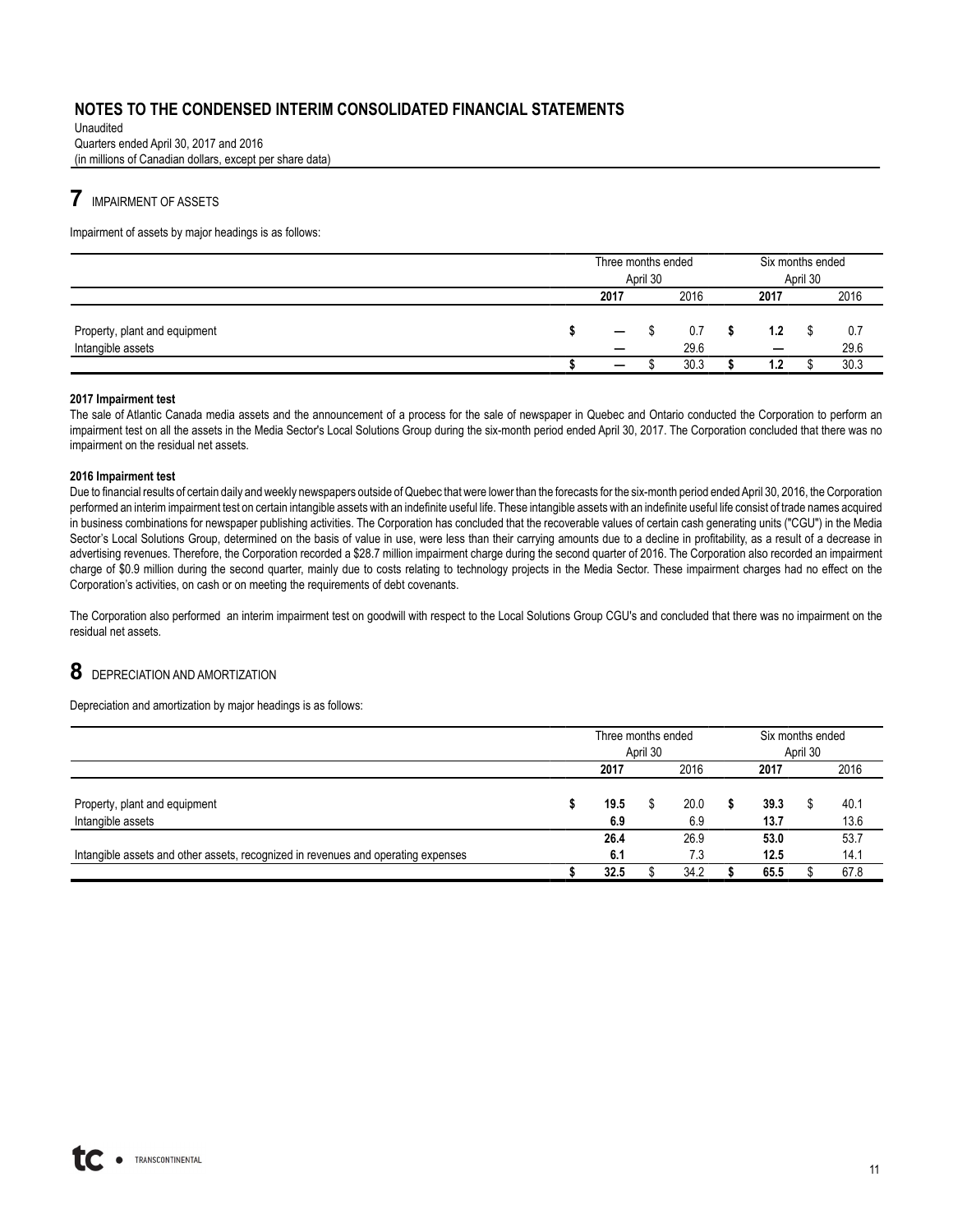Unaudited Quarters ended April 30, 2017 and 2016 (in millions of Canadian dollars, except per share data)

# **9** NET FINANCIAL EXPENSES

Net financial expenses by major headings are as follows:

|                                                                                                                                                                       |  | Three months ended         | April 30 |                            |     | Six months ended           |  |                            |  |      |  |      |
|-----------------------------------------------------------------------------------------------------------------------------------------------------------------------|--|----------------------------|----------|----------------------------|-----|----------------------------|--|----------------------------|--|------|--|------|
|                                                                                                                                                                       |  | 2017                       |          |                            |     |                            |  | 2016                       |  | 2017 |  | 2016 |
| Financial expenses on long-term debt<br>Net interest on defined benefit plans asset and liability<br>Other expenses (revenues)<br>Net foreign exchange losses (gains) |  | 4.3<br>0.5<br>0.1<br>(0.5) |          | 4.4<br>0.1<br>(0.1)<br>2.0 |     | 8.7<br>1.0<br>0.1<br>(0.3) |  | 9.0<br>0.3<br>(0.6)<br>0.8 |  |      |  |      |
|                                                                                                                                                                       |  | 4.4                        | 6.4      |                            | 9.5 |                            |  | 9.5                        |  |      |  |      |

# 10 INCOME TAXES

The following table presents a reconciliation of income taxes at the Canadian statutory tax rate and at the effective tax rate:

|                                                                                       |          | Three months ended |    |         |    | Six months ended |    |         |
|---------------------------------------------------------------------------------------|----------|--------------------|----|---------|----|------------------|----|---------|
|                                                                                       | April 30 |                    |    |         |    | April 30         |    |         |
|                                                                                       |          | 2017               |    | 2016    |    | 2017             |    | 2016    |
|                                                                                       |          | 63.4               |    | 9.9     | S  | 120.7            |    | 58.4    |
| Earnings before share of net earnings in interests in joint ventures and income taxes |          |                    |    |         |    |                  | S  |         |
| Canadian statutory tax rate (1)                                                       |          | 26.82 %            |    | 26.90 % |    | 26.82 %          |    | 26.90 % |
| Income taxes at the statutory tax rate                                                |          | 17.0               |    | 2.7     |    | 32.4             |    | 15.7    |
| Effect of differences in tax rates in other jurisdictions                             |          | 0.6                |    |         |    | 0.9              |    | 0.4     |
| Income taxes on non-deductible expenses and non-taxable portion of capital gains      |          | (0.6)              |    | 1.9     |    | (1.1)            |    | 0.6     |
| Change in deferred tax assets on tax losses or temporary differences                  |          |                    |    |         |    |                  |    |         |
| not previously recognized                                                             |          |                    |    |         |    | (0.3)            |    |         |
| Other                                                                                 |          | 0.1                |    | 0.2     |    | (0.3)            |    | (0.7)   |
| Income taxes at effective tax rate                                                    |          | 17.1               |    | 4.8     |    | 31.6             |    | 16.0    |
|                                                                                       |          |                    |    |         |    |                  |    |         |
| Income taxes before the following items:                                              |          | 16.9               | \$ | 15.9    | \$ | 31.7             | \$ | 28.5    |
| Income taxes on restructuring and other costs (revenues)                              |          | 0.2                |    | (2.7)   |    | 0.2              |    | (4.1)   |
| Income taxes on impairment of assets                                                  |          |                    |    | (8.4)   |    | (0.3)            |    | (8.4)   |
| Income taxes at effective tax rate                                                    |          | 17.1               |    | 4.8     |    | 31.6             |    | 16.0    |

(1) The Corporation's applicable tax rate corresponds to the combined Canadian tax rates applicable in the provinces where the Corporation operates.

# **11** LONG-TERM DEBT

#### **Credit facility extension**

On January 9, 2017, the Corporation extended the maturity of its credit facility, in the available amount of \$400.0 million or the U.S dollar equivalent, for one additional year, to February 2022, on the same terms.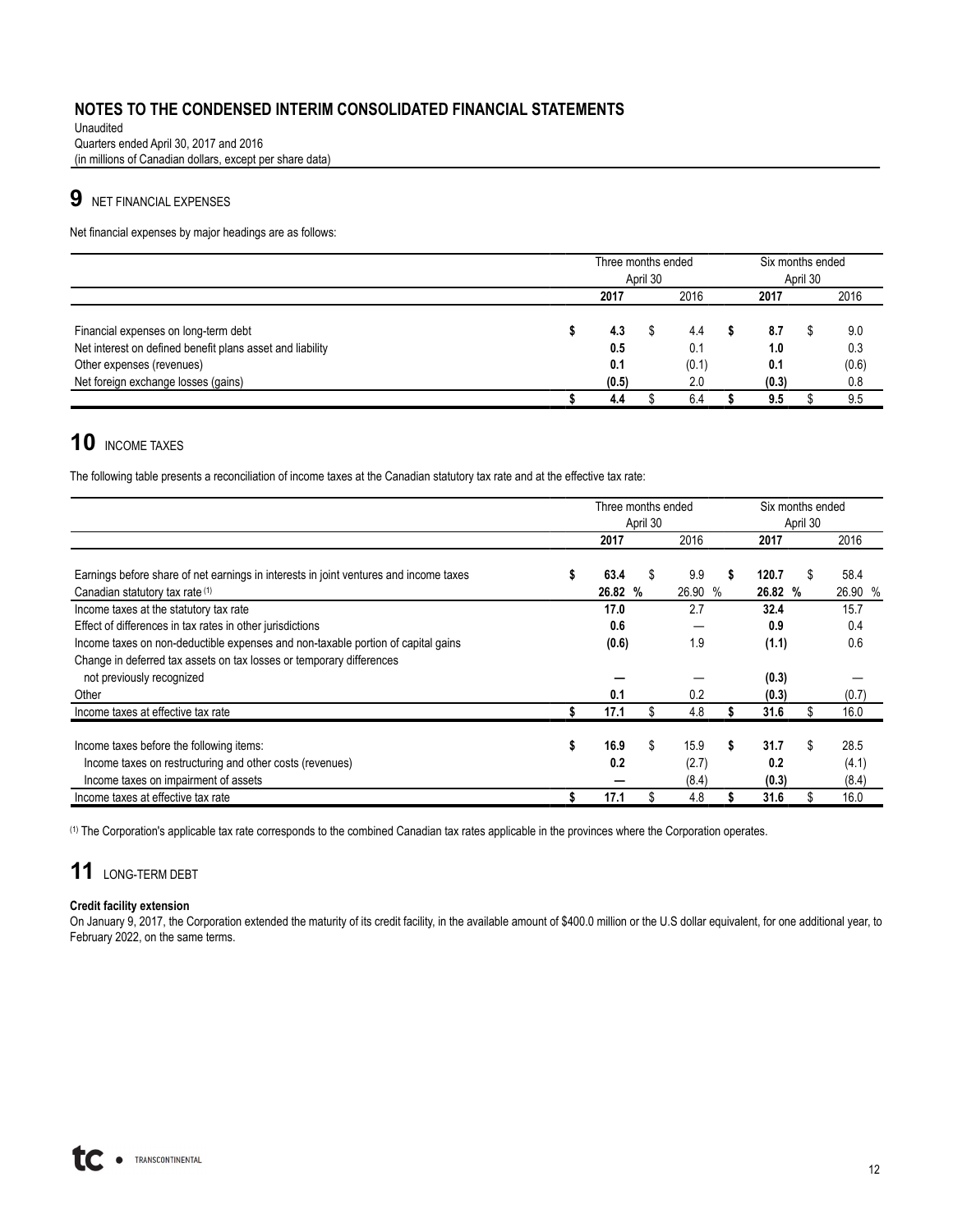Unaudited Quarters ended April 30, 2017 and 2016 (in millions of Canadian dollars, except per share data)

# **12** PROVISIONS

The following table presents changes in provisions for the six-month period ended April 30, 2017:

|                                | Restructuring |       |    | Onerous   |    |                      |            |
|--------------------------------|---------------|-------|----|-----------|----|----------------------|------------|
|                                |               | costs |    | contracts |    | Other <sup>(1)</sup> | Total      |
|                                |               |       |    |           |    |                      |            |
| Balance as at October 31, 2016 | \$            | 6.2   | \$ | 5.5       | S  | 1.0                  | \$<br>12.7 |
| Provisions recorded            |               | 5.4   |    | 0.7       |    |                      | 6.1        |
| Amounts used                   |               | (9.2) |    | (1.9)     |    | (0.1)                | (11.2)     |
| Provisions reversed            |               | (0.5) |    | –         |    |                      | (0.5)      |
| Balance as at April 30, 2017   |               | 1.9   |    | 4.3       |    | 0.9                  | 7.1        |
| Current portion                | \$            | 1.9   | S  | 2.7       | S. | 0.6                  | \$<br>5.2  |
| Non-current portion            |               |       |    | 1.6       |    | 0.3                  | 1.9        |
|                                |               | 1.9   |    | 4.3       |    | 0.9                  | 7.1        |

(1) Other provisions include provisions for asset retirement obligations and provisions related to claims and litigations.

# **13** SHARE CAPITAL

The following tables present changes in the Corporation's share capital:

|                                                                     | Three months ended April 30 |        |         |            |    |       |  |  |  |  |  |  |
|---------------------------------------------------------------------|-----------------------------|--------|---------|------------|----|-------|--|--|--|--|--|--|
|                                                                     | 2017                        |        |         | 2016       |    |       |  |  |  |  |  |  |
|                                                                     | Number of                   |        |         | Number of  |    |       |  |  |  |  |  |  |
|                                                                     | shares                      | Amount | shares  | Amount     |    |       |  |  |  |  |  |  |
| <b>Class A Subordinate Voting Shares</b>                            |                             |        |         |            |    |       |  |  |  |  |  |  |
| Balance, beginning of period                                        | 63,349,972                  | \$     | 349.4 S | 62.900.709 | \$ | 345.4 |  |  |  |  |  |  |
| Conversion of Class B Shares into Class A Subordinate Voting Shares | 15,100                      |        |         | 618,600    |    | 0.8   |  |  |  |  |  |  |
| Exercise of stock options                                           | 12.764                      |        | 0.2     | 19.163     |    | 0.3   |  |  |  |  |  |  |
| Balance, end of period                                              | 63,377,836                  |        | 349.6   | 63,538,472 |    | 346.5 |  |  |  |  |  |  |
| <b>Class B Shares</b>                                               |                             |        |         |            |    |       |  |  |  |  |  |  |
| Balance, beginning of period                                        | 14,025,826                  |        | 19.0    | 14.740.126 |    | 20.0  |  |  |  |  |  |  |
| Conversion of Class B Shares into Class A Subordinate Voting Shares | (15, 100)                   |        |         | (618,600)  |    | (0.8) |  |  |  |  |  |  |
| Balance, end of period                                              | 14,010,726                  |        | 19.0    | 14,121,526 |    | 19.2  |  |  |  |  |  |  |
|                                                                     | 77,388,562                  |        | 368.6   | 77,659,998 |    | 365.7 |  |  |  |  |  |  |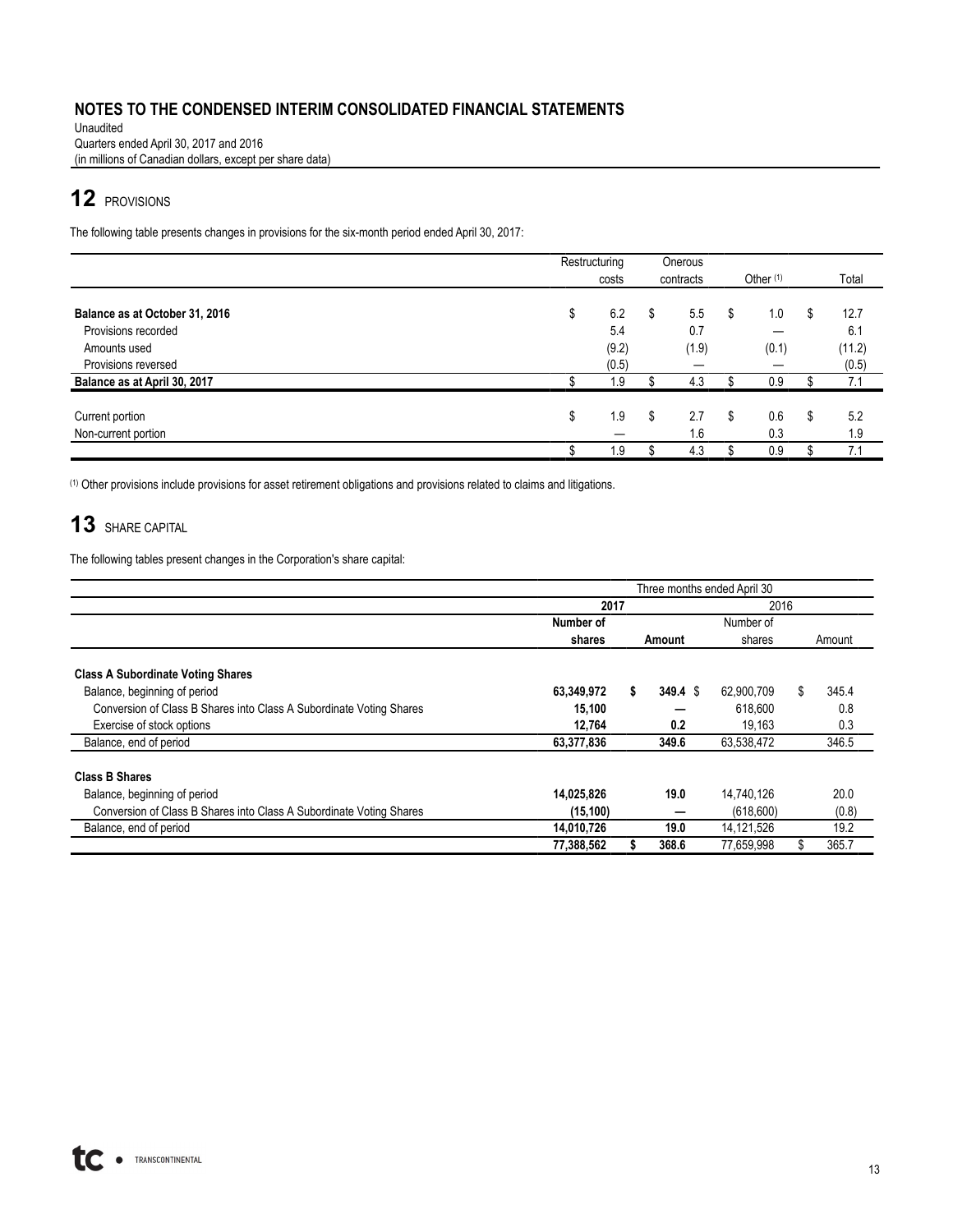Unaudited Quarters ended April 30, 2017 and 2016 (in millions of Canadian dollars, except per share data)

# **13** SHARE CAPITAL (CONTINUED)

|                                                                     | Six months ended April 30 |  |        |            |    |        |  |  |  |  |
|---------------------------------------------------------------------|---------------------------|--|--------|------------|----|--------|--|--|--|--|
|                                                                     | 2017                      |  |        | 2016       |    |        |  |  |  |  |
|                                                                     | Number of                 |  |        | Number of  |    |        |  |  |  |  |
|                                                                     | shares                    |  | Amount | shares     |    | Amount |  |  |  |  |
| <b>Class A Subordinate Voting Shares</b>                            |                           |  |        |            |    |        |  |  |  |  |
| Balance, beginning of period                                        | 62,886,445                |  | 342.8  | 63,363,281 | \$ | 348.1  |  |  |  |  |
| Conversion of Class B Shares into Class A Subordinate Voting Shares | 63,900                    |  | 0.1    | 685,490    |    | 0.9    |  |  |  |  |
| Shares redeemed and cancelled                                       | (2,663)                   |  |        | (543,500)  |    | (3.0)  |  |  |  |  |
| Exercise of stock options                                           | 430,154                   |  | 6.7    | 33.201     |    | 0.5    |  |  |  |  |
| Balance, end of period                                              | 63,377,836                |  | 349.6  | 63,538,472 |    | 346.5  |  |  |  |  |
| <b>Class B Shares</b>                                               |                           |  |        |            |    |        |  |  |  |  |
| Balance, beginning of period                                        | 14.074.626                |  | 19.1   | 14,807,016 |    | 20.1   |  |  |  |  |
| Conversion of Class B Shares into Class A Subordinate Voting Shares | (63,900)                  |  | (0.1)  | (685, 490) |    | (0.9)  |  |  |  |  |
| Balance, end of period                                              | 14,010,726                |  | 19.0   | 14,121,526 |    | 19.2   |  |  |  |  |
|                                                                     | 77,388,562                |  | 368.6  | 77,659,998 |    | 365.7  |  |  |  |  |

#### **Shares redemptions**

The Corporation has been authorized to repurchase, for cancellation on the open market, or subject to the approval of any securities authority by private agreements, between April 17, 2017 and April 16, 2018, or at an earlier date if the Corporation concludes or cancels the offer, up to 2,000,000 of its Class A Subordinate Voting Shares and up to 237,250 of its Class B Shares. The repurchases are made in the normal course of business at market prices through the Toronto Stock Exchange.

The Corporation had been authorized to repurchase, for cancellation on the open market, or subject to the approval of any securities authority by private agreements, between April 15, 2016 and April 14, 2017, or at an earlier date if the Corporation concludes or cancels the offer, up to 2,000,000 of its Class A Subordinate Voting Shares and up to 226,344 of its Class B Shares. The repurchases were made in the normal course of business at market prices through the Toronto Stock Exchange.

During the six-month period ended April 30, 2017, the Corporation repurchased and cancelled 2,663 of its Class A Subordinate Voting Shares at a weighted average price of \$17.48, for a total negligible consideration. The excess of the total consideration paid over the carrying amount of the shares, of a negligible amount, was applied against retained earnings. The Corporation was under no obligation to repurchase its Class A Subordinate Voting Shares and Class B Shares as at April 30, 2017.

During the six-month period ended April 30, 2016, the Corporation repurchased and cancelled 543,500 of its Class A Subordinate Voting Shares at a weighted average price of \$17.23, for a total cash consideration of \$9.4 million. The excess of the total consideration paid over the carrying amount of the shares, in the amount of \$6.4 million, was applied against retained earnings.

#### **Exercise of stock options**

When officers and senior executives exercise their stock options, any consideration paid is credited to share capital and the amount previously credited to contributed surplus is also transferred to share capital. For the three-month period ended April 30, 2017, the consideration received was \$0.2 million and a negligible amount was transferred from contributed surplus to share capital. For the three-month period ended April 30, 2016, the consideration received was \$0.2 million and an amount of \$0.1 million was transferred from contributed surplus to share capital. For the six-month periods ended April 30, 2017 and 2016, considerations received were \$5.4 million and \$0.4 million, respectively. Amounts of \$1.3 million and \$0.1 million were transferred from contributed surplus to share capital for the six-month periods ended April 30, 2017 and 2016, respectively.

#### **Dividends**

Dividends of \$0.20 and \$0.185 per share were declared and paid to holders of shares for the three-month periods ended April 30, 2017 and 2016, respectively. Dividends of \$0.385 and \$0.355 per share were declared and paid to holders of shares for the six-month periods ended April 30, 2017 and 2016, respectively.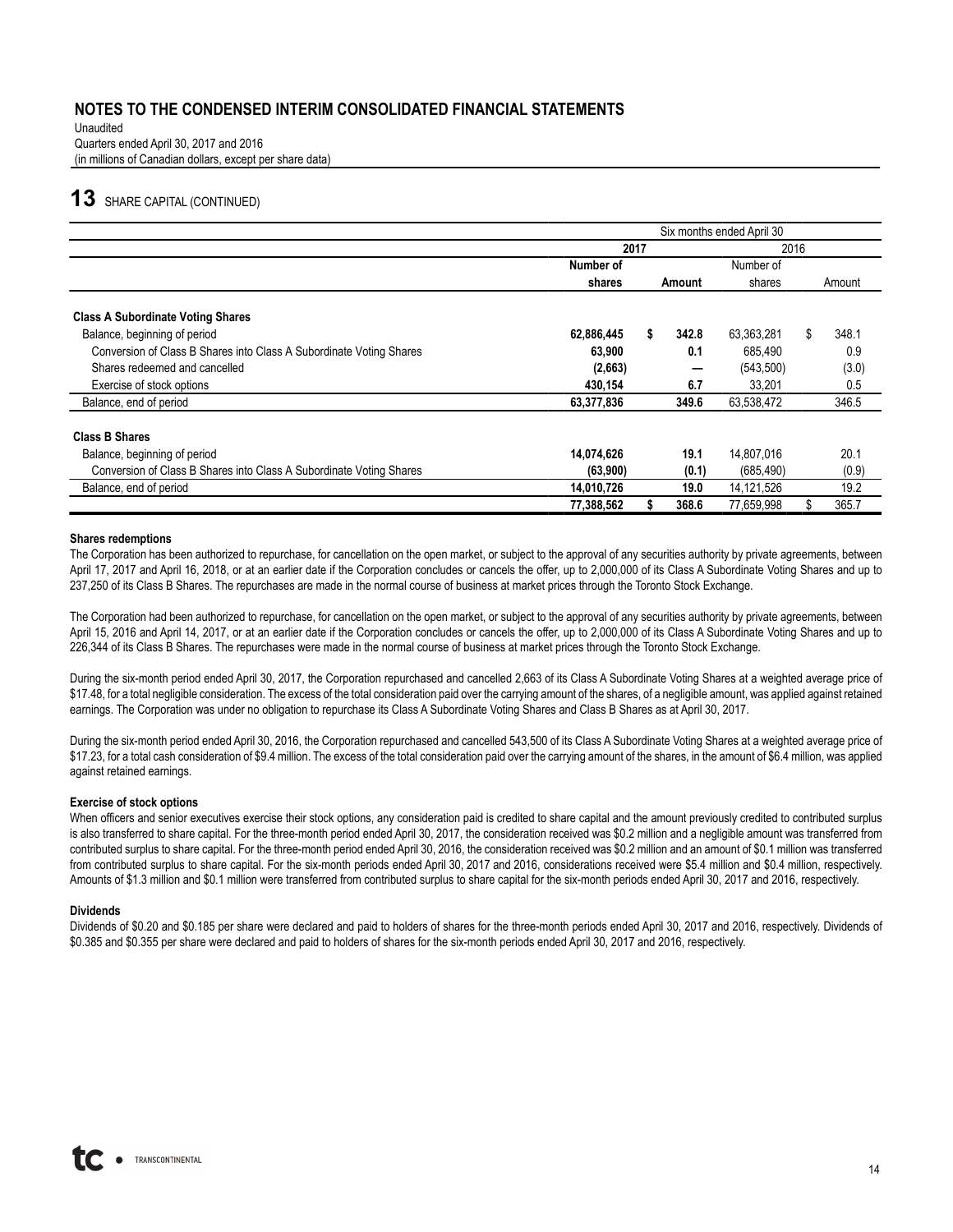Unaudited Quarters ended April 30, 2017 and 2016 (in millions of Canadian dollars, except per share data)

# **14** NET EARNINGS PER SHARE

The following table presents a reconciliation of the components used in the calculation of basic and diluted net earnings per share:

|                                                       | Three months ended |  |      | Six months ended |      |  |      |  |
|-------------------------------------------------------|--------------------|--|------|------------------|------|--|------|--|
|                                                       | April 30           |  |      |                  |      |  |      |  |
|                                                       | 2016<br>2017       |  |      |                  | 2017 |  | 2016 |  |
| <b>Numerator</b><br>Net earnings                      | 46.4               |  | 5.4  |                  | 89.1 |  | 42.7 |  |
| Denominator (in millions)                             |                    |  |      |                  |      |  |      |  |
| Weighted average number of shares outstanding - basic | 77.4               |  | 77.6 |                  | 77.3 |  | 77.8 |  |
| Dilutive effect of stock options                      | 0.2                |  | 0.3  |                  | 0.2  |  | 0.3  |  |
| Weighted average number of shares - diluted           | 77.6               |  | 77.9 |                  | 77.5 |  | 78.1 |  |

As at April 30, 2017 and 2016, all the stock options are included in the calculation of the diluted net earnings per share due to their potential dilutive effect.

# 15 STOCK-BASED COMPENSATION

#### **Stock option plan**

The Corporation has a stock option plan for the benefit of certain officers and senior executives. Under the plan, each stock option entitles its holder to receive upon exercise one Class A Subordinate Voting Share. The exercise price of each option is determined using the weighted average price of all trades for the five days immediately preceding the grant of the stock option. The Corporation decided to cease granting stock options during the year ended October 31, 2014.

For the three-month and six-month periods ended April 30, 2017 and 2016, negligible amounts of stock-based compensation expenses were charged to the Consolidated Statements of Earnings and increased contributed surplus included in equity.

The following tables present the changes in the plan's status:

|                                          | Three months ended April 30 |  |          |            |  |          |  |  |
|------------------------------------------|-----------------------------|--|----------|------------|--|----------|--|--|
|                                          | 2017                        |  |          | 2016       |  |          |  |  |
|                                          |                             |  | Weighted |            |  | Weighted |  |  |
|                                          |                             |  | average  |            |  | average  |  |  |
|                                          | <b>Number</b>               |  | exercise | Number     |  | exercise |  |  |
|                                          | of options                  |  | price    | of options |  | price    |  |  |
| Options outstanding, beginning of period | 312,112                     |  | 12.93    | 748.665    |  | 12.59    |  |  |
| Exercised                                | (12, 764)                   |  | 12.07    | (19, 163)  |  | 11.98    |  |  |
| Options outstanding, end of period       | 299,348                     |  | 12.97    | 729,502    |  | 12.60    |  |  |

|                                          |            | Six months ended April 30 |          |            |         |          |  |  |
|------------------------------------------|------------|---------------------------|----------|------------|---------|----------|--|--|
|                                          | 2017       |                           |          |            | 2016    |          |  |  |
|                                          |            |                           | Weighted |            |         | Weighted |  |  |
|                                          |            |                           | average  |            | average |          |  |  |
|                                          | Number     |                           | exercise | Number     |         | exercise |  |  |
|                                          | of options |                           | price    | of options |         | price    |  |  |
|                                          |            |                           |          |            |         |          |  |  |
| Options outstanding, beginning of period | 729,502    |                           | 12.60    | 762,703    | \$.     | 12.57    |  |  |
| Exercised                                | (430, 154) |                           | 12.34    | (33, 201)  |         | 11.82    |  |  |
| Options outstanding, end of period       | 299,348    |                           | 12.97    | 729,502    |         | 12.60    |  |  |
| Options exercisable, end of period       | 299,348    |                           | 12.97    | 637,148    |         | 12.78    |  |  |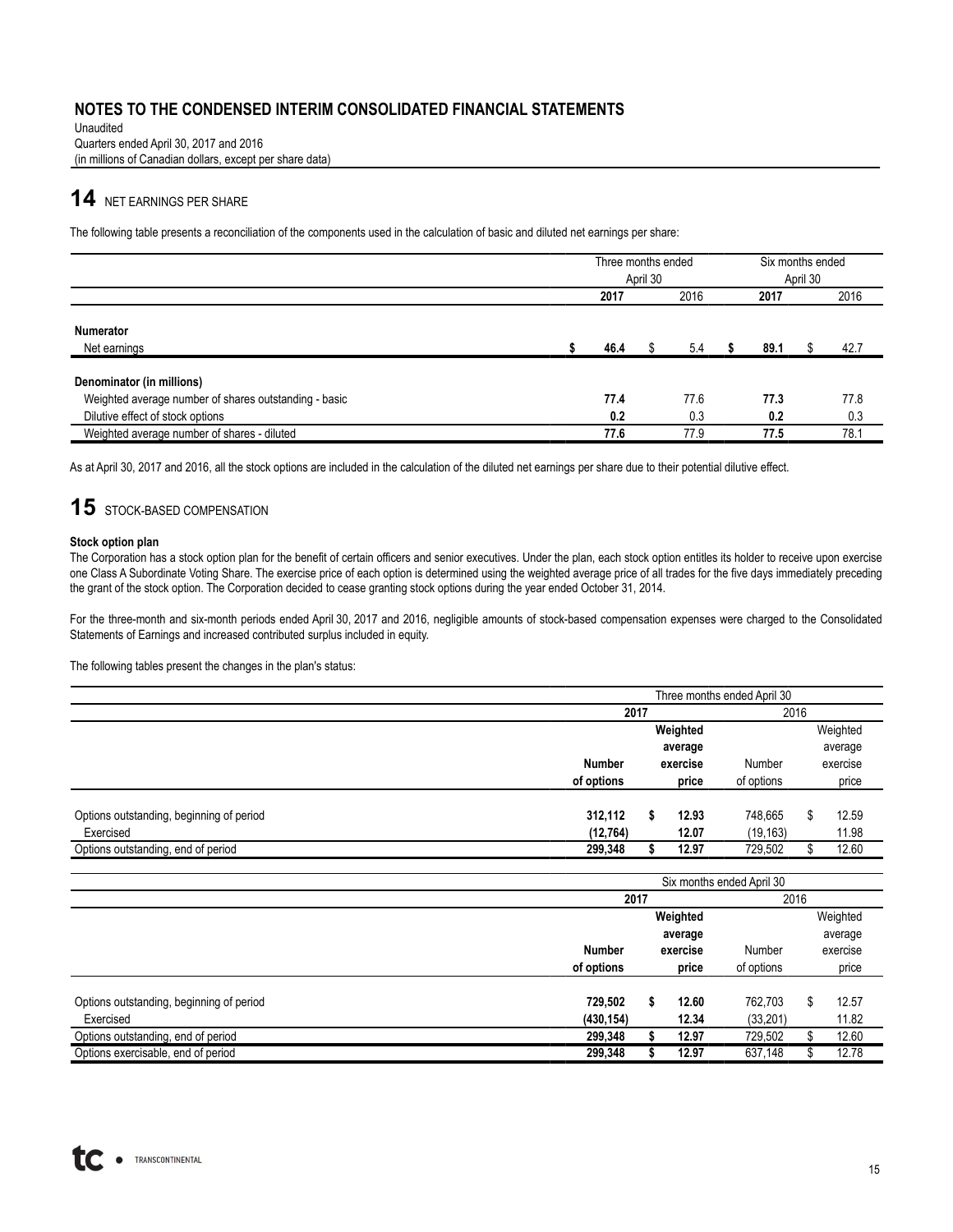Unaudited Quarters ended April 30, 2017 and 2016 (in millions of Canadian dollars, except per share data)

# **15** STOCK-BASED COMPENSATION (CONTINUED)

#### **Share unit plan for certain officers and senior executives**

The Corporation offers a share unit plan for the benefit of certain officers and senior executives under which deferred share units ("DSU") and restricted share units ("RSU") are granted. Vested DSUs and RSUs will be paid, at the Corporation's discretion, in cash or with Class A Subordinate Voting Shares of the Corporation purchased on the open market.

The following tables present the changes in the plan's status:

| Three months ended April 30 |           |            |           |  |  |  |  |  |  |
|-----------------------------|-----------|------------|-----------|--|--|--|--|--|--|
| 2017                        | 2016      | 2017       | 2016      |  |  |  |  |  |  |
|                             |           | <b>RSU</b> |           |  |  |  |  |  |  |
| 285,506                     | 284,892   | 945.950    | 1,081,064 |  |  |  |  |  |  |
|                             |           |            | 7,485     |  |  |  |  |  |  |
|                             |           |            | (46, 152) |  |  |  |  |  |  |
| –                           | (18, 384) |            |           |  |  |  |  |  |  |
| 2,374                       | 2,195     | 7,806      | 9,834     |  |  |  |  |  |  |
| 287,880                     | 268,703   | 953,756    | 1,052,231 |  |  |  |  |  |  |
|                             |           | <b>DSU</b> |           |  |  |  |  |  |  |

|                              | Six months ended April 30 |                          |            |            |  |  |  |  |  |
|------------------------------|---------------------------|--------------------------|------------|------------|--|--|--|--|--|
| Number of units              | 2017                      | 2016                     | 2017       | 2016       |  |  |  |  |  |
|                              | <b>DSU</b>                |                          | <b>RSU</b> |            |  |  |  |  |  |
| Balance, beginning of period | 274.168                   | 279.162                  | 1,069,860  | 1,064,655  |  |  |  |  |  |
| Units granted                | 13,545                    | $\overline{\phantom{m}}$ | 248,371    | 352,403    |  |  |  |  |  |
| Units cancelled              |                           |                          |            | (113, 222) |  |  |  |  |  |
| Units paid                   | (4, 414)                  | (18, 384)                | (377, 942) | (266, 379) |  |  |  |  |  |
| Units converted              | -                         | 2,586                    |            | (2,586)    |  |  |  |  |  |
| Dividends paid in units      | 4,581                     | 5,339                    | 13.467     | 17,360     |  |  |  |  |  |
| Balance, end of period       | 287,880                   | 268,703                  | 953,756    | 1,052,231  |  |  |  |  |  |

As at April 30, 2017, the liability related to the share unit plan for certain officers and senior executives was \$17.3 million (\$16.5 million as at October 31, 2016). The expense recorded in the Consolidated Statements of Earnings for the three-month and six-month periods ended April 30, 2017 were \$3.2 million and \$8.6 million, respectively. The expenses recorded in the Consolidated Statements of Earnings for the three-month and six-month periods ended April 30, 2016 were \$2.5 million and \$2.0 million, respectively. No amount was paid under this plan for the three-month period ended April 30, 2017. An amount of \$7.8 million was paid under this plan for the six-month period ended April 30, 2017. Amounts of \$0.3 million and \$5.5 million were paid under this plan for the three-month and six-month periods ended April 30, 2016, respectively.

#### **Share unit plan for directors**

The Corporation offers a deferred share unit plan for its directors. Under this plan, directors may elect to receive as compensation either cash, deferred share units, or a combination of both.

The following table presents the changes in the plan's status:

|                              | Three months ended |         | Six months ended |         |  |  |
|------------------------------|--------------------|---------|------------------|---------|--|--|
|                              | April 30           |         | April 30         |         |  |  |
| Number of units              | 2017               | 2016    | 2017             | 2016    |  |  |
|                              |                    |         |                  |         |  |  |
| Balance, beginning of period | 321.580            | 376.447 | 377,901          | 363.514 |  |  |
| Directors' compensation      | 5,942              | 7.422   | 12.876           | 16,585  |  |  |
| Units paid                   | -                  | –       | (65, 806)        |         |  |  |
| Dividends paid in units      | 2,645              | 3.426   | 5,196            | 7,196   |  |  |
| Balance, end of period       | 330,167            | 387,295 | 330,167          | 387,295 |  |  |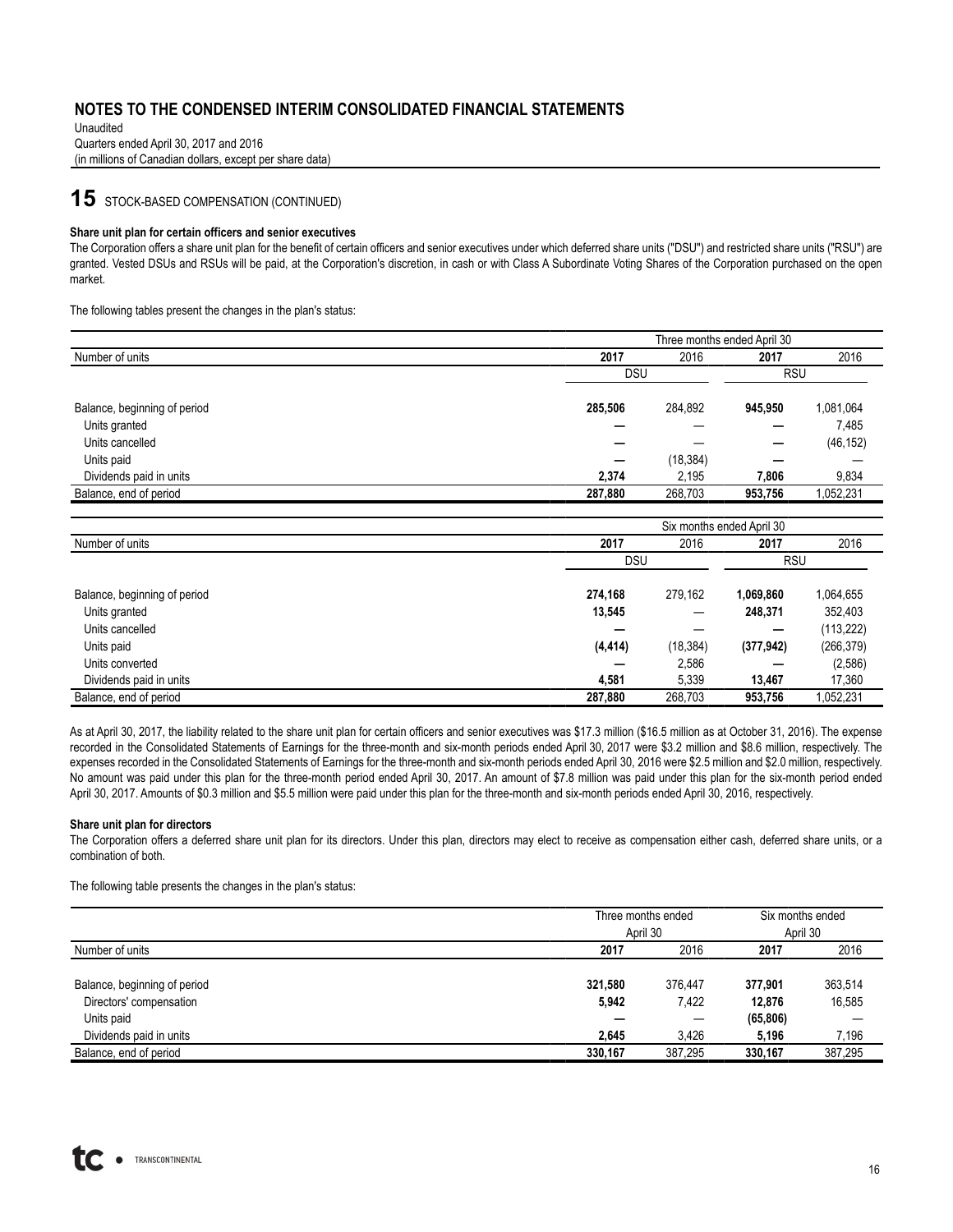Unaudited Quarters ended April 30, 2017 and 2016 (in millions of Canadian dollars, except per share data)

# **15** STOCK-BASED COMPENSATION (CONTINUED)

As at April 30, 2017, the liability related to the share unit plan for directors was \$7.9 million (\$6.8 million as at October 31, 2016). The expense recorded in the Consolidated Statements of Earnings for the three-month and six-month periods ended April 30, 2017were \$0.8million and \$2.6million, respectively. The expenses recorded in the Consolidated Statements of Earnings for the three-month and six-month periods ended April 30, 2016 were \$0.8 million and \$0.2 million, respectively. No amount was paid under this plan for the three-month period ended April 30, 2017. An amount of \$1.5 million was paid under this plan for the six-month period ended April 30, 2017. No amount was paid under this plan for the three-month and six-month periods ended April 30, 2016.

# **16** ACCUMULATED OTHER COMPREHENSIVE INCOME (LOSS)

|                                                   |    |           |             |             |               | Actuarial      |   |               |
|---------------------------------------------------|----|-----------|-------------|-------------|---------------|----------------|---|---------------|
|                                                   |    |           |             |             |               | gains and      |   | Accumulated   |
|                                                   |    |           |             | Cumulative  |               | losses related |   | other         |
|                                                   |    | Cash flow | translation |             | to defined    |                |   | comprehensive |
|                                                   |    | hedges    |             | differences | benefit plans |                |   | income (loss) |
|                                                   |    |           |             |             |               |                |   |               |
| Balance as at October 31, 2016                    | ъ  | (1.6)     | s           | 38.7        | S             | (34.4)         | 5 | 2.7           |
| Net change in gains (losses), net of income taxes |    | (0.1)     |             | 9.6         |               | 13.6           |   | 23.1          |
| Balance as at April 30, 2017                      |    | (1.7)     |             | 48.3        |               | (20.8)         |   | 25.8          |
|                                                   |    |           |             |             |               |                |   |               |
| Balance as at October 31, 2015                    | \$ | (7.0)     | \$          | 24.3        | \$            | 2.1            | S | 19.4          |
| Net change in gains (losses), net of income taxes |    | 9.1       |             | (13.0)      |               | (17.1)         |   | (21.0)        |
| Balance as at April 30, 2016                      |    | 2.1       |             | 11.3        |               | (15.0)         |   | (1.6)         |

As at April 30, 2017, the amounts expected to be reclassified to net earnings in future years are as follows:

|                                                                                            | 2017           | 2018          | 2019           | Total          |
|--------------------------------------------------------------------------------------------|----------------|---------------|----------------|----------------|
| Net change in the fair value of derivatives designated as cash flow hedges<br>Income taxes | (0.8)<br>(0.2) | 1.2)<br>(0.3) | (0.3)<br>(0.1) | (2.3)<br>(0.6) |
|                                                                                            | (0.6)          | (0.9)         | (0.2)          | (1.7           |

#### **Actuarial gains (losses) in respect of defined benefit plans**

The actuarial gains (losses) in respect of defined benefit plans recognized in other comprehensive income reflect the following items:

|                                                                     | Three months ended |        |  |        |  | Six months ended |  |        |  |
|---------------------------------------------------------------------|--------------------|--------|--|--------|--|------------------|--|--------|--|
|                                                                     | April 30           |        |  |        |  | April 30         |  |        |  |
|                                                                     |                    | 2017   |  | 2016   |  | 2017             |  | 2016   |  |
| Actuarial gains (losses) on obligation - change in discount rate    |                    | (31.1) |  | (26.2) |  | 35.7             |  | (62.2) |  |
| Actuarial gains (losses) on plan assets - excluding interest income |                    | 27.0   |  | 20.4   |  | (12.7)           |  | 34.5   |  |
| Effect of the asset ceiling                                         |                    | 2.9    |  | 0.4    |  | (4.4)            |  | 4.4    |  |
|                                                                     |                    | (1.2)  |  | (5.4)  |  | 18.6             |  | (23.3) |  |

Actuarial gains (losses) on obligation recognized in Statements of Comprehensive Income for the three-month and six-month periods ended April 30, 2017 are explained by the change in the discount rate, which increased from 3.3% as at October 31, 2016, to 3.9% as at January 29, 2017 and 3,6% as at April 30, 2017. Actuarial gains (losses) on plan assets are due to actual rates of return on assets that was greater than expected return for the three-month period ended April 30, 2017 and lower than expected return for the six-month period ended April 30, 2017.

Actuarial losses on obligation recognized in Statements of Comprehensive Income for the three-month and six-month periods ended April 30, 2016 are explained by the change in the discount rate, which decreased from 4.4% as at October 31, 2015, to 4.0% as at January 31, 2016 and 3.7% as at April 30, 2016. Actuarial gains on plan assets are due to actual rates of return on assets that was greater than expected return for three-month and six-month periods ended April 30, 2016.